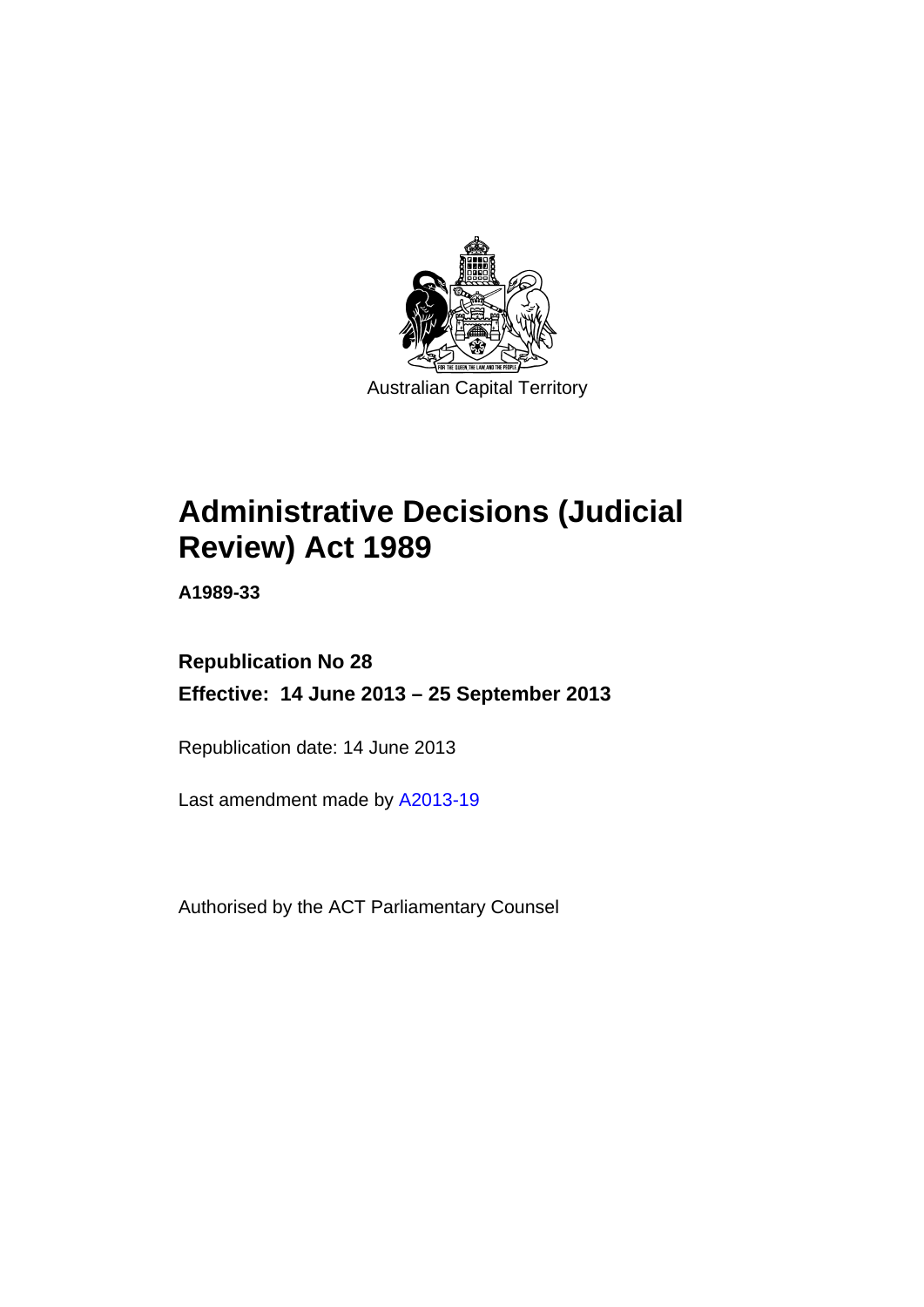## **About this republication**

#### **The republished law**

This is a republication of the *Administrative Decisions (Judicial Review) Act 1989* (including any amendment made under the *[Legislation Act 2001](http://www.legislation.act.gov.au/a/2001-14)*, part 11.3 (Editorial changes)) as in force on 14 June 2013*.* It also includes any commencement, amendment, repeal or expiry affecting this republished law to 14 June 2013.

The legislation history and amendment history of the republished law are set out in endnotes 3 and 4.

#### **Kinds of republications**

The Parliamentary Counsel's Office prepares 2 kinds of republications of ACT laws (see the ACT legislation register at [www.legislation.act.gov.au](http://www.legislation.act.gov.au/)):

- authorised republications to which the *[Legislation Act 2001](http://www.legislation.act.gov.au/a/2001-14)* applies
- unauthorised republications.

The status of this republication appears on the bottom of each page.

#### **Editorial changes**

The *[Legislation Act 2001](http://www.legislation.act.gov.au/a/2001-14)*, part 11.3 authorises the Parliamentary Counsel to make editorial amendments and other changes of a formal nature when preparing a law for republication. Editorial changes do not change the effect of the law, but have effect as if they had been made by an Act commencing on the republication date (see *[Legislation Act 2001](http://www.legislation.act.gov.au/a/2001-14)*, s 115 and s 117). The changes are made if the Parliamentary Counsel considers they are desirable to bring the law into line, or more closely into line, with current legislative drafting practice.

This republication includes amendments made under part 11.3 (see endnote 1).

#### **Uncommenced provisions and amendments**

If a provision of the republished law has not commenced, the symbol  $\mathbf{U}$  appears immediately before the provision heading. Any uncommenced amendments that affect this republished law are accessible on the ACT legislation register [\(www.legislation.act.gov.au\)](http://www.legislation.act.gov.au/). For more information, see the home page for this law on the register.

#### **Modifications**

If a provision of the republished law is affected by a current modification, the symbol  $\mathbf{M}$ appears immediately before the provision heading. The text of the modifying provision appears in the endnotes. For the legal status of modifications, see the *[Legislation Act 2001](http://www.legislation.act.gov.au/a/2001-14)*, section 95.

#### **Penalties**

At the republication date, the value of a penalty unit for an offence against this law is \$110 for an individual and \$550 for a corporation (see *[Legislation Act 2001](http://www.legislation.act.gov.au/a/2001-14)*, s 133).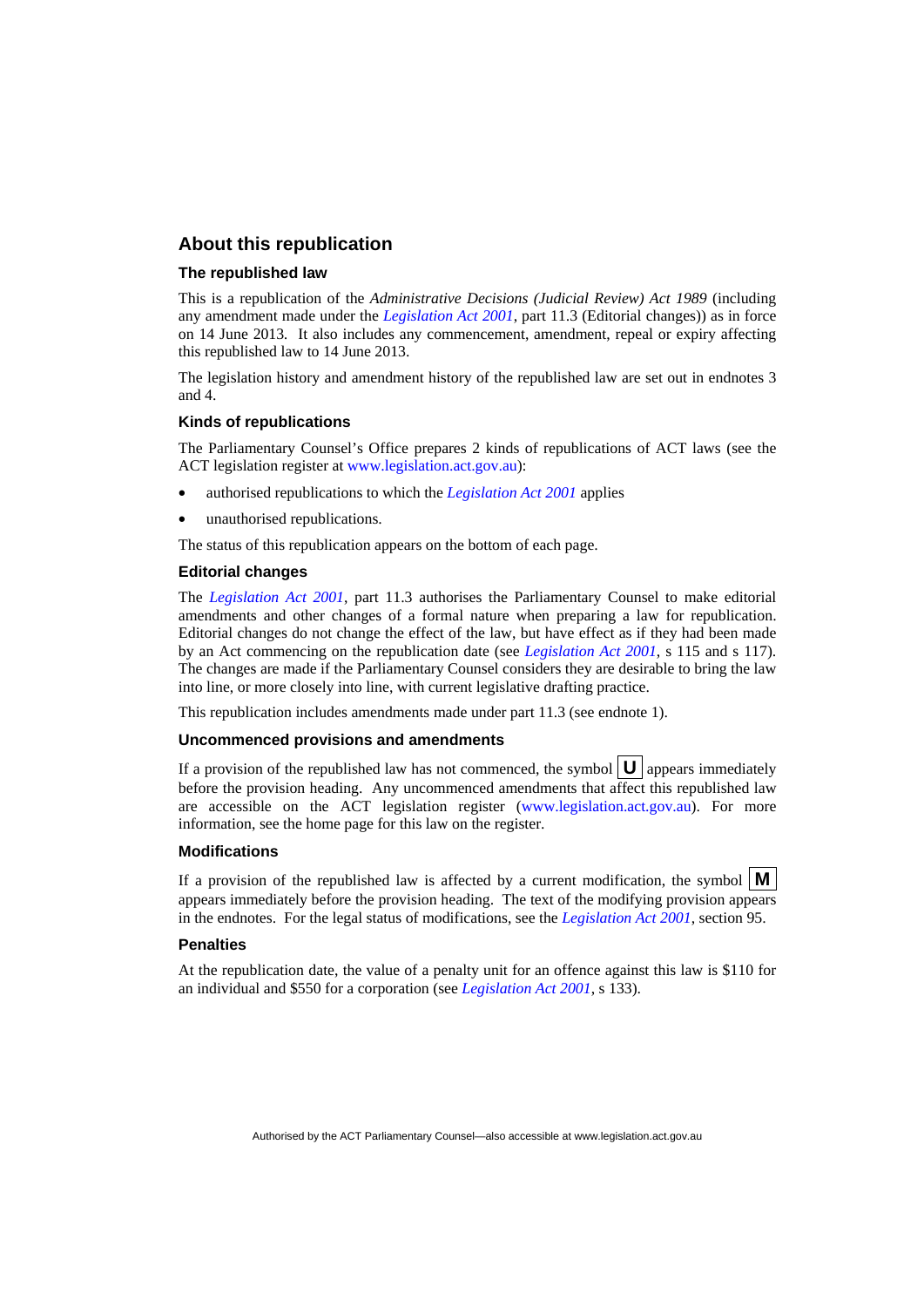

# **Administrative Decisions (Judicial Review) Act 1989**

# **Contents**

|                             |                                                                                     | Page       |  |
|-----------------------------|-------------------------------------------------------------------------------------|------------|--|
| 1                           | Name of Act                                                                         | 2          |  |
| 2                           | Dictionary                                                                          | 2          |  |
| 3                           | <b>Notes</b>                                                                        | 2          |  |
| 3A                          | Meaning of <i>making</i> and <i>failure to make</i> a decision                      | 2          |  |
| 3B                          | Meaning of person aggrieved                                                         | 3          |  |
| 3C                          | Meaning of conduct engaged in for purpose of making decision                        | 4          |  |
| 4                           | Act to operate despite anything in existing laws                                    | 4          |  |
| 5                           | Applications for review of decisions                                                | 4          |  |
| 6                           | Applications for review of conduct related to making of decisions                   | 6          |  |
| 7                           | Applications for failures to make decisions<br>8                                    |            |  |
| 8                           | Effect of Act on other rights                                                       | 9          |  |
| 9                           | Applications for order of review must set out grounds                               | 10         |  |
| 10                          | Period in which application for order of review must be made                        | 10         |  |
| 11                          | Application for order of review not limited to grounds in application               | 13         |  |
| R <sub>28</sub><br>14/06/13 | Administrative Decisions (Judicial Review) Act 1989<br>Effective: 14/06/13-25/09/13 | contents 1 |  |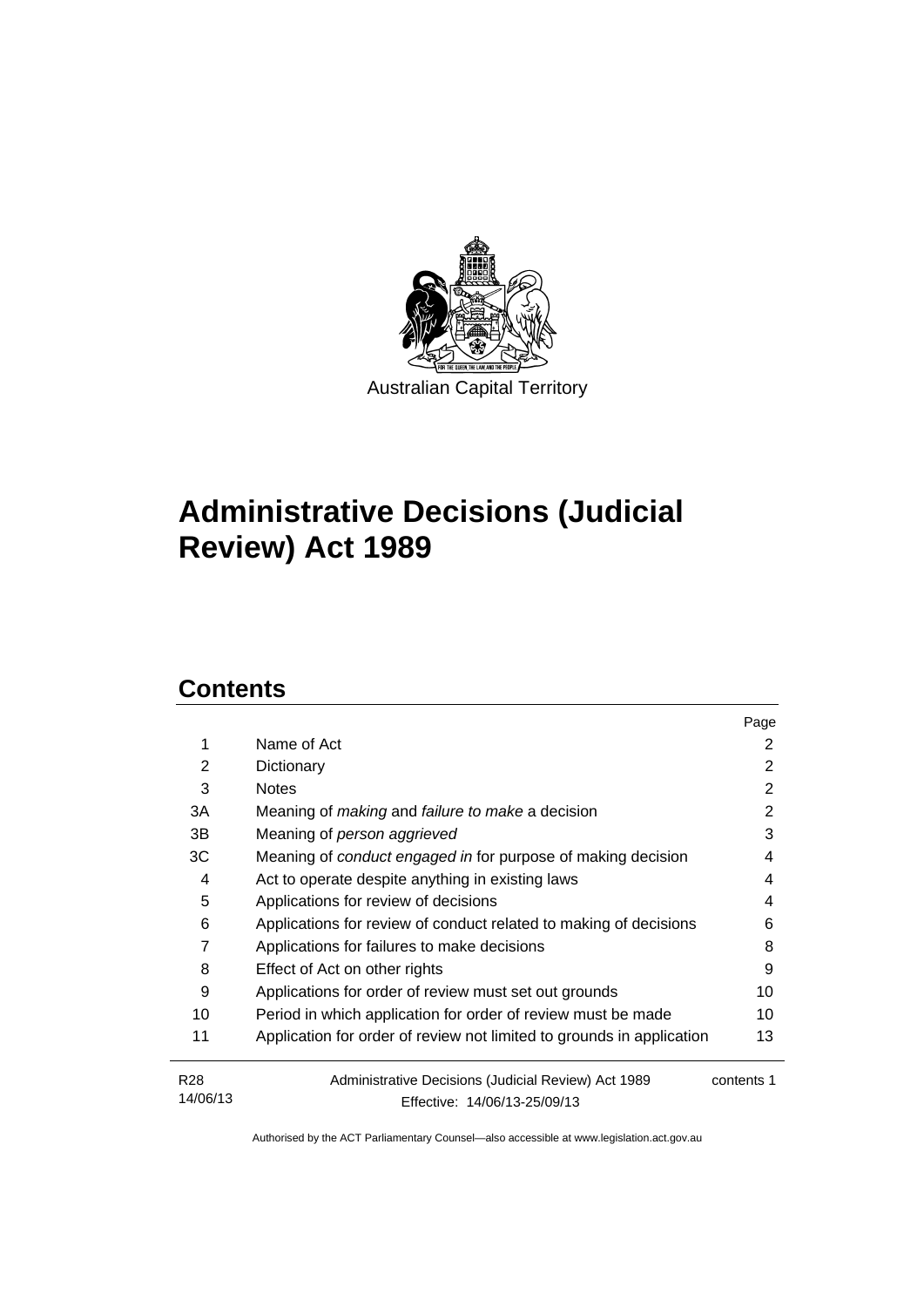|                   |                                                                         | Page     |  |
|-------------------|-------------------------------------------------------------------------|----------|--|
| 12                | Application to be made a party to a proceeding                          | 13<br>13 |  |
| 13                | Reasons for decision may be obtained                                    |          |  |
| 14                | Certain information not required to be disclosed                        | 16       |  |
| 15                | Ministerial certificate about disclosure of information                 | 17       |  |
| 16                | Stay of proceedings                                                     | 18       |  |
| 17                | Powers of Supreme Court in relation to applications for order of review | 19       |  |
| 18                | Change in person holding, or performing the duties of, an office        | 20       |  |
| 19                | Intervention by Minister                                                | 20       |  |
| 20                | Act not to apply to certain decisions                                   | 21       |  |
| 21                | Regulation-making power                                                 | 21       |  |
| <b>Schedule 1</b> | Decisions to which this Act does not apply                              | 22       |  |
| <b>Schedule 2</b> | Decisions to which s 13 does not apply                                  | 26       |  |
| 2.1               | Administration of criminal justice                                      | 26       |  |
| 2.2               | Civil proceedings                                                       | 26       |  |
| 2.3               | Decisions relating to territory finance                                 | 27       |  |
| 2.4               | Decisions relating to administration of the public service              | 27       |  |
| 2.5               | Certain other appointment decisions                                     | 28       |  |
| 2.6               | Certain decisions under the Crimes (Sentence Administration) Act        | 28       |  |
| 2.7               | Decisions of the ACAT                                                   | 29       |  |
| <b>Dictionary</b> |                                                                         | 30       |  |
| <b>Endnotes</b>   |                                                                         |          |  |

|   | About the endnotes     | 32 |
|---|------------------------|----|
| 2 | Abbreviation key       | 32 |
| 3 | Legislation history    | 33 |
| 4 | Amendment history      | 39 |
| 5 | Earlier republications | 42 |
|   |                        |    |

| contents 2 | Administrative Decisions (Judicial Review) Act 1989 | R28      |
|------------|-----------------------------------------------------|----------|
|            | Effective: 14/06/13-25/09/13                        | 14/06/13 |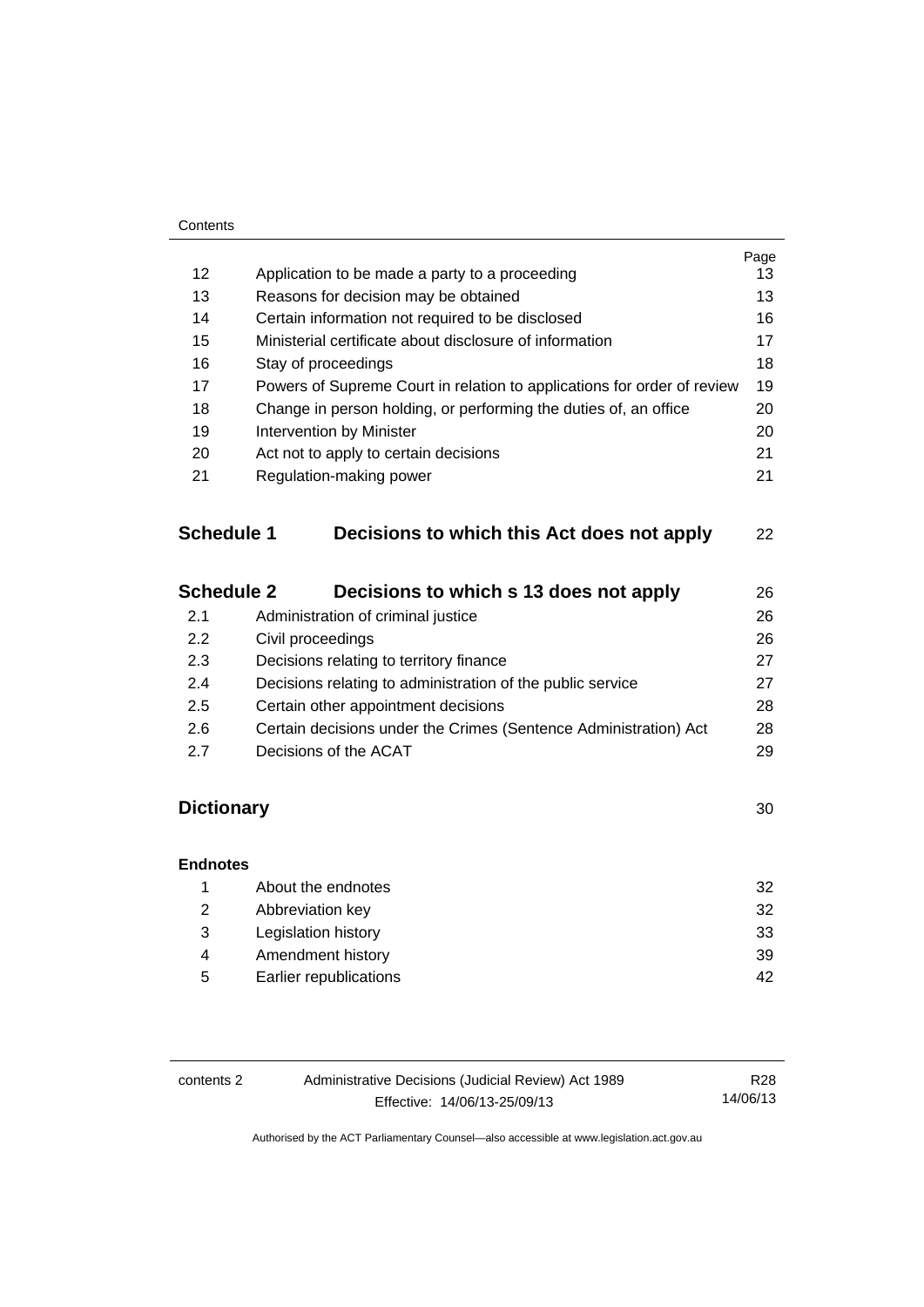

# **Administrative Decisions (Judicial Review) Act 1989**

An Act relating to the review on questions of law of certain administrative decisions

R28 14/06/13

l

Administrative Decisions (Judicial Review) Act 1989 Effective: 14/06/13-25/09/13

page 1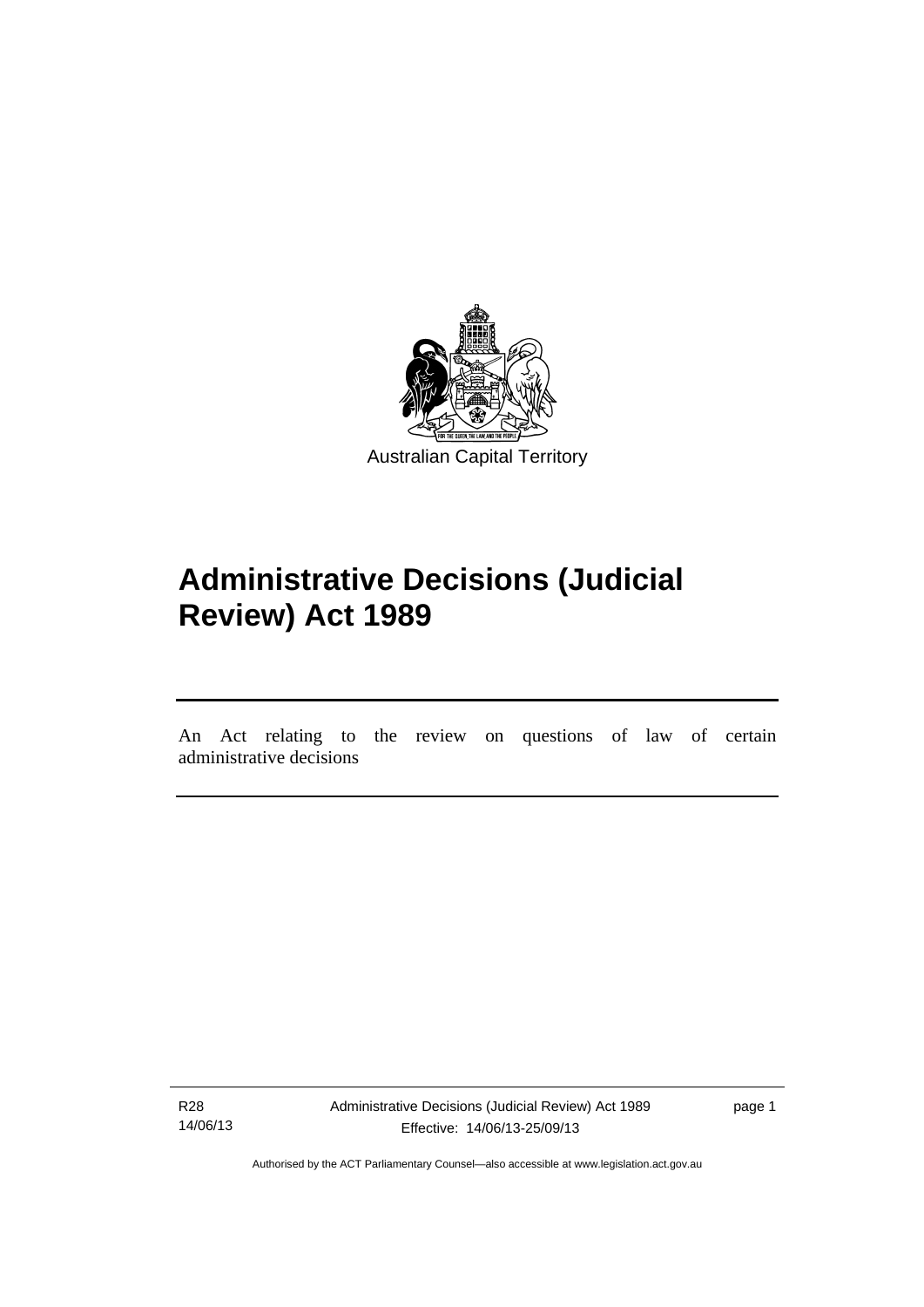## <span id="page-5-0"></span>**1 Name of Act**

This Act is the *Administrative Decisions (Judicial Review) Act 1989*.

## <span id="page-5-1"></span>**2 Dictionary**

The dictionary at the end of this Act is part of this Act.

*Note 1* The dictionary at the end of this Act defines certain terms used in this Act, and includes references (*signpost definitions*) to other terms defined elsewhere.

> For example, the signpost definition '*person aggrieved*—see section 3B.' means that the term 'person aggrieved' is defined that section.

*Note* 2 A definition in the dictionary (including a signpost definition) applies to the entire Act unless the definition, or another provision of the Act, provides otherwise or the contrary intention otherwise appears (see [Legislation Act,](http://www.legislation.act.gov.au/a/2001-14) s  $155$  and s  $156$  (1)).

## <span id="page-5-2"></span>**3 Notes**

A note included in this Act is explanatory and is not part of this Act.

*Note* See the [Legislation Act,](http://www.legislation.act.gov.au/a/2001-14) s 127 (1), (4) and (5) for the legal status of notes.

## <span id="page-5-3"></span>**3A Meaning of** *making* **and** *failure to make* **a decision**

- (1) For this Act, a reference to the *making* of a decision includes a reference to—
	- (a) making, suspending, revoking or refusing to make an order, award or determination; or
	- (b) giving, suspending, revoking or refusing to give a certificate, direction, approval, consent or permission; or
	- (c) issuing, suspending, revoking or refusing to issue a licence, authority or other instrument; or
	- (d) imposing a condition or restriction; or

| page 2 | Administrative Decisions (Judicial Review) Act 1989 | R28      |
|--------|-----------------------------------------------------|----------|
|        | Effective: 14/06/13-25/09/13                        | 14/06/13 |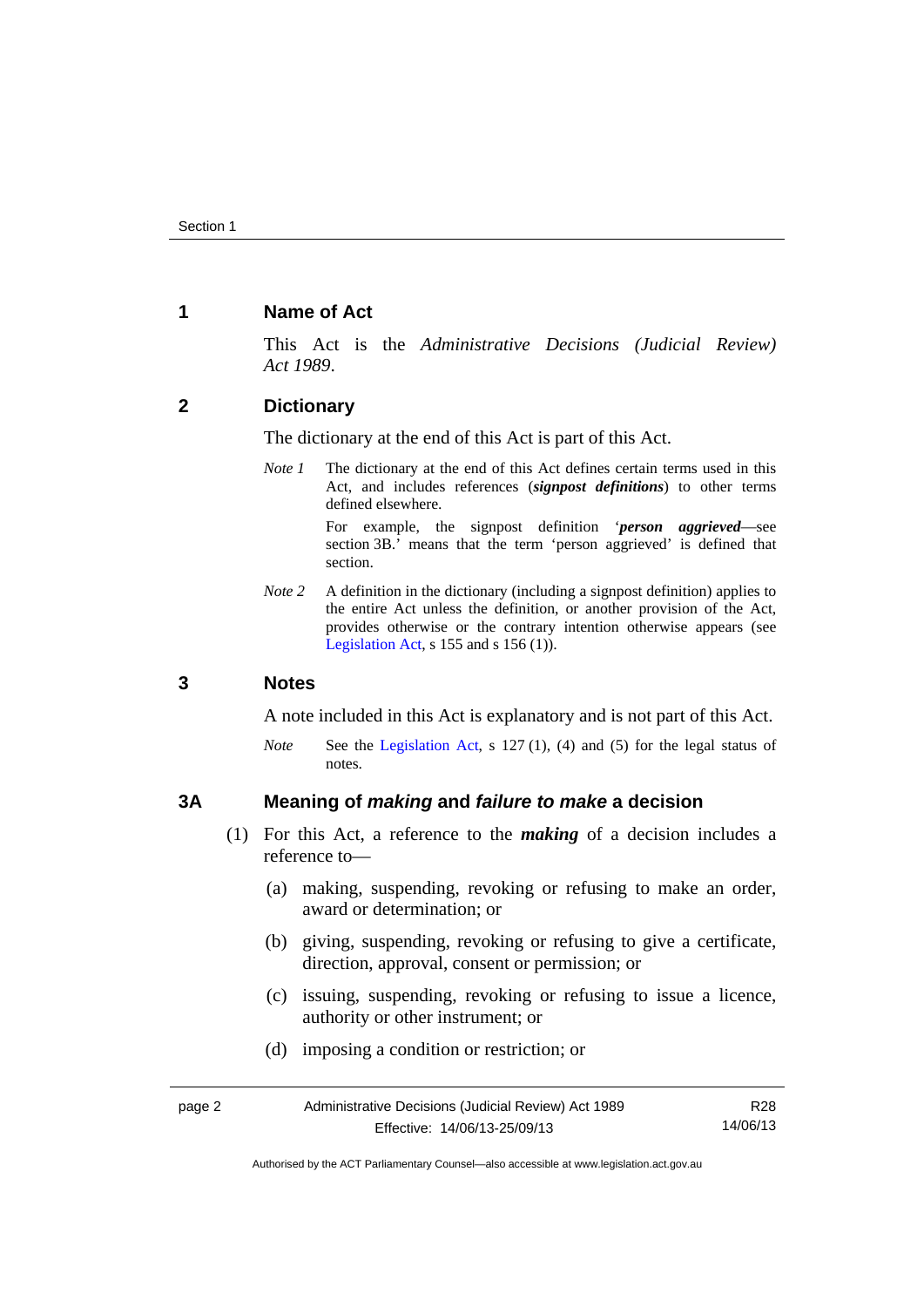- (e) making a declaration, demand or requirement; or
- (f) keeping, or refusing to give up, an article; or
- (g) doing or refusing to do anything else;
- (2) If provision is made by an enactment for the making of a report or recommendation before a decision is made, the making of the report or recommendation is itself taken, for this Act, to be the *making* of a decision.
- (3) A reference to a *failure to make* a decision includes a reference to a failure to make—
	- (a) a decision mentioned in subsection  $(1)$  (a) to  $(g)$ ; or
	- (b) a report or recommendation mentioned in subsection (2).
	- *Note Fail* is defined in the [Legislation Act](http://www.legislation.act.gov.au/a/2001-14), dict, pt 1, to include refuse.

## <span id="page-6-0"></span>**3B Meaning of** *person aggrieved*

- (1) For this Act, a reference to a *person aggrieved* by a decision includes a reference to—
	- (a) a person whose interests are adversely affected by the decision; and
	- (b) for a decision by way of the making of a report or recommendation—a person whose interests would be adversely affected if a decision were, or were not, made in accordance with the report or recommendation.
- (2) For this Act, a reference to a *person aggrieved* by conduct that has been, is being, or is proposed to be engaged in for the purpose of making a decision, includes a reference to a person whose interests are, or would be, adversely affected by the conduct.
- (3) For this Act, a reference to a *person aggrieved* by a failure to make a decision includes a reference to a person whose interests are, or would be, adversely affected by the failure.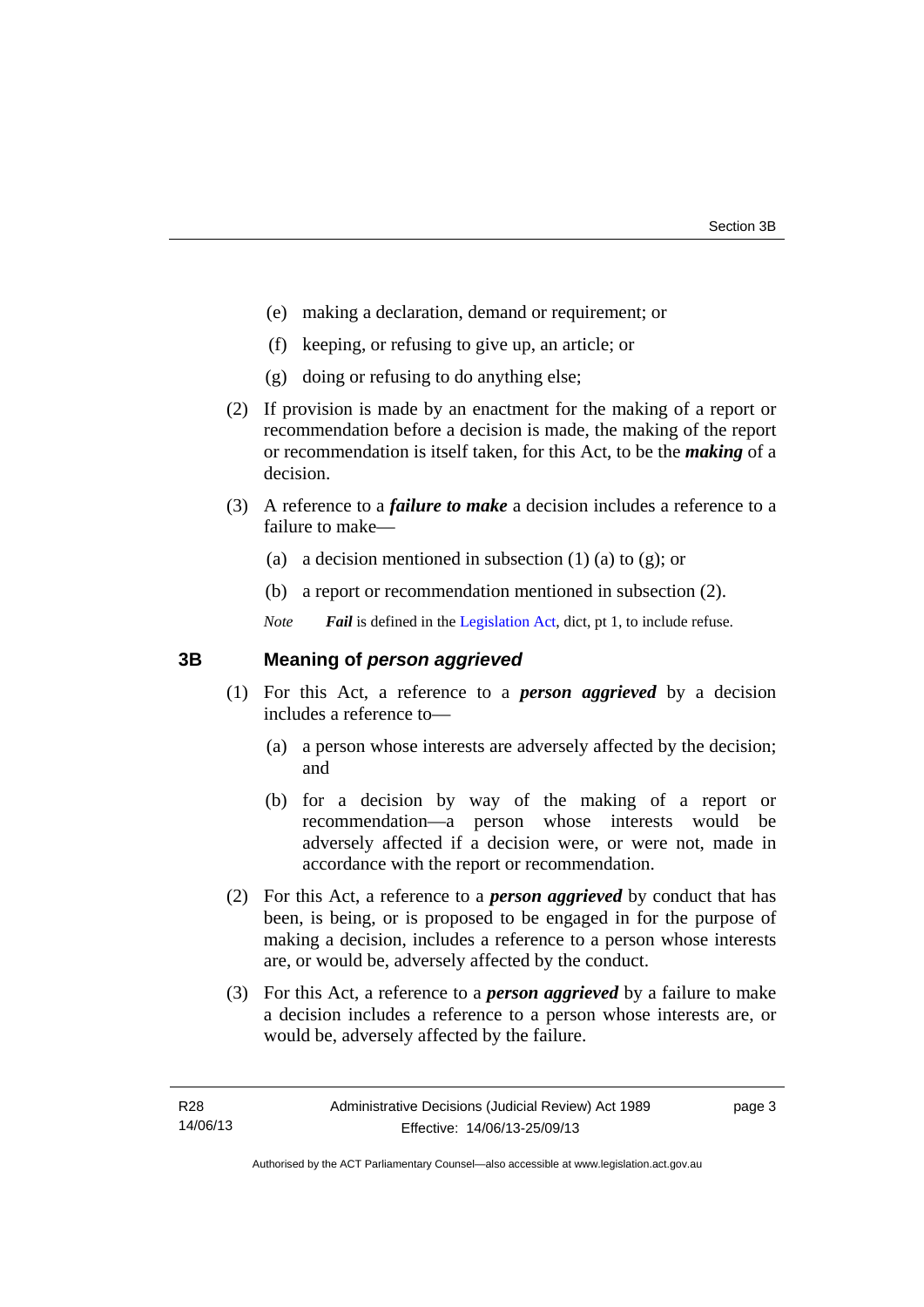# <span id="page-7-0"></span>**3C Meaning of** *conduct engaged in* **for purpose of making decision**

For this Act, a reference to *conduct engaged in* for the purpose of making a decision includes a reference to the doing of anything preparatory to the making of the decision, including—

- (a) the taking of evidence; or
- (b) the holding of an inquiry or investigation.

## <span id="page-7-1"></span>**4 Act to operate despite anything in existing laws**

This Act has effect despite anything contained in any enactment in force at the commencement of this Act.

## <span id="page-7-2"></span>**5 Applications for review of decisions**

- (1) A person aggrieved by a decision to which this Act applies may apply to the Supreme Court for an order of review in relation to the decision on any 1 or more of the following grounds:
	- (a) that a breach of the rules of natural justice happened in relation to the making of the decision;
	- (b) that procedures that were required by law to be observed in relation to the making of the decision were not observed;
	- (c) that the person who purported to make the decision did not have jurisdiction to make the decision;
	- (d) that the decision was not authorised by the enactment under which it was purported to be made;
	- (e) that the making of the decision was an improper exercise of the power given by the enactment under which it was purported to be made;
	- (f) that the decision involved an error of law, whether or not the error appears on the record of the decision;

Authorised by the ACT Parliamentary Counsel—also accessible at www.legislation.act.gov.au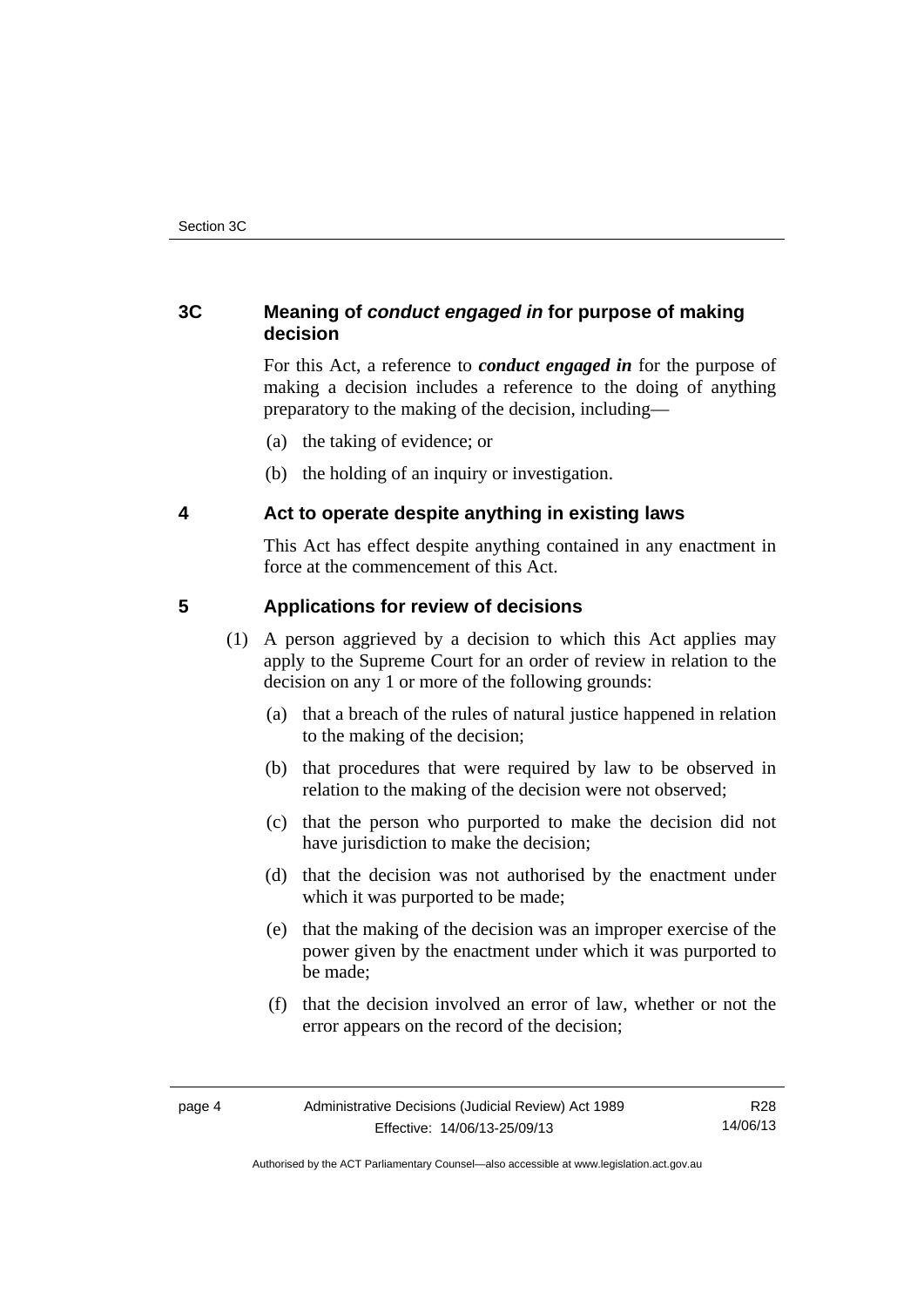- (g) that the decision was induced or affected by fraud;
- (h) that there was no evidence or other material to justify the making of the decision;
- (i) that the decision was otherwise contrary to law.
- *Note* The *[Human Rights Act 2004](http://www.legislation.act.gov.au/a/2004-5)*, s 40B (1) (b) makes it unlawful for a public authority to fail to give proper consideration to a relevant human right when making a decision.
- (2) The reference in subsection (1) (e) to an *improper exercise* of a power includes a reference to—
	- (a) taking an irrelevant consideration into account in the exercise of a power; and
	- (b) failing to take a relevant consideration into account in the exercise of a power; and
	- (c) an exercise of a power for a purpose other than a purpose for which the power is given; and
	- (d) an exercise of a discretionary power in bad faith; and
	- (e) an exercise of a personal discretionary power at the direction or behest of another person; and
	- (f) an exercise of a discretionary power in accordance with a rule or policy without regard to the merits of the particular case; and
	- (g) an exercise of a power that is so unreasonable that no reasonable person could have so exercised the power; and
	- (h) an exercise of a power in such a way that the result of the exercise of the power is uncertain; and
	- (i) any other exercise of a power in a way that is abuse of the power.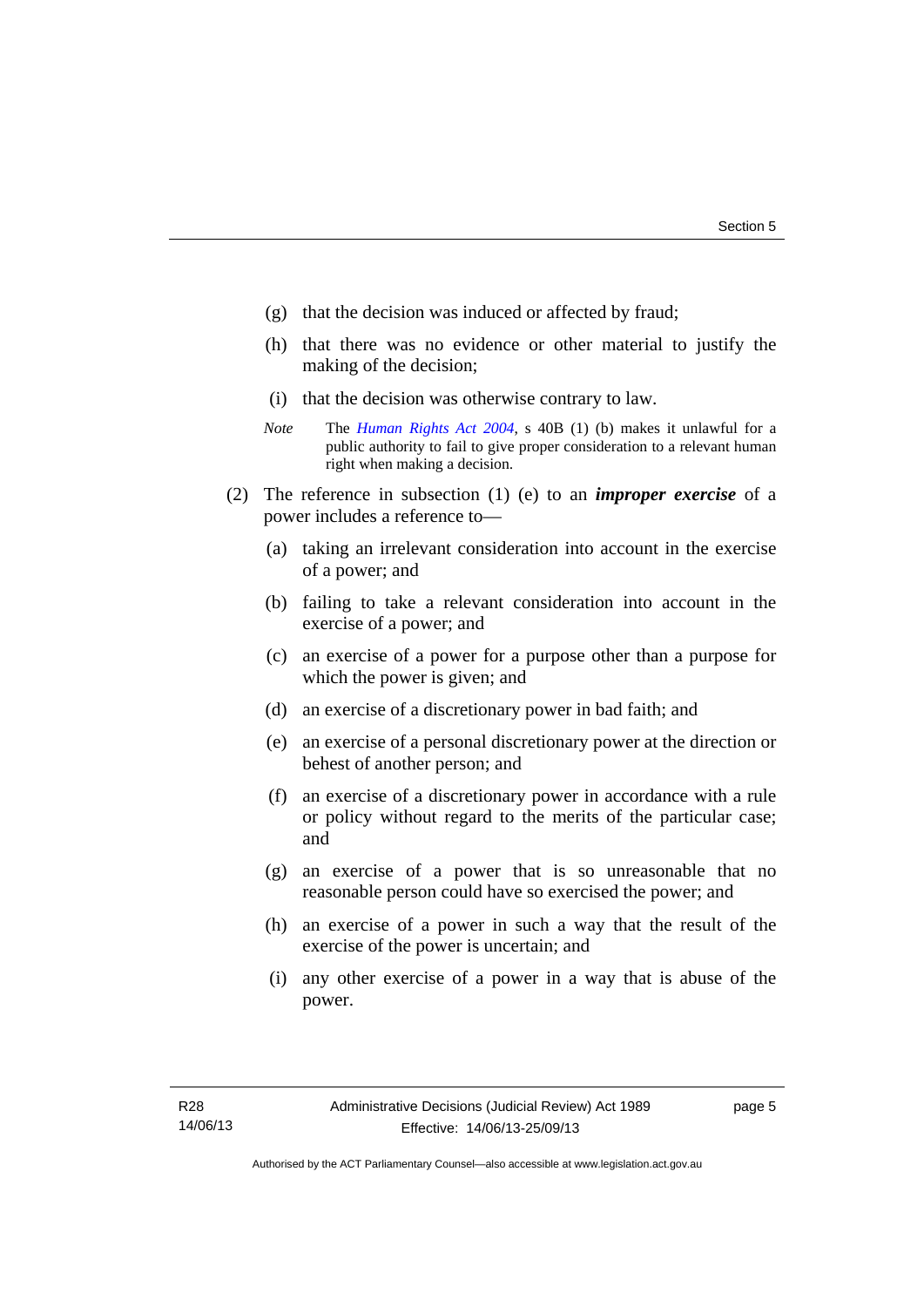- (3) The ground mentioned in subsection (1) (h) is not taken to be made out unless—
	- (a) the person who made the decision was required by law to reach that decision only if a particular matter was established, and there was no evidence or other material (including facts of which the person was entitled to take notice) from which the person could reasonably be satisfied that the matter was established; or
	- (b) the person who made the decision based the decision on the existence of a particular fact, and that fact did not exist.

## <span id="page-9-0"></span>**6 Applications for review of conduct related to making of decisions**

- (1) If a person has engaged, is engaging, or proposes to engage, in conduct for the purpose of making a decision to which this Act applies, a person aggrieved by the conduct may apply to the Supreme Court for an order of review in relation to the conduct on any 1 or more of the following grounds:
	- (a) that a breach of the rules of natural justice has happened, is happening, or is likely to happen, in relation to the conduct;
	- (b) that procedures that are required by law to be observed in relation to the conduct have not been, are not being, or are likely not to be, observed;
	- (c) that the person who has engaged, is engaging, or proposes to engage, in the conduct does not have jurisdiction to make the proposed decision;
	- (d) that the enactment under which the decision is proposed to be made does not authorise the making of the proposed decision;
	- (e) that the making of the proposed decision would be an improper exercise of the power given by the enactment under which the decision is proposed to be made;

Authorised by the ACT Parliamentary Counsel—also accessible at www.legislation.act.gov.au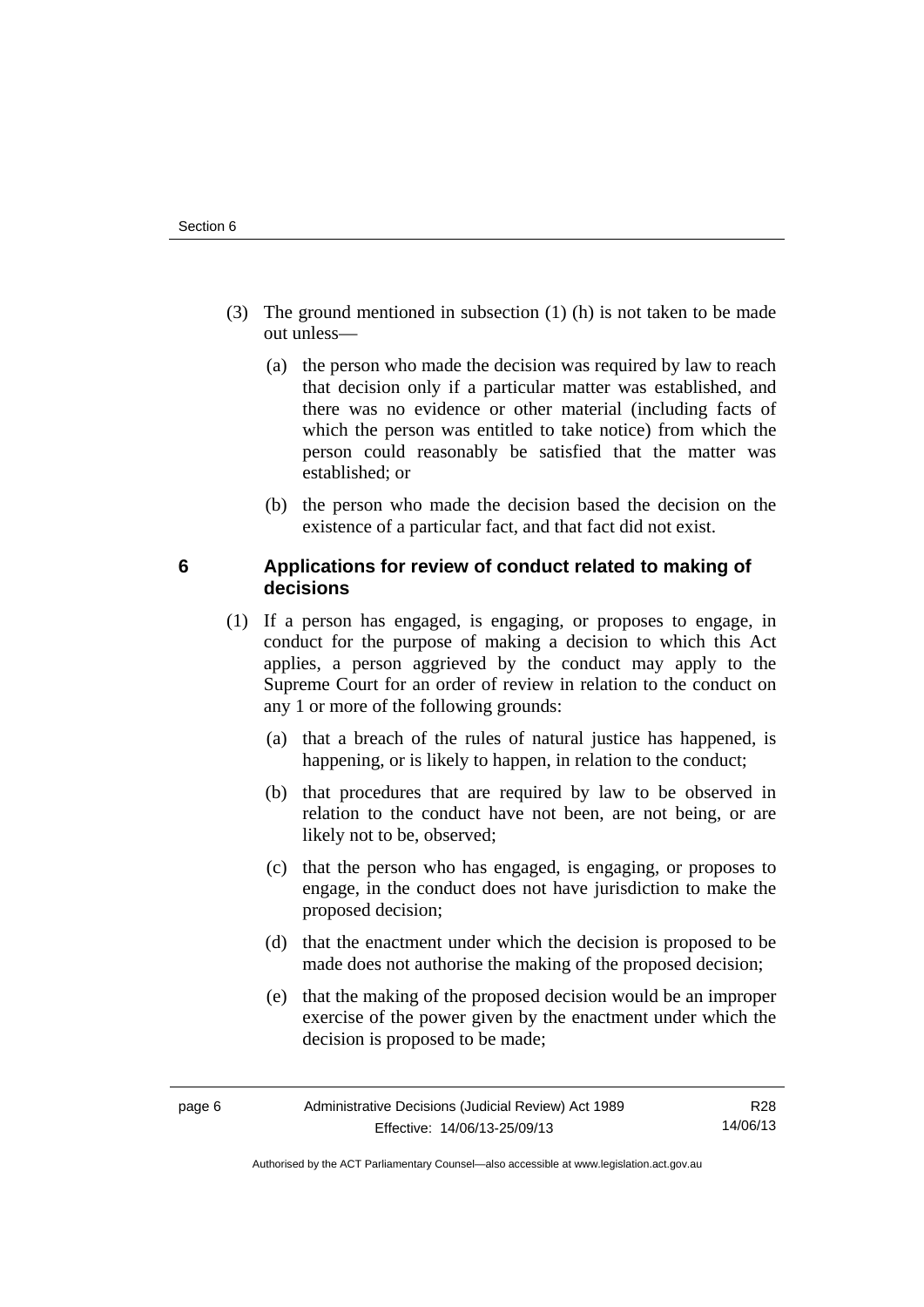- (f) that an error of law—
	- (i) has been, is being, or is likely to be, committed in the course of the conduct in the making of the proposed decision; or
	- (ii) is likely to be committed in the making of the proposed decision.
- (g) that fraud has taken place, is taking place, or is likely to take place, in the course of the conduct;
- (h) that there is no evidence or other material to justify the making of the proposed decision;
- (i) that the making of the proposed decision would be otherwise contrary to law.
- (2) The reference in subsection (1) (e) to an *improper exercise* of a power includes a reference to—
	- (a) taking an irrelevant consideration into account in the exercise of a power; and
	- (b) failing to take a relevant consideration into account in the exercise of a power; and
	- (c) an exercise of a power for a purpose other than a purpose for which the power is given; and
	- (d) an exercise of a discretionary power in bad faith; and
	- (e) an exercise of a personal discretionary power at the direction or behest of another person; and
	- (f) an exercise of a discretionary power in accordance with a rule or policy without regard to the merits of the particular case; and
	- (g) an exercise of a power that is so unreasonable that no reasonable person could have so exercised the power; and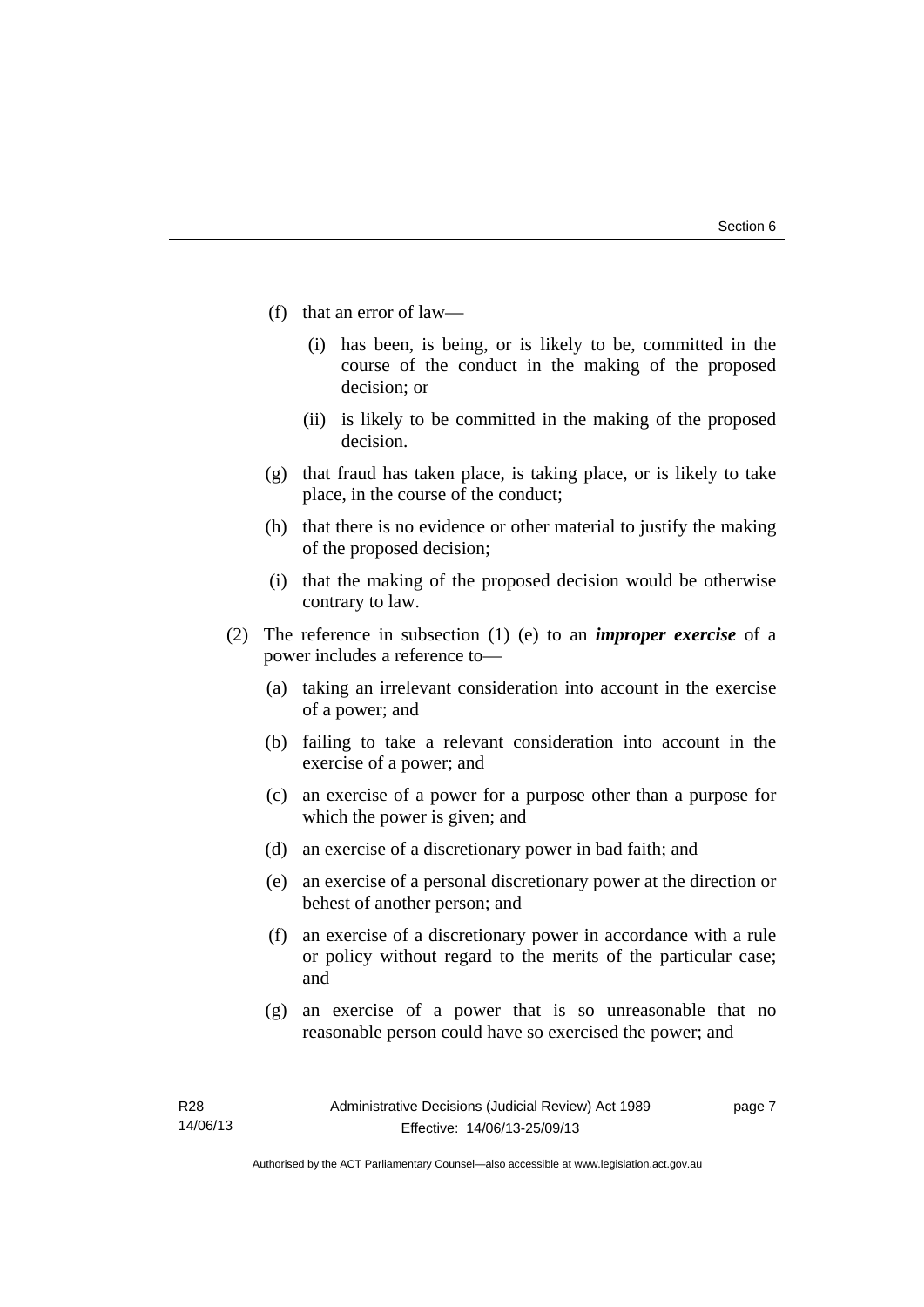- (h) an exercise of a power in such a way that the result of the exercise of the power is uncertain; and
- (i) any other exercise of a power in a way that is abuse of the power.
- (3) The ground mentioned in subsection (1) (h) is not taken to be made out unless—
	- (a) the person who proposes to make the decision is required by law to reach that decision only if a particular matter is established, and there is no evidence or other material (including facts of which the person was entitled to take notice) from which the person can reasonably be satisfied that the matter is established; or
	- (b) the person proposed to make the decision on the basis of the existence of a particular fact, and that fact does not exist.

# <span id="page-11-0"></span>**7 Applications for failures to make decisions**

- $(1)$  If—
	- (a) a person has a duty to make a decision to which this Act applies; and
	- (b) there is no law that prescribes a period within which the person is required to make that decision; and
	- (c) the person has failed to make that decision;

a person aggrieved by the failure to make the decision may apply to the Supreme Court for an order of review in relation to the failure to make the decision on the ground that there has been unreasonable delay in making the decision.

- $(2)$  If—
	- (a) a person has a duty to make a decision to which this Act applies; and

Authorised by the ACT Parliamentary Counsel—also accessible at www.legislation.act.gov.au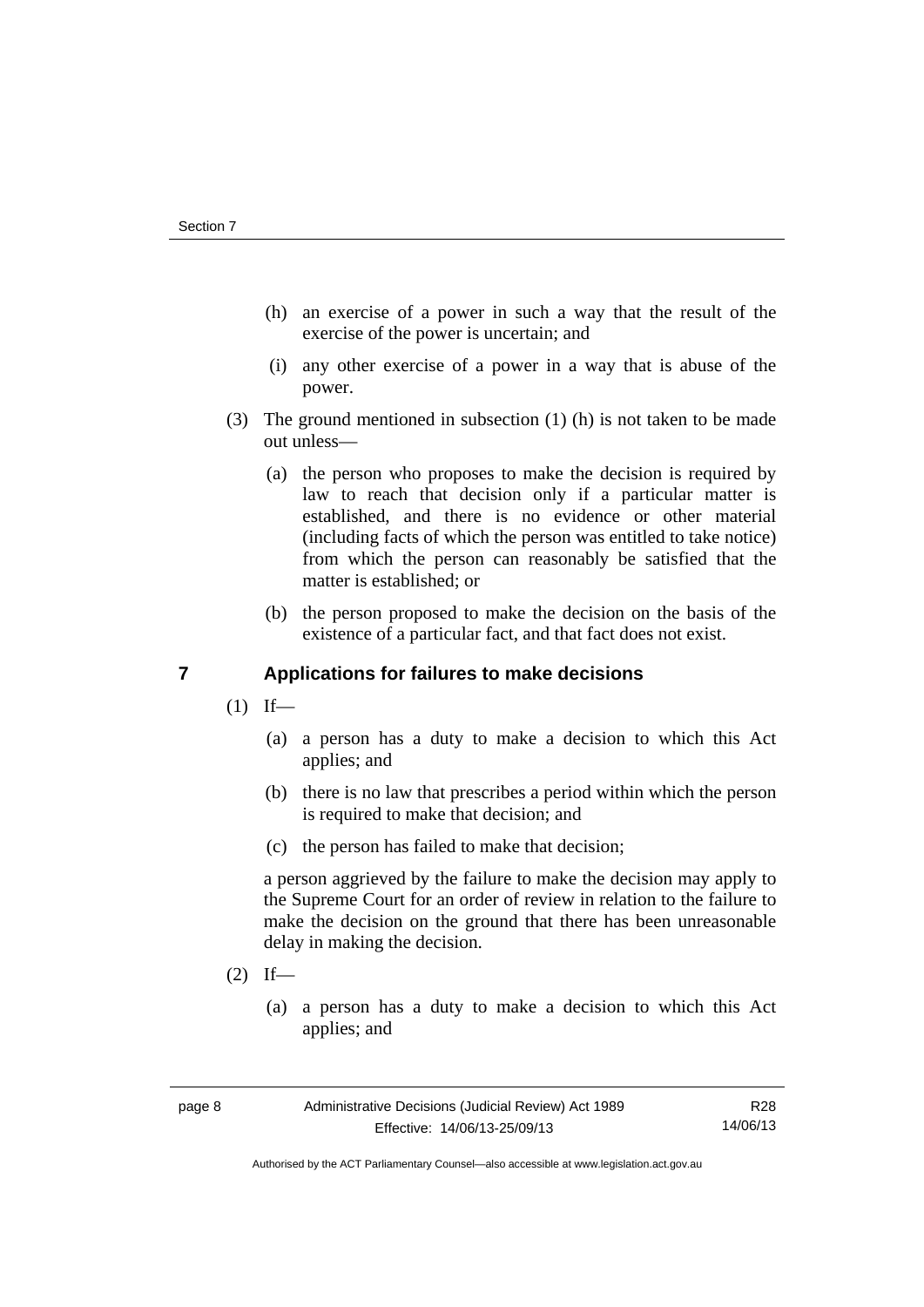- (b) a law prescribes a period within which the person is required to make that decision; and
- (c) the person has failed to make that decision before the end of that period;

a person aggrieved by the failure may apply to the Supreme Court for an order of review in relation to the failure to make the decision within that period on the ground that the person has a duty to make the decision even though the period has ended.

## <span id="page-12-0"></span>**8 Effect of Act on other rights**

- (1) The rights given by section 5, section 6 and section 7 to a person to seek an order for review—
	- (a) are additional to the rights of the person to seek a review in another way; and
	- (b) must be disregarded for the *[Ombudsman Act 1989](http://www.legislation.act.gov.au/a/alt_a1989-45co)*, section  $6(6)$ .

## (2) However—

- (a) the Supreme Court or any other court may, in a proceeding brought otherwise than under this Act, refuse to grant an application for review in relation to a matter if an application for review of that matter has been made to the Supreme Court under section 5, section 6 or section 7; and
- (b) the Supreme Court may, in its discretion, refuse to grant an application for review of a matter under section 5, section 6 or section 7 if—
	- (i) the applicant has sought a review by a court including the Supreme Court of the matter otherwise than under this Act; or

page 9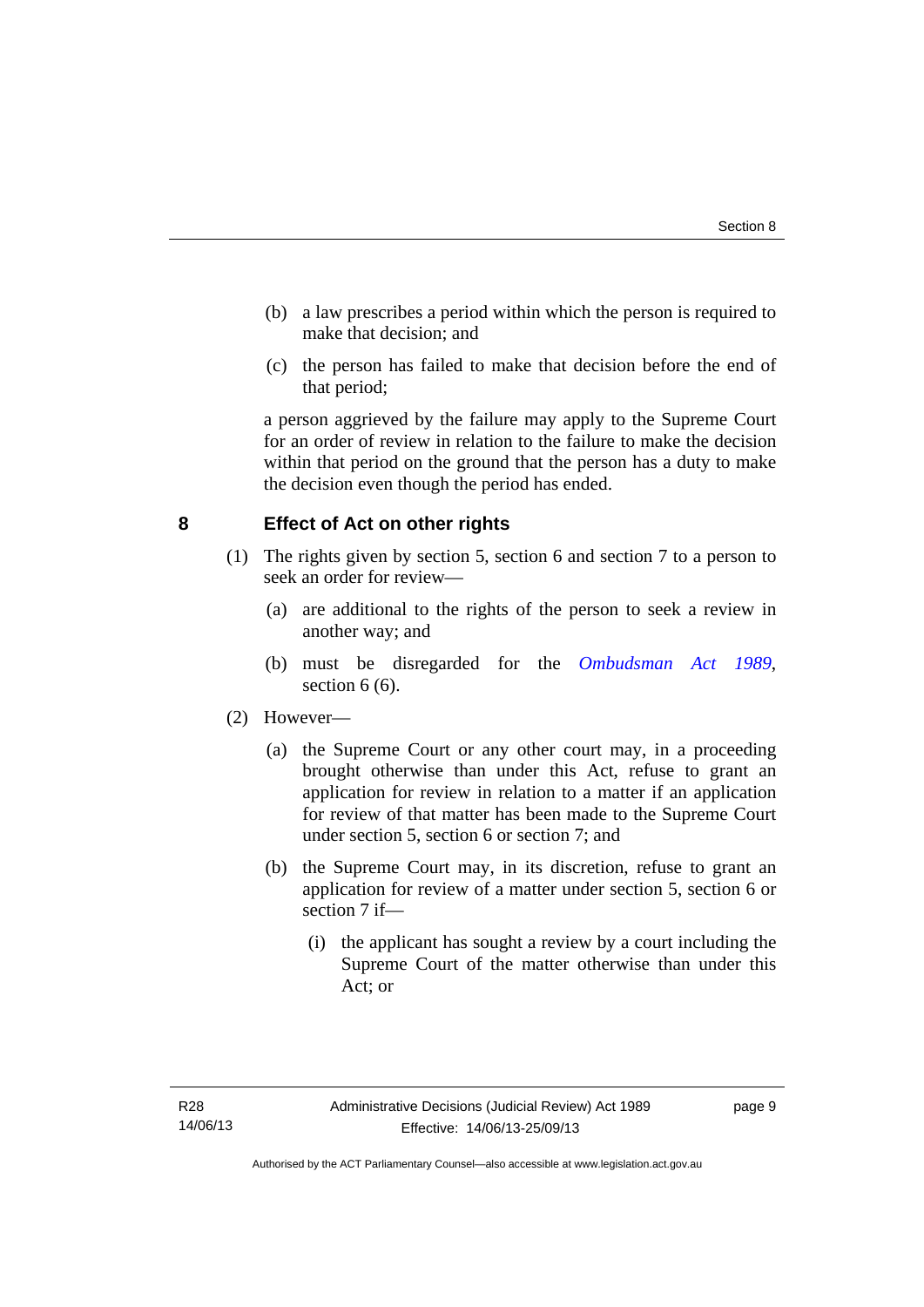- (ii) adequate provision is made by a law other than this Act under which the applicant is entitled to seek a review of that matter; or
- (iii) the matter to which the application relates arises under the *[Planning and Development Act 2007](http://www.legislation.act.gov.au/a/2007-24)* or the *[Heritage](http://www.legislation.act.gov.au/a/2004-57)  [Act 2004](http://www.legislation.act.gov.au/a/2004-57)* and is a matter being reviewed, or for which application has been made for review, under a law other than this Act, whether on the application of the person who has made application to the Supreme Court for review of the matter under this Act or anyone else.
- (3) In this section:

*review* includes—

- (a) a review by way of reconsideration, rehearing or appeal; and
- (b) the grant of an injunction; and
- (c) the making of a prerogative order, declaration or other order.

<span id="page-13-0"></span>

## **9 Applications for order of review must set out grounds**

An application to the Supreme Court for an order of review must set out the grounds of the application.

## <span id="page-13-1"></span>**10 Period in which application for order of review must be made**

- (1) An application to the Supreme Court for an order of review in relation to a decision that has been made (including a decision made after the end of the period within which it was required to be made) must be made within the period required by subsection (2) (or any further time allowed by the court) if the terms of the decision were—
	- (a) recorded in writing; and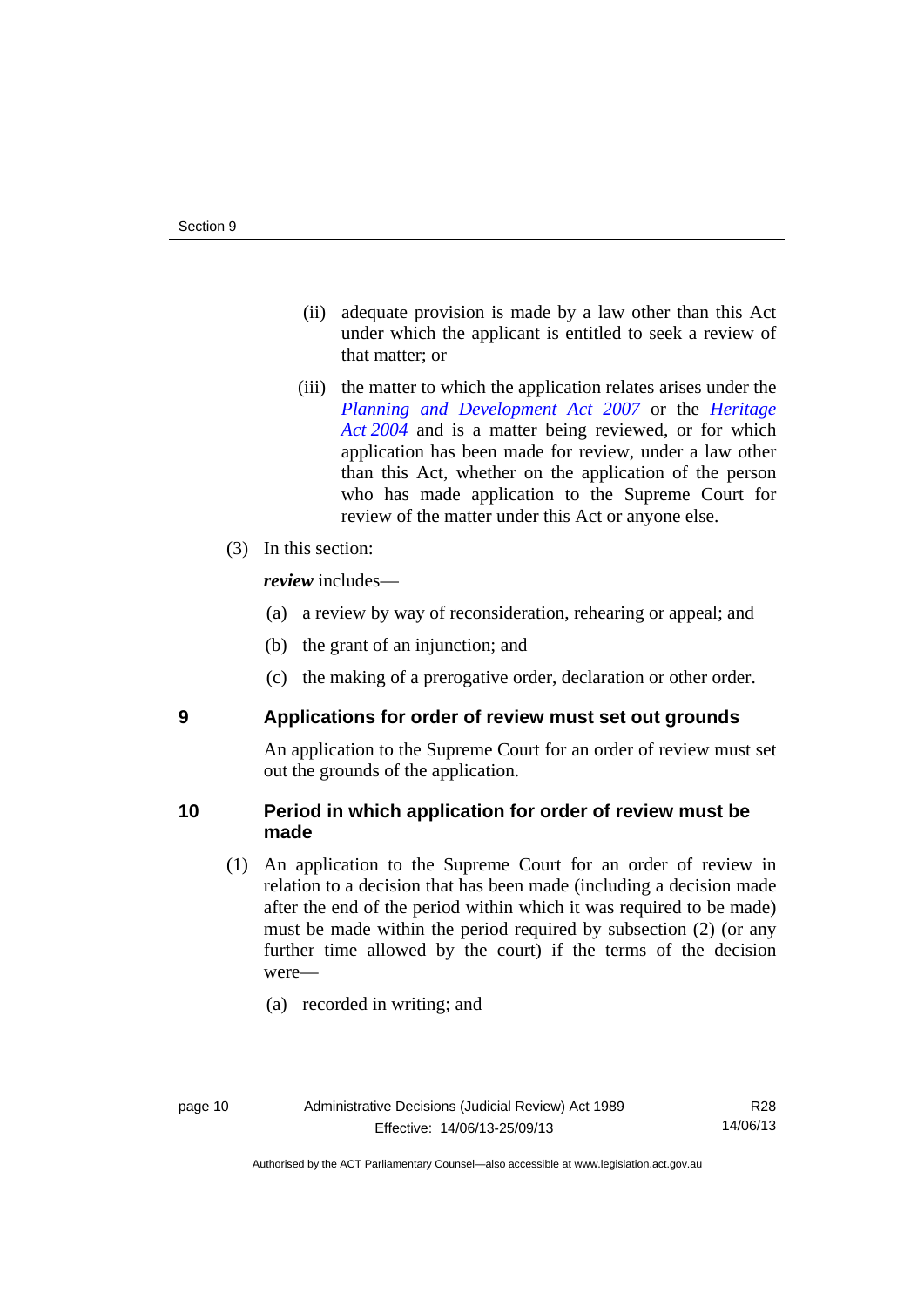- (b) set out in a document that was given to the applicant.
- *Note* The court may allow further time after the end of the period required by s (2) (see [Legislation Act](http://www.legislation.act.gov.au/a/2001-14), s 151C).
- (2) For subsection (1), the period within which an application for an order of review is required to be made is the period beginning on the day the decision is made and ending 28 days after the relevant day.
- (3) If there is no period prescribed for making an application for an order for review in relation to a particular decision, the Supreme Court may refuse to consider an application for an order for review in relation to the decision if it is of the opinion that the application was not made within a reasonable time after the decision was made.
- (4) If there is no period prescribed for making an application by a particular person for an order for review in relation to a particular decision, the Supreme Court may refuse to consider an application by the person for an order for review in relation to the decision if it is of the opinion that the application was not made within a reasonable time after the decision was made.
- (5) In forming an opinion for subsection (3) or (4), the Supreme Court—
	- (a) must have regard to—
		- (i) the time when the applicant became aware of the decision; and
		- (ii) if subsection (4) applies—the period prescribed for the making of an application by anyone else for an order of review in relation to the decision; and
	- (b) may have regard to anything else it considers relevant.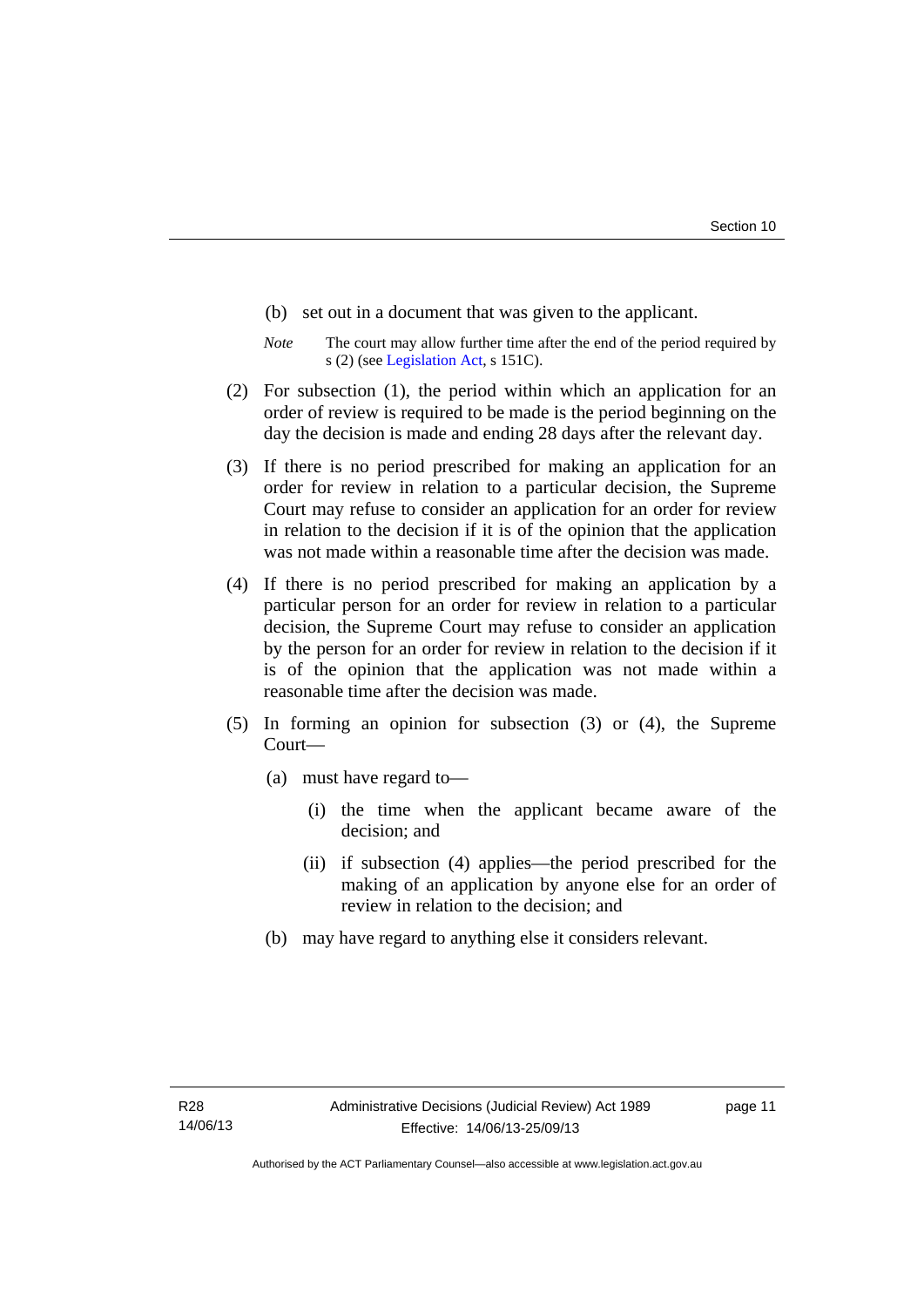(6) In subsection (2):

*relevant day* means—

 (a) if the decision includes, or is accompanied by, a written statement of reasons for the decision—the day a document setting out the terms of the decision is given to the applicant; or

*Note* For the meaning of *statement of reasons*, see the dict.

- (b) if paragraph (a) does not apply and a written statement of reasons for the decision is given to the applicant (otherwise than because of a request under section 13 (1)) not later than 28 days after the day a document setting out the terms of the decision is given to the applicant—the day the statement is given to the applicant; or
- (c) if paragraph (a) does not apply and the applicant requests the person who made the decision to give a statement under section 13 $(1)$ —
	- (i) the day the statement is given to the applicant; or
	- (ii) the day the applicant is told under section 13 (3) that the applicant was not entitled to make the request; or
	- (iii) the day the Supreme Court makes an order under section 13 (6) declaring that the applicant was not entitled to make the request; or
	- (iv) the day the applicant is told under section 14 (3) or section 15 (3) that the statement will not be given to the applicant.
- (d) in any other case—the day a document setting out the terms of the decision is given to the applicant.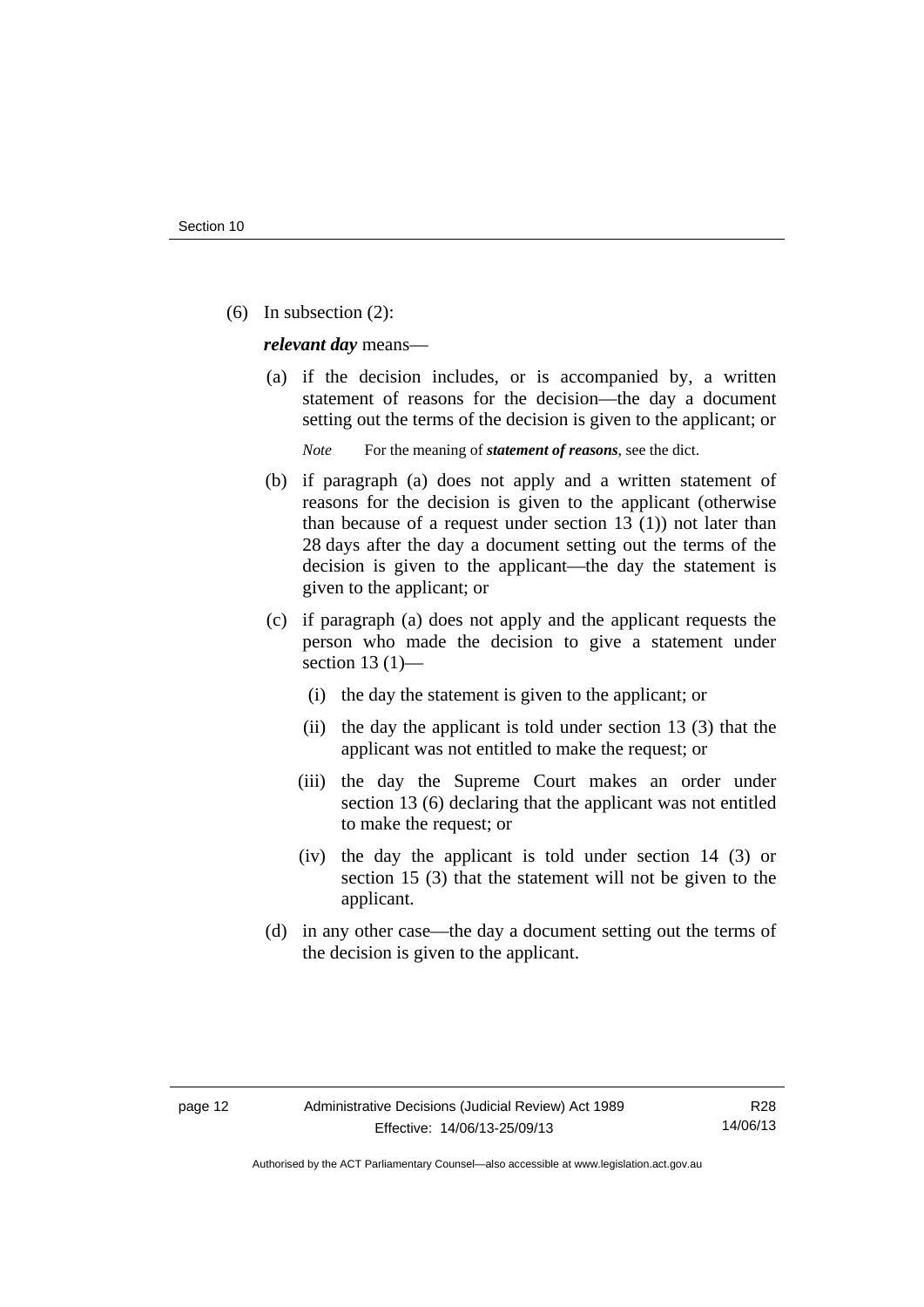# <span id="page-16-0"></span>**11 Application for order of review not limited to grounds in application**

The applicant for an order of review is not limited to the grounds set out in the application but, if the applicant wishes to rely on a ground not set out in the application, the Supreme Court may direct the application be amended to state the ground.

# <span id="page-16-1"></span>**12 Application to be made a party to a proceeding**

- (1) A person interested in a decision, conduct or failure in relation to which an application has been made to the Supreme Court under this Act may apply to the Supreme Court to be made a party to the application.
- (2) The Supreme Court may, in its discretion—
	- (a) grant the application either unconditionally or subject to the conditions that it considers appropriate; or
	- (b) refuse the application.

# <span id="page-16-2"></span>**13 Reasons for decision may be obtained**

(1) If a person (the *decision-maker*) makes a decision to which this section applies, a person (the *requester*) who is entitled to make an application to the Supreme Court under section 5 in relation to the decision may, in writing, request the decision-maker to provide a written statement of reasons in relation to the decision.

*Note* For the meaning of *statement of reasons*, see the dict.

 (2) The decision-maker must, as soon as practicable and in any event not later than 28 days after the day the decision-maker receives the request (the *request day*), prepare the statement and give it to the requester.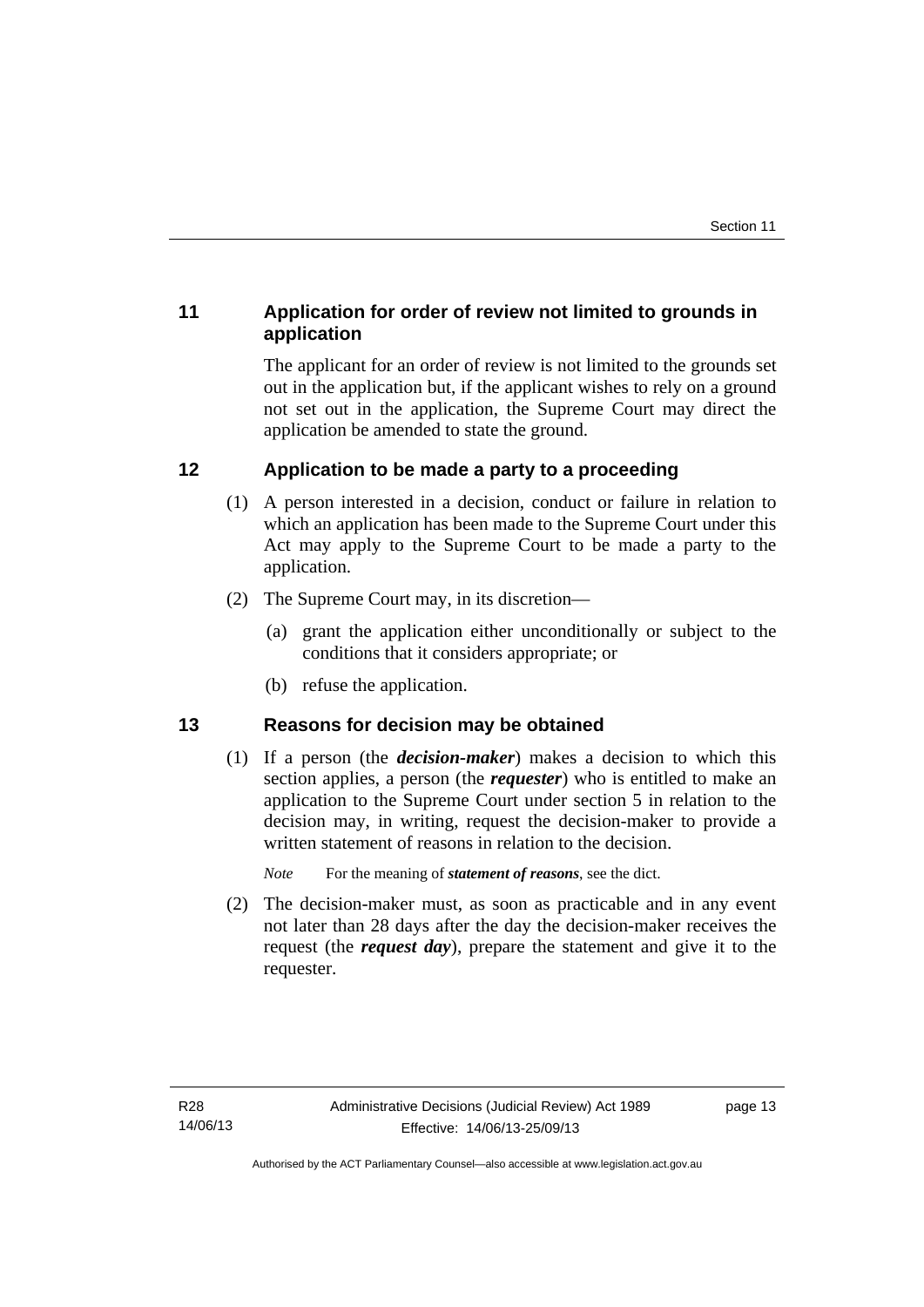- (3) If the decision-maker is of the opinion that the requester was not entitled to make the request, the decision-maker may, not later than 28 days after the request day—
	- (a) give to the requester written notice of the decision-maker's opinion; or
	- (b) apply to the Supreme Court under subsection (6) for an order declaring that the requester was not entitled to make the request.
- (4) Despite subsection (2), if the decision-maker gives notice under subsection (3) or applies to the Supreme Court under subsection (6), the decision-maker is not required to comply with the request unless—
	- (a) the court, on an application under subsection (6), orders the decision-maker to give the statement; or
	- (b) the decision-maker has applied to the court under subsection (6) for an order declaring that the requester was not entitled to make the request and the court refuses the application.
- (5) If subsection (4) (a) or (b) applies, the decision-maker must prepare the statement and give it to the requester not later than 28 days after the day of the Supreme Court's decision.
- (6) On the application of either the decision-maker or requester under this subsection, the Supreme Court may make an order declaring that the requester was, or was not, entitled to make the request.
- (7) Despite subsection (2), the decision-maker may refuse to prepare and give the statement to the requester if—
	- (a) for a decision the terms of which were recorded in writing and set out in a document that was given to the requester—the request was made later than 28 days after the day the document was given to the requester; or

Authorised by the ACT Parliamentary Counsel—also accessible at www.legislation.act.gov.au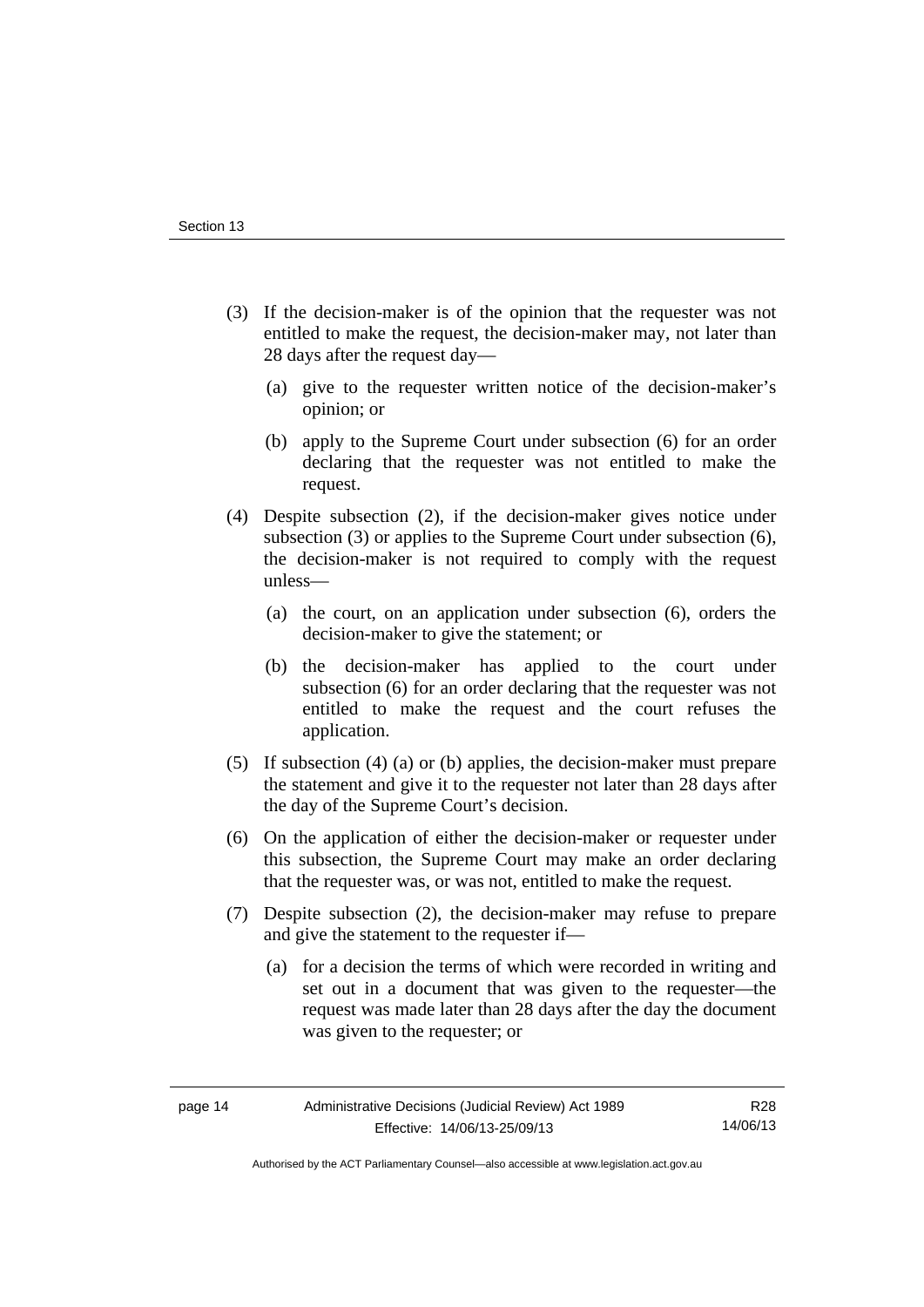- (b) in any other case—the relevant request was not made within a reasonable time after the decision was made.
- (8) If subsection (7) (a) or (b) applies, the decision maker must give to the requester, not later than 14 days after the request day, written notice stating—
	- (a) that the statement will not be given to the requestor; and
	- (b) the reasons why it will not be given.
- (9) For subsection (7) (b), a request for a statement in relation to a decision is taken to have been made within a reasonable time after the decision was made if the Supreme Court, on application by the requester, declares that the request was made within a reasonable time after the decision was made.
- (10) On application by the requester under this subsection, the Supreme Court may order the decision-maker to give the requester, within a stated period, an additional statement containing better particulars in relation to stated matters if the court considers that the statement given to the requester does not contain adequate particulars, in relation to the decision.
- (11) A regulation may declare decisions not to be decisions to which this section applies.
- (12) A regulation made under subsection (11) applies only in relation to decisions made after the regulation takes effect.
- (13) In this section:

*decision to which this section applies* means a decision to which this Act applies, other than—

- (a) a decision to which the *[ACT Civil and Administrative Tribunal](http://www.legislation.act.gov.au/a/2008-35)  [Act 2008](http://www.legislation.act.gov.au/a/2008-35)*, section 22B (Requirement to give reasons statement) applies; or
- (b) a decision that includes, or is accompanied by, a statement of reasons; or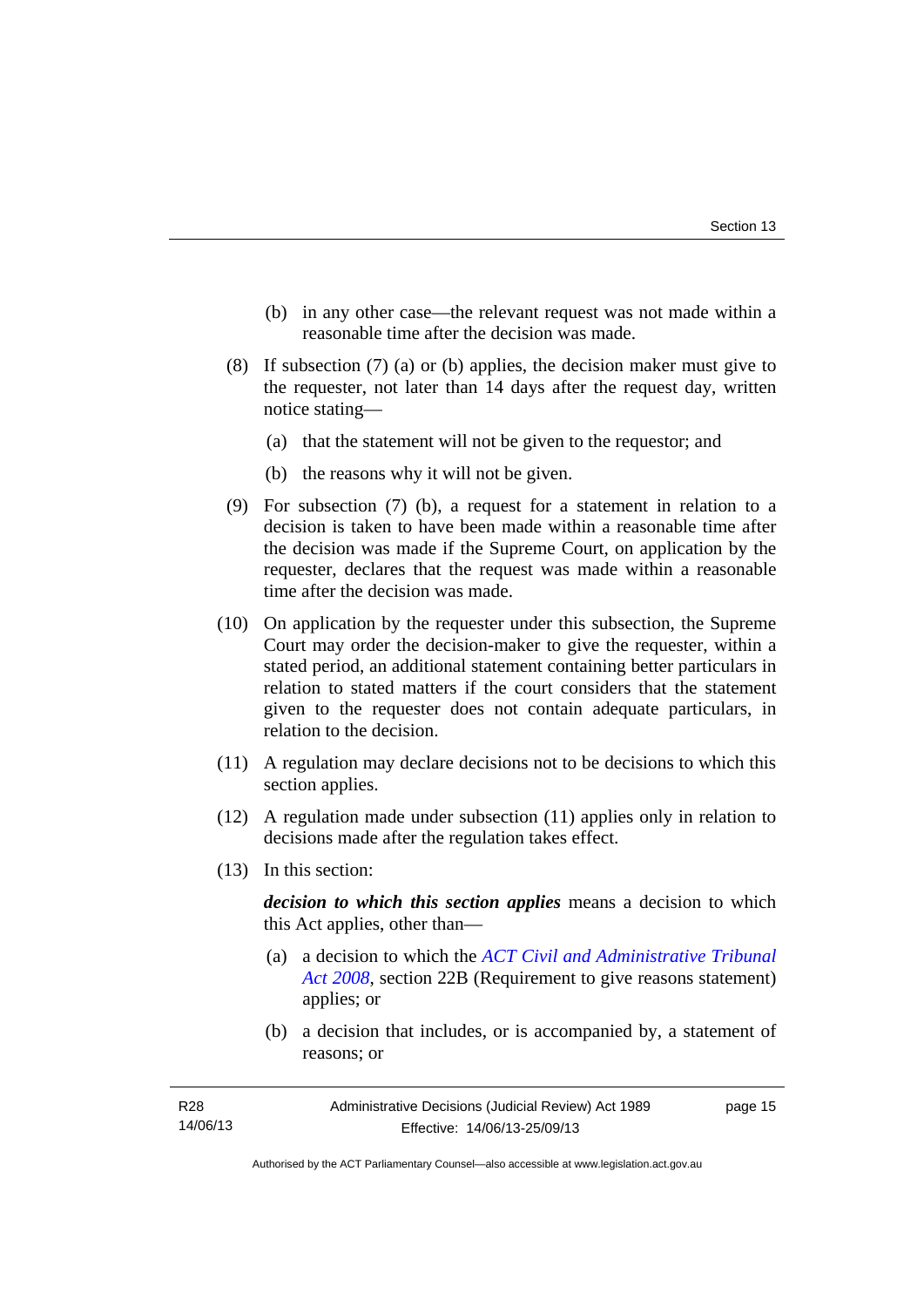(c) a decision mentioned in schedule 2.

## <span id="page-19-0"></span>**14 Certain information not required to be disclosed**

- (1) This section applies in relation to any information to which a request made to a person under section 13 (1) relates if the information—
	- (a) relates to the personal affairs or business affairs of a person other than the person making the request; and
	- (b) is information—
		- (i) that was supplied in confidence; or
		- (ii) the publication of which would reveal a trade secret; or
		- (iii) that was provided in compliance with a duty imposed by an enactment; or
		- (iv) the giving of which in accordance with the request would be in contravention of an enactment that expressly imposes on the person to whom the request is made a duty not to divulge or communicate information of that kind—
			- (A) to anyone; or
			- (B) to anyone, other than a particular person; or
			- (C) except in particular circumstances.
- (2) If a person has been requested under section 13 (1) to give a statement to a person—
	- (a) the person to whom the request is made is not required to include in the statement any information in relation to which this section applies; and
	- (b) if the statement would be false or misleading if it did not include the information—the person is not required to give the statement.

R28 14/06/13

Authorised by the ACT Parliamentary Counsel—also accessible at www.legislation.act.gov.au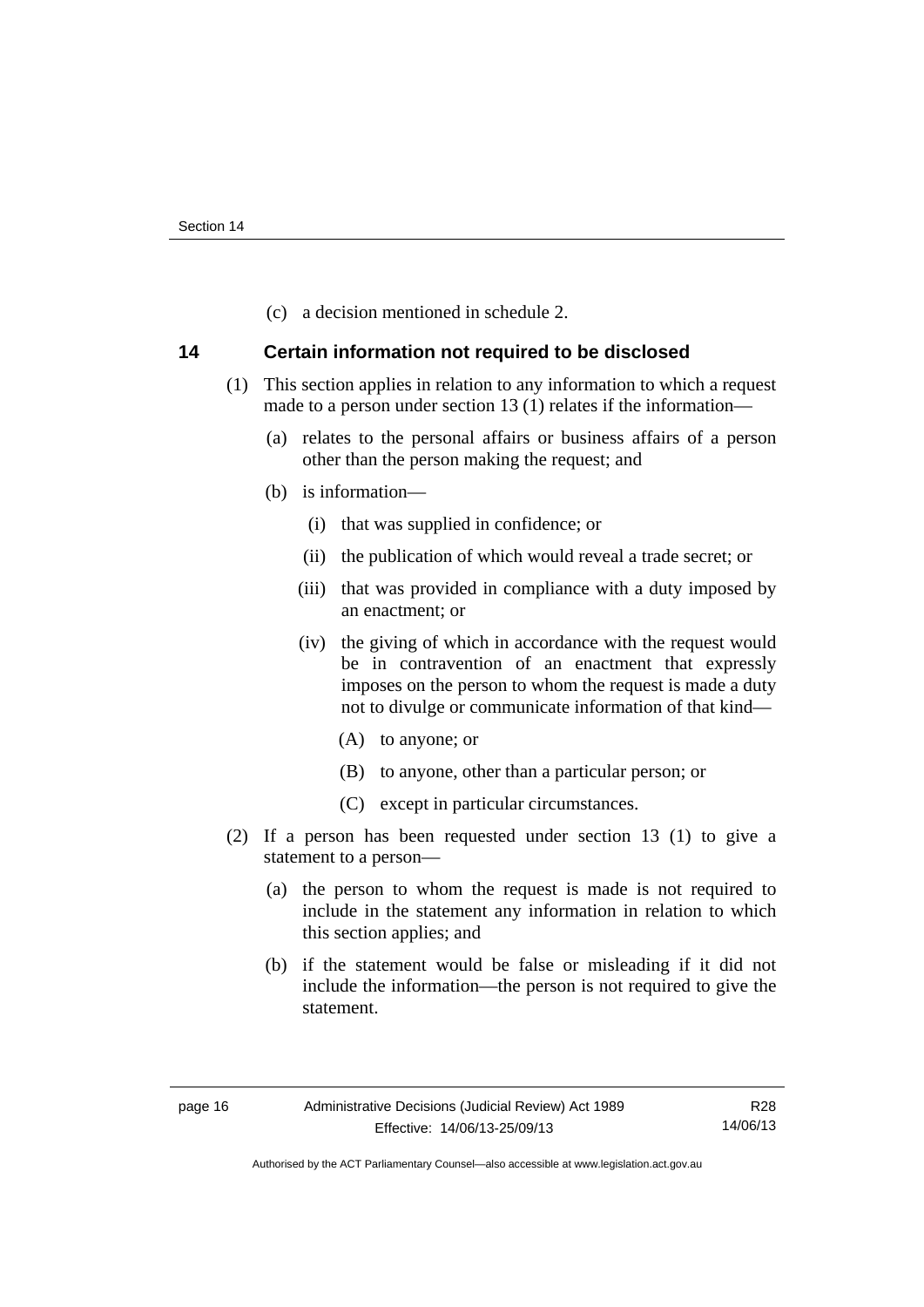- (3) If, under subsection (2), information is not included in a statement provided by a person or a statement is not provided by a person, the person must provide written notice to the person who requested the statement—
	- (a) if information is not included in a statement—stating that the information is not so included and giving the reason for not including the information; or
	- (b) if a statement is not provided—stating that the statement will not be provided and giving the reason for not providing the statement.
- (4) This section does not affect the power of the Supreme Court to make an order for the discovery of documents or to require the giving of evidence or the production of documents to the court.

## <span id="page-20-0"></span>**15 Ministerial certificate about disclosure of information**

- (1) This section applies to information relating to a matter if the Minister certifies, in writing, that the disclosure of information relating to the matter would be contrary to the public interest—
	- (a) because it would involve the disclosure of deliberations or a decision of the Executive or of a committee of the Executive; or
	- (b) for any other stated reason that could form the basis for a claim in a judicial proceeding that the information should not be disclosed.
- (2) If a person has been requested under section 13 to give a statement to a person—
	- (a) the person to whom the request is made is not required to include in the statement any information in relation to which this section applies; and

page 17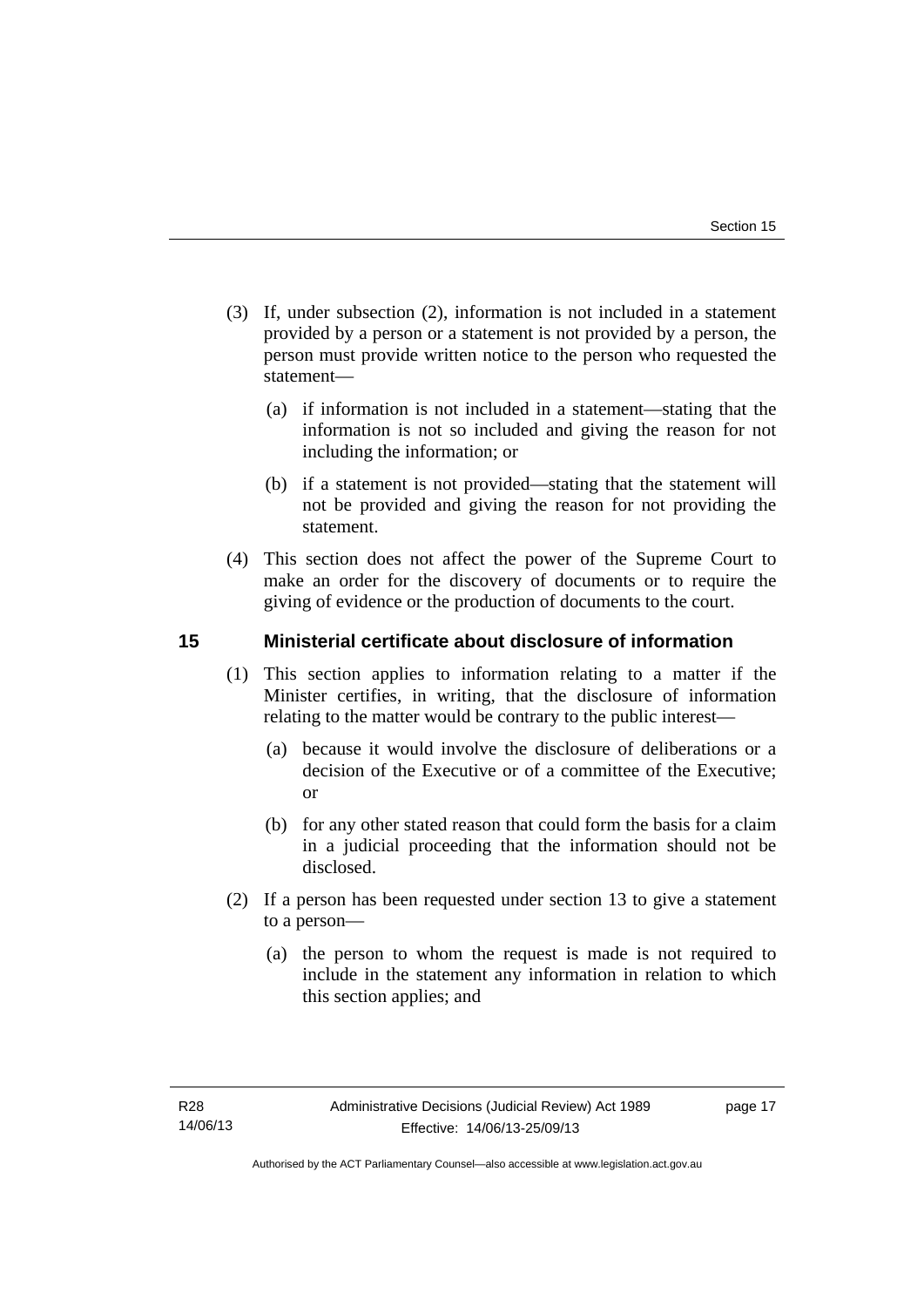- (b) if the statement would be false or misleading if it did not include the information—the person is not required to give the statement.
- (3) If, under subsection (2), information is not included in a statement provided by a person or a statement is not provided by a person, the person must give a written notice to the person who requested the statement—
	- (a) if information is not included in a statement—stating that the information is not so included and giving the reason for not including the information; or
	- (b) if a statement is not provided—stating that the statement will not be provided and giving the reason for not providing the statement.
- (4) This section does not affect the power of the Supreme Court to make an order for the discovery of documents or to require the giving of evidence or the production of documents to the court.

# <span id="page-21-0"></span>**16 Stay of proceedings**

- (1) The making of an application to the Supreme Court under section 5 in relation to a decision does not affect the operation of the decision or prevent the implementation of the decision, but—
	- (a) the Supreme Court may, by order, on the conditions (if any) that the court decides, suspend the operation of the decision; and
	- (b) the Supreme Court may order, on the conditions (if any) that the court decides, a stay of all or any proceedings under the decision.
- (2) The Supreme Court may make an order under subsection (1) on its own initiative or on the application of the person who made the application under section 5.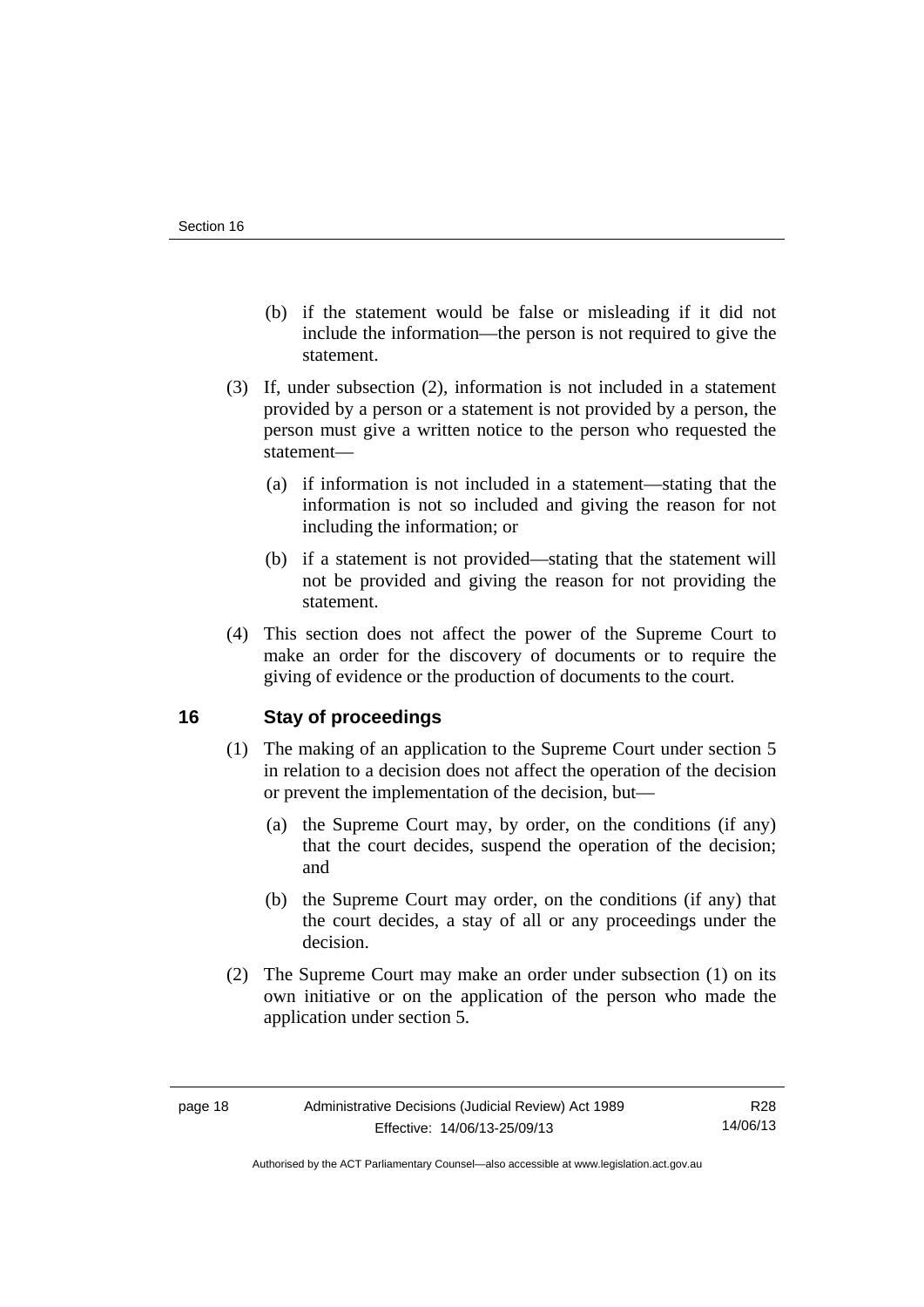# <span id="page-22-0"></span>**17 Powers of Supreme Court in relation to applications for order of review**

- (1) On an application for an order of review in relation to a decision, the Supreme Court may, in its discretion, make all or any of the following orders:
	- (a) an order quashing or setting aside the decision, or a part of the decision, with effect from the date of the order or from the earlier or later date that the court specifies;
	- (b) an order referring the matter to which the decision relates to the person who made the decision for further consideration, subject to the directions that the court considers appropriate;
	- (c) an order declaring the rights of the parties in relation to any matter to which the decision relates;
	- (d) an order directing any of the parties to do, or to refrain from doing, anything to do justice between the parties.
- (2) On an application for an order of review in relation to conduct that has been, is being, or is proposed to be, engaged in for the purpose of the making of a decision, the Supreme Court may, in its discretion, make either or both of the following orders:
	- (a) an order declaring the rights of the parties in relation to any matter to which the conduct relates;
	- (b) an order directing any of the parties to do, or to refrain from doing, anything to do justice between the parties.
- (3) On an application for an order of review in relation to a failure to make a decision, or in relation to a failure to make a decision within the period within which the decision was required to be made, the Supreme Court may, in its discretion, make all or any of the following orders:
	- (a) an order directing the making of the decision;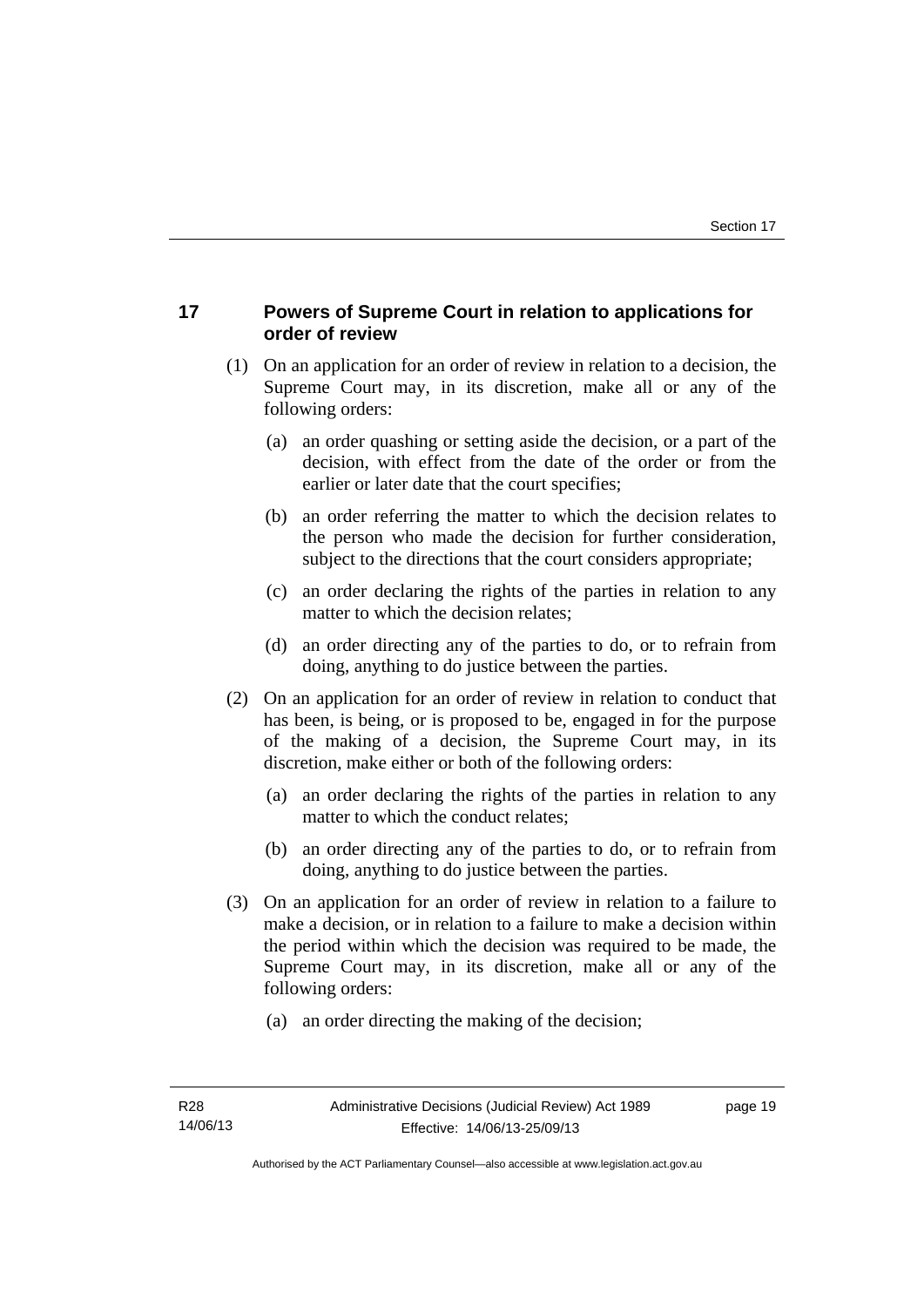- (b) an order declaring the rights of the parties in relation to the making of the decision;
- (c) an order directing any of the parties to do, or to refrain from doing, anything to do justice between the parties.
- (4) The Supreme Court may at any time, on its own initiative or on the application of any party, revoke, vary, or suspend the operation of any order made by it under this section.

## <span id="page-23-0"></span>**18 Change in person holding, or performing the duties of, an office**

- (1) This section applies if—
	- (a) a person has, in the performance of the duties of an office, made a decision in relation to which an application may be made to the Supreme Court under this Act; and
	- (b) the person no longer holds, or, for whatever reason, is not performing the duties of, that office.
- (2) This Act has effect as if the decision had been made by—
	- (a) the person for the time being holding or performing the duties of that office; or
	- (b) if there is no person for the time being holding or performing the duties of that office or that office no longer exists—the person that the Minister administering the enactment under which the decision was made, or a person authorised by that Minister, specifies.

## <span id="page-23-1"></span>**19 Intervention by Minister**

- (1) The Minister may, on behalf of the Territory, intervene in a proceeding before the Supreme Court under this Act.
- (2) If the Minister intervenes in a proceeding—
	- (a) the Minister is taken to be a party to the proceeding; and

Authorised by the ACT Parliamentary Counsel—also accessible at www.legislation.act.gov.au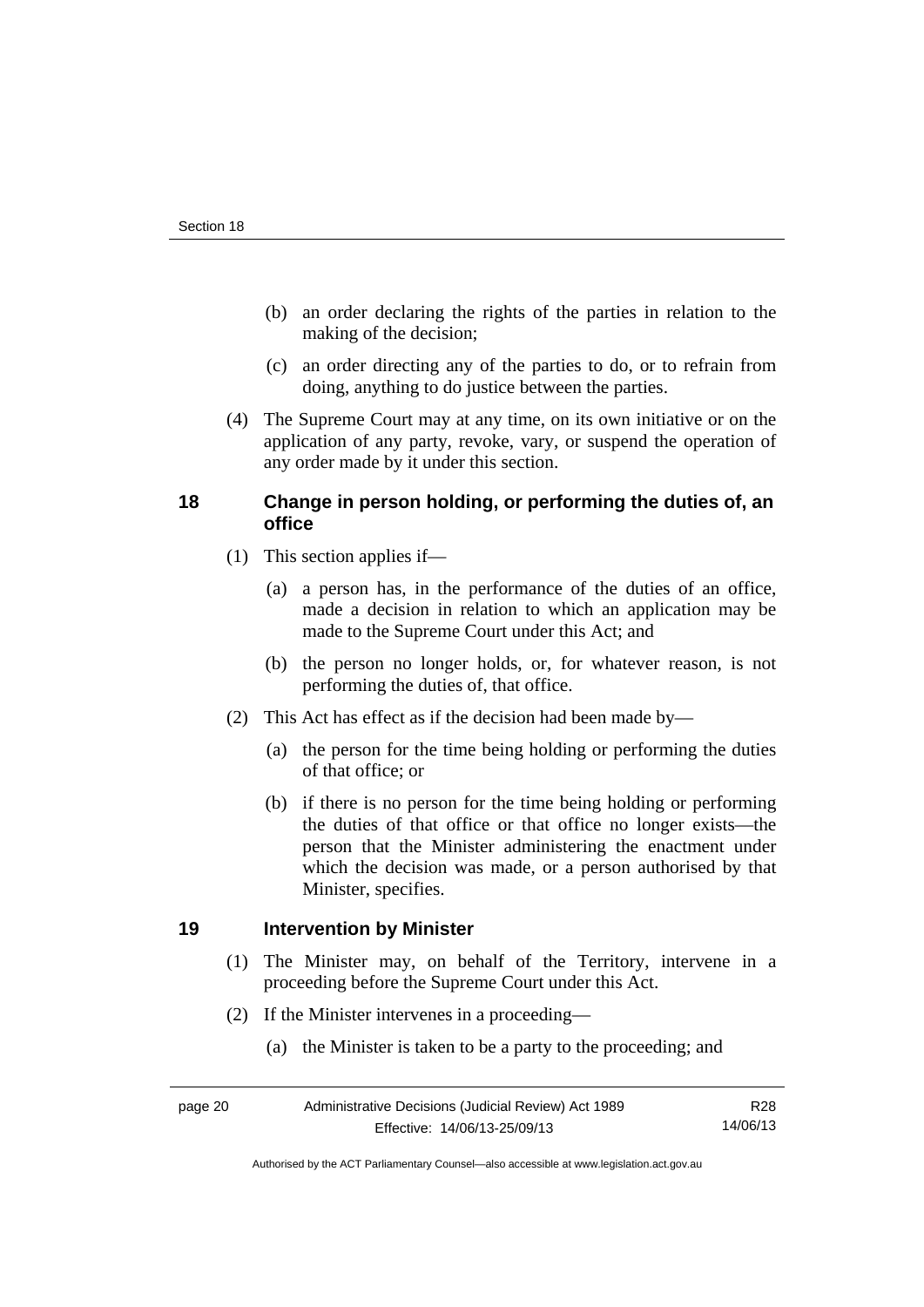(b) the Supreme Court may, in the proceeding, make orders about costs against the Territory that the court considers appropriate.

## <span id="page-24-0"></span>**20 Act not to apply to certain decisions**

- (1) A regulation may declare decisions to be decisions that are not subject to judicial review by the Supreme Court under this Act.
- (2) If a regulation is so made in relation to a decision—
	- (a) section 5 does not apply in relation to that decision; and
	- (b) section 6 does not apply in relation to conduct that has been, is being, or is proposed to be, engaged in for the purpose of making that decision; and
	- (c) section 7 does not apply in relation to a failure to make that decision.
- (3) A regulation made for subsection (1) applies only in relation to decisions made after the regulation take effect.

## <span id="page-24-1"></span>**21 Regulation-making power**

The Executive may make regulations for this Act.

*Note* A regulation must be notified, and presented to the Legislative Assembly, under the [Legislation Act](http://www.legislation.act.gov.au/a/2001-14).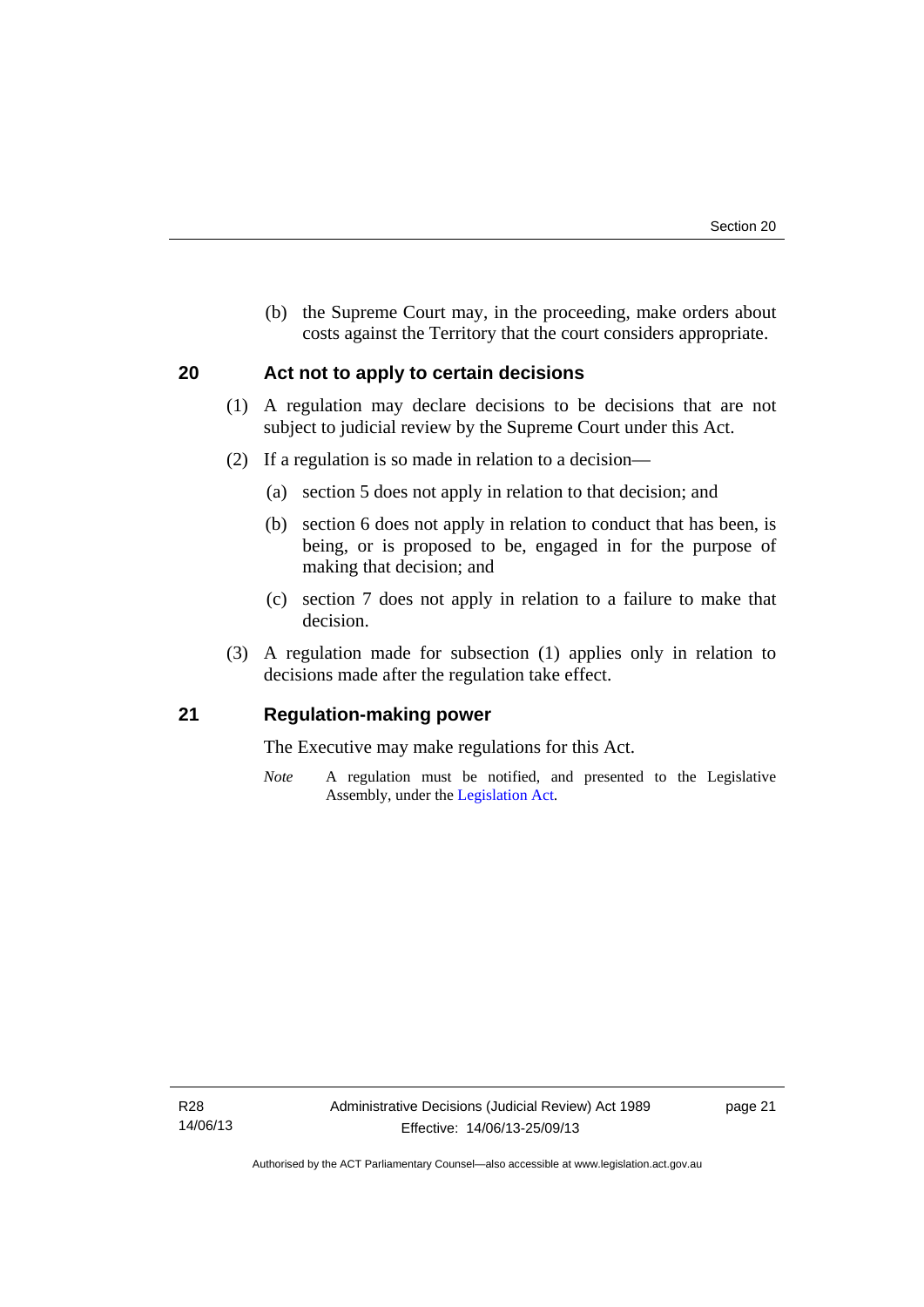# <span id="page-25-0"></span>**Schedule 1 Decisions to which this Act does not apply**

(see dict, def *decision to which this Act applies*)

| column 1       | column 2                                                       | column 3                                                                                                                                                                                                                                                                                                                                                                                                                                                          |
|----------------|----------------------------------------------------------------|-------------------------------------------------------------------------------------------------------------------------------------------------------------------------------------------------------------------------------------------------------------------------------------------------------------------------------------------------------------------------------------------------------------------------------------------------------------------|
| item           | enactment                                                      | decision under enactment                                                                                                                                                                                                                                                                                                                                                                                                                                          |
| 1              | <b>Building Act 2004</b>                                       | a decision under section 96 (Approval of fidelity<br>$\bullet$<br>fund schemes)<br>a decision under section 107 (Suspension or<br>cancellation of approval of approved scheme)                                                                                                                                                                                                                                                                                    |
| $\overline{2}$ | Confiscation of<br><b>Criminal Assets Act</b><br>2003          | any decision                                                                                                                                                                                                                                                                                                                                                                                                                                                      |
| 3              | Crimes (Restorative<br>Justice) Act 2004                       | any decision                                                                                                                                                                                                                                                                                                                                                                                                                                                      |
| $\overline{4}$ | <b>Crimes</b> (Sentence<br><b>Administration</b> ) Act<br>2005 | A decision of the director-general under any of the<br>following provisions:<br>section 20 (Directions to escort officers)<br>section 31 (Early release of offender)<br>section 37 (Full-time detention—return<br>from NSW)<br>section 45 (Periodic detention—alcohol<br>and drug tests)<br>section 46 (Periodic detention—searches)<br>section 95 (Community service work—<br>alcohol and drug tests)<br>section 96 (Community service work-<br>frisk searches). |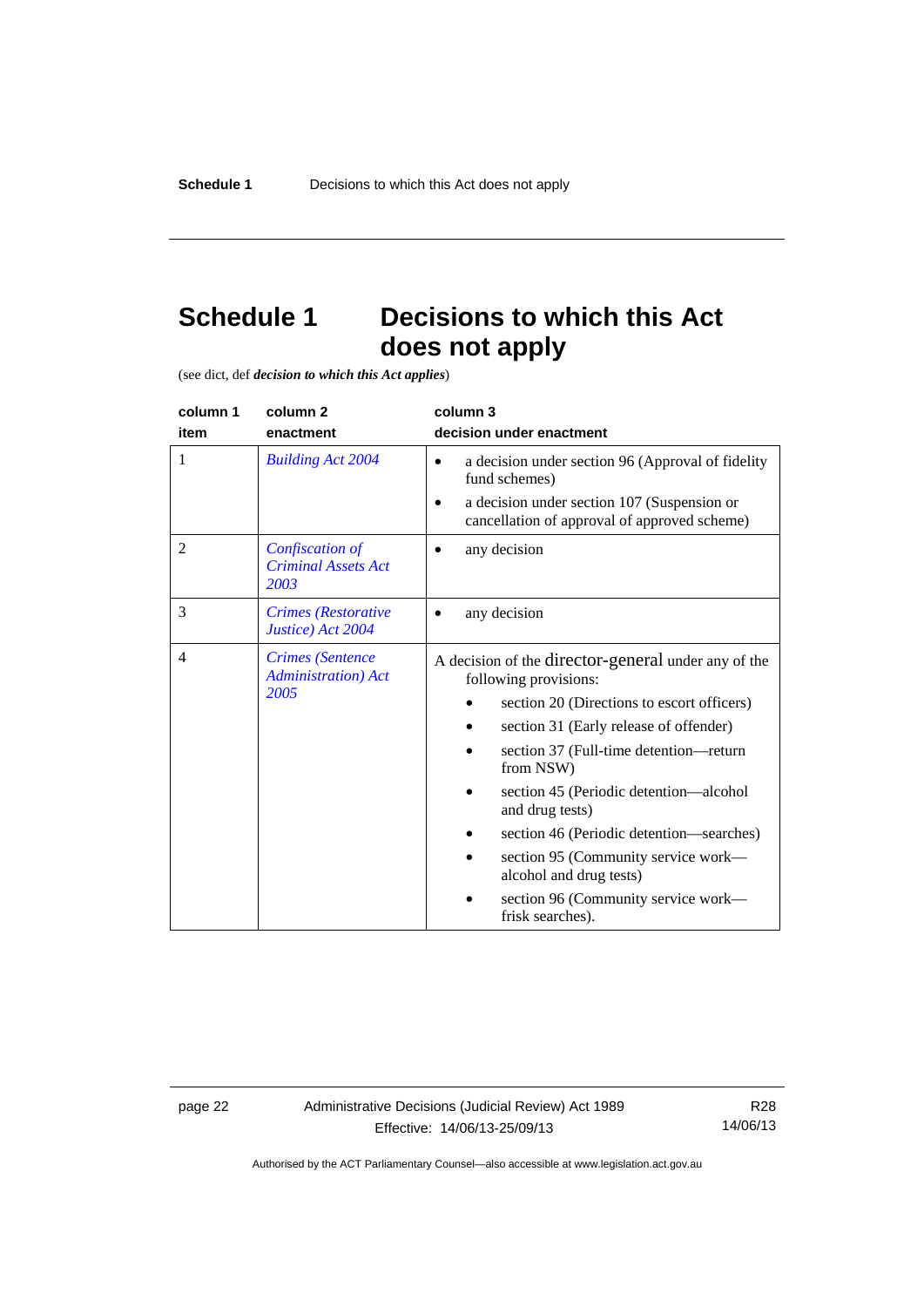| column 1<br>item | column <sub>2</sub><br>enactment                                                                  | column 3<br>decision under enactment                                                                                         |
|------------------|---------------------------------------------------------------------------------------------------|------------------------------------------------------------------------------------------------------------------------------|
| 5                | Duties Act 1999                                                                                   | a decision making or forming part of the process<br>$\bullet$<br>of making, or leading up to the making of, an<br>assessment |
|                  |                                                                                                   | a decision disallowing, completely or partly, an<br>objection to an assessment                                               |
|                  |                                                                                                   | a decision refusing to amend, completely or<br>partly, an assessment                                                         |
| 6                | Electoral Act 1992                                                                                | a decision under part 4 (Electorates)<br>$\bullet$                                                                           |
| 7                | <b>Financial Institutions</b><br>Duty Act 1987 (which<br>has been repealed)                       | a decision making or forming part of the process<br>$\bullet$<br>of making, or leading up to the making, of an<br>assessment |
|                  |                                                                                                   | a decision disallowing, completely or partly, an<br>$\bullet$<br>objection to an assessment                                  |
|                  |                                                                                                   | a decision refusing to amend, completely or<br>partly, an assessment                                                         |
| 8                | <b>Gene Technology (GM</b><br>Crop Moratorium)                                                    | a decision of the Minister under section 7<br>(Moratorium orders)                                                            |
|                  | Act 2004                                                                                          | a decision of the Minister under section 8<br>(Exemptions)                                                                   |
| 9                | <b>Gungahlin Drive</b><br><b>Extension Authorisation</b><br>Act 2004 (which has<br>been repealed) | any decision                                                                                                                 |
| 10               | <b>Health Practitioner</b><br><b>Regulation National</b><br>Law (ACT)                             | any decision                                                                                                                 |
| 11               | <b>Inquiries Act 1991</b>                                                                         | any decision                                                                                                                 |

R28 14/06/13 page 23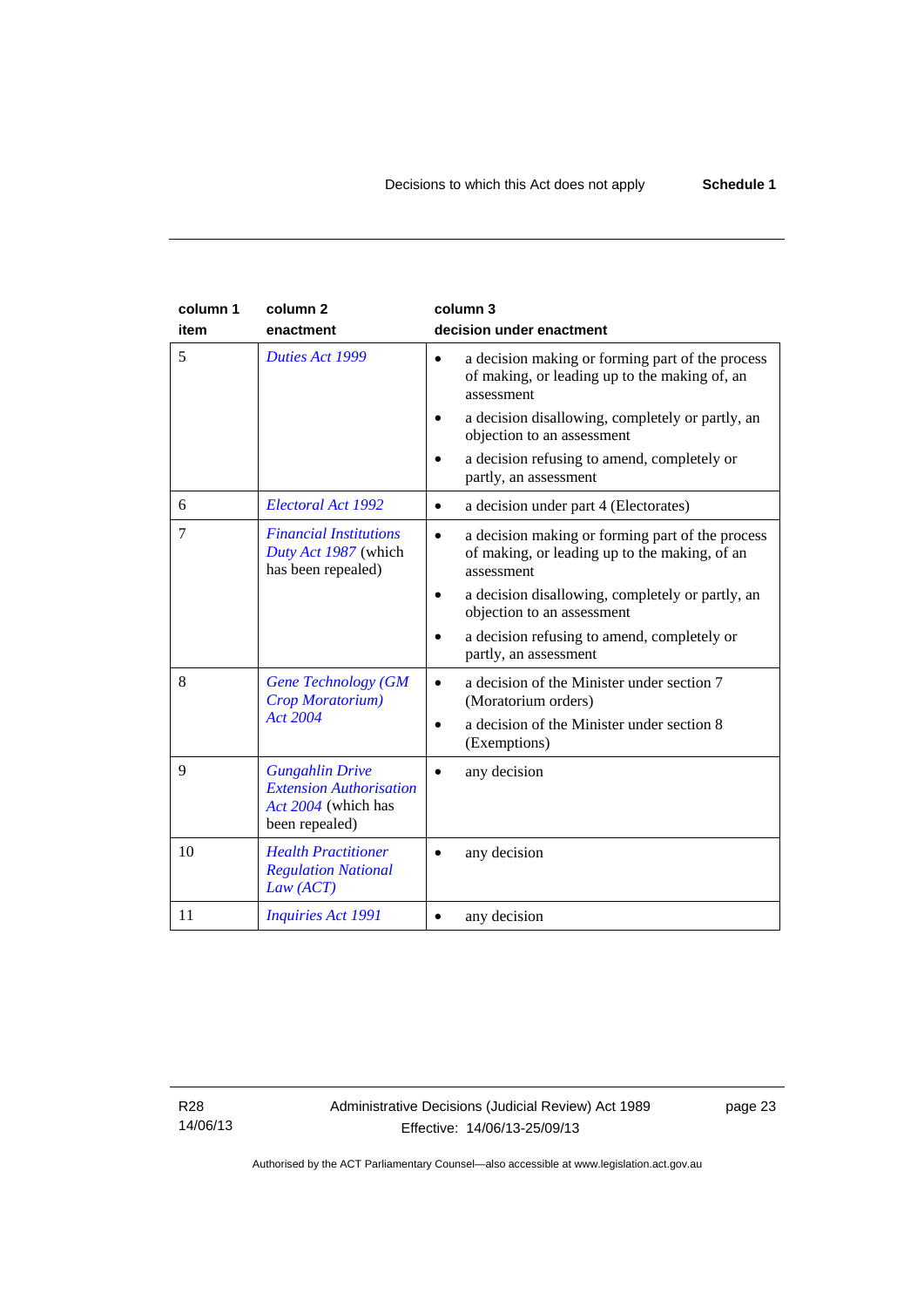| column 1<br>item | column <sub>2</sub><br>enactment                   | column 3<br>decision under enactment                                                                                                                                                                                                  |
|------------------|----------------------------------------------------|---------------------------------------------------------------------------------------------------------------------------------------------------------------------------------------------------------------------------------------|
| 12               | <b>Judicial Commissions</b><br><b>Act 1994</b>     | a decision of the Executive under<br>$\bullet$<br>section 5 (1), section 16 (3) or section 18                                                                                                                                         |
|                  |                                                    | a decision of a member of the Legislative<br>$\bullet$<br>Assembly to propose a motion in accordance<br>with section 14 $(3)$ (a) or to give notice of the<br>motion to the Attorney-General in accordance<br>with section $14(3)(b)$ |
|                  |                                                    | a decision of the Attorney-General under<br>section 16 (1), section 17 (1) or section 23 (3)                                                                                                                                          |
|                  |                                                    | a resolution passed by the Legislative Assembly<br>for the examination by a judicial commission of<br>a complaint in relation to a judicial officer                                                                                   |
|                  |                                                    | a decision of a judicial commission<br>$\bullet$                                                                                                                                                                                      |
| 13               | <b>Legislation Act 2001</b>                        | a decision under chapter 5 (Regulatory impact<br>$\bullet$<br>statements for subordinate laws and disallowable<br>instruments)                                                                                                        |
| 14               | Payroll Tax Act 2011                               | a decision making or forming part of the process<br>$\bullet$<br>of making, or leading up to the making, of an<br>assessment                                                                                                          |
|                  |                                                    | a decision disallowing, completely or partly, an<br>objection to an assessment                                                                                                                                                        |
|                  |                                                    | a decision refusing to amend, completely or<br>partly, an assessment                                                                                                                                                                  |
| 15               | <b>Planning</b> and<br><b>Development Act 2007</b> | a decision in relation to a new development<br>application within the meaning of the<br><b>Development Application (Block 20 Section 23</b><br>Hume) Assessment Facilitation Act 2008                                                 |
|                  |                                                    | a decision in relation to an approval of a new<br>development application within the meaning of<br>the Development Application (Block 20<br><b>Section 23 Hume) Assessment Facilitation</b><br><b>Act 2008</b>                        |
| 16               | <b>Plant Diseases Act</b><br>2002                  | a decision of the Minister under part 3 (Measures<br>$\bullet$<br>for the control of diseases and pests)                                                                                                                              |

page 24 Administrative Decisions (Judicial Review) Act 1989 Effective: 14/06/13-25/09/13

R28 14/06/13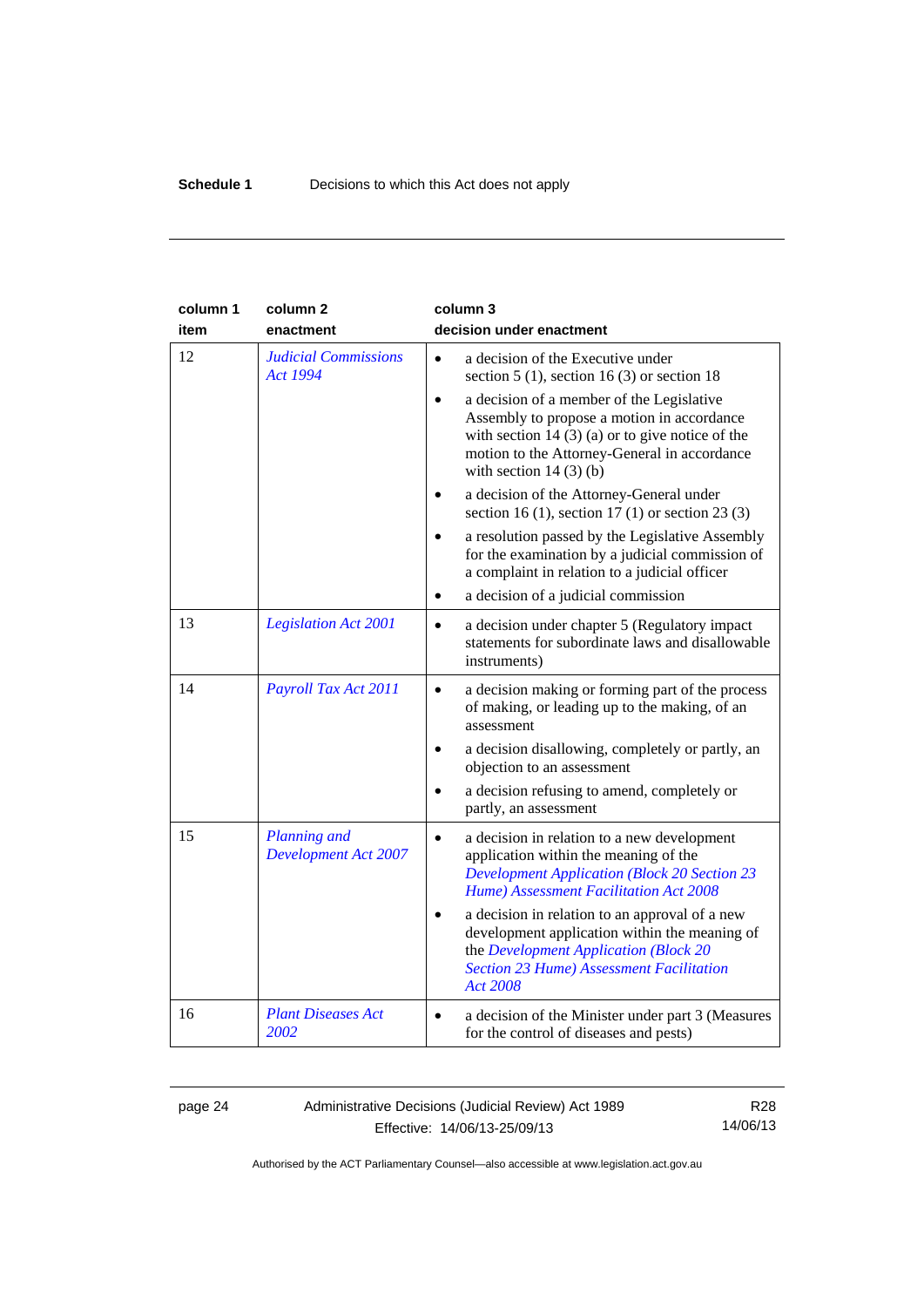#### **column 1 item column 2 enactment column 3 decision under enactment**  17 *[Royal Commissions Act](http://www.legislation.act.gov.au/a/1991-1)  [1991](http://www.legislation.act.gov.au/a/1991-1)* • any decision 18 *[Stamp Duties and Taxes](http://www.legislation.act.gov.au/a/1987-39)  [Act 1987](http://www.legislation.act.gov.au/a/1987-39)* (which has been repealed) • a decision making or forming part of the process of making, or leading up to the making, of an assessment • a decision disallowing, completely or partly, an objection to an assessment • a decision refusing to amend, completely or partly, an assessment 19 *[Taxation](http://www.legislation.act.gov.au/a/1999-4)  [Administration Act](http://www.legislation.act.gov.au/a/1999-4)  [1999](http://www.legislation.act.gov.au/a/1999-4)* • a decision making or forming part of the process of making, or leading up to the making, of an assessment • a decision disallowing, completely or partly, an objection to an assessment • a decision refusing to amend, completely or partly, an assessment

R28 14/06/13 Administrative Decisions (Judicial Review) Act 1989 Effective: 14/06/13-25/09/13

page 25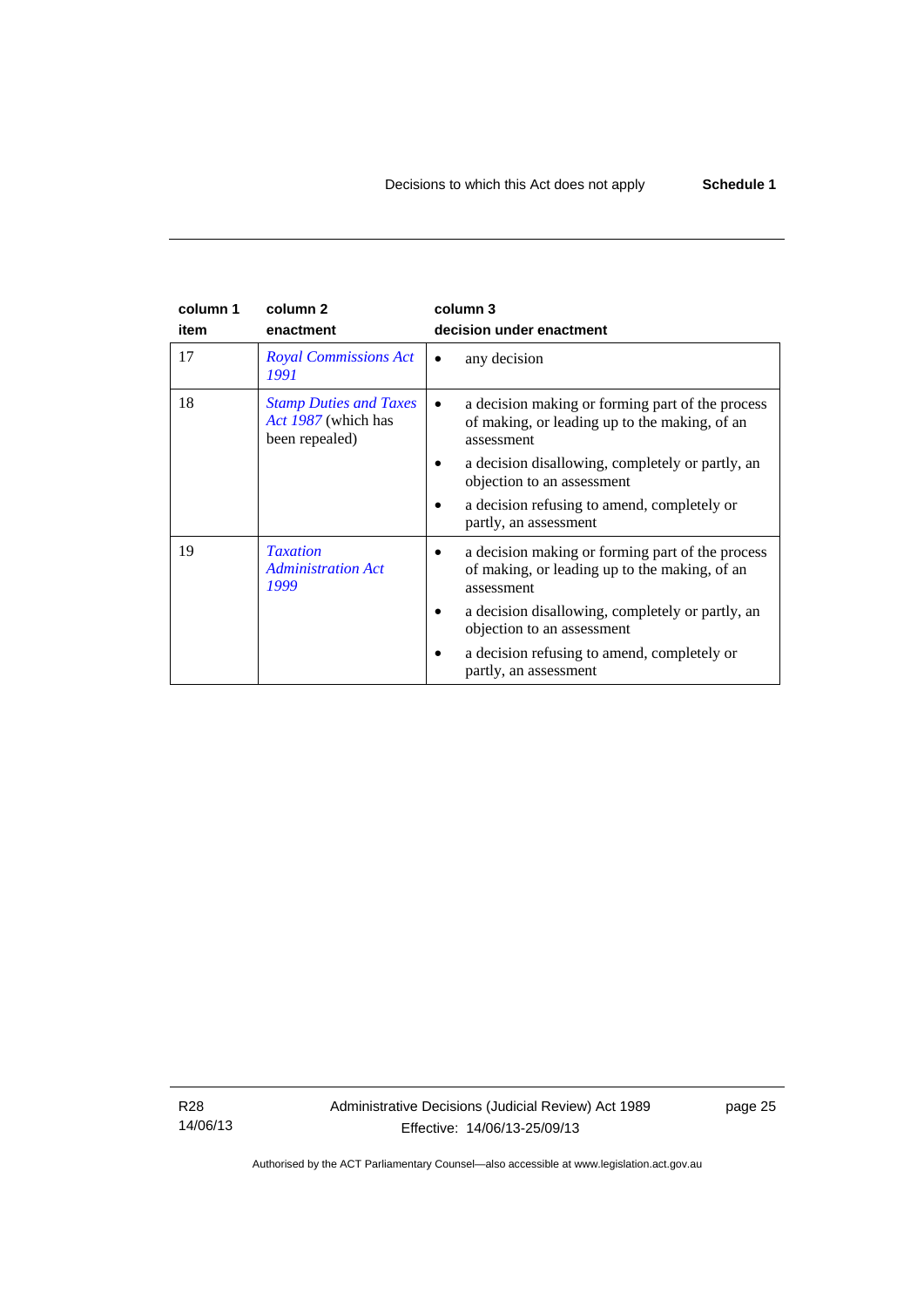Section 2.1

# <span id="page-29-0"></span>**Schedule 2 Decisions to which s 13 does not apply**

(see s 13 (13))

## <span id="page-29-1"></span>**2.1 Administration of criminal justice**

A decision relating to the administration of criminal justice and, in particular—

- (a) a decision in relation to the investigation or prosecution of a person for an offence against a law in force in the ACT; and
- (b) a decision in relation to the appointment of an investigator or inspector for the purposes of such an investigation; and
- (c) a decision in relation to the issue of a search warrant under a law in force in the ACT; and
- (d) a decision under a law in force in the ACT requiring the production of a document, the giving of information or the issue of a subpoena or summons to a person as a witness.

## <span id="page-29-2"></span>**2.2 Civil proceedings**

A decision relating to the bringing or conduct of a civil proceeding, including a decision relating to, or that may result, in the bringing of a civil proceeding for the recovery of a financial penalty arising from a contravention of an enactment and, in particular—

- (a) a decision in relation to the investigation of a person for such a contravention; and
- (b) a decision in relation to the appointment of an investigator or inspector for the purposes of such an investigation; and
- (c) a decision in relation to the issue of a search warrant under an enactment; and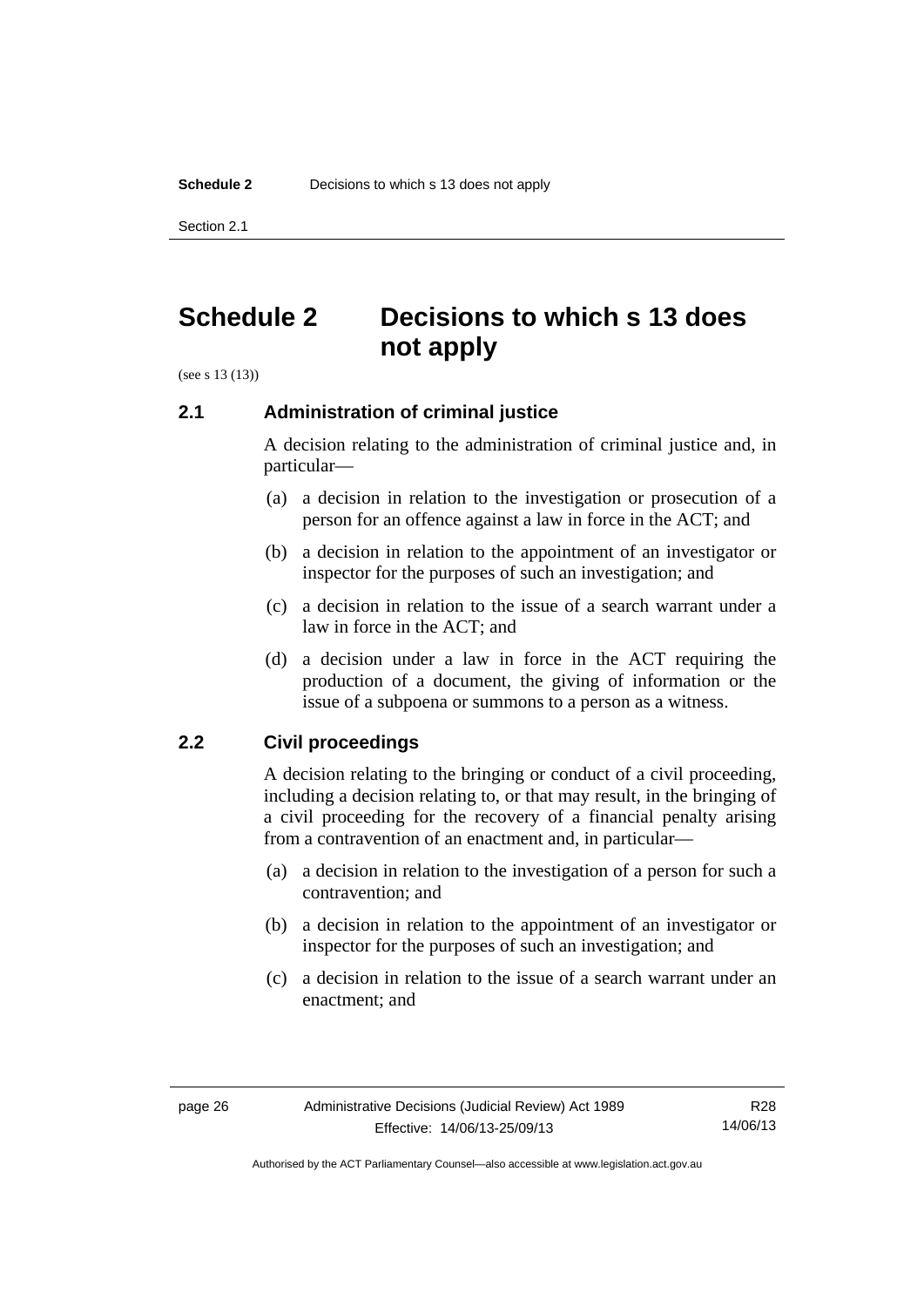(d) a decision under an enactment requiring the production of a document, the giving of information or the issue of a subpoena or summons to a person as a witness.

## <span id="page-30-0"></span>**2.3 Decisions relating to territory finance**

The following decisions:

- (a) a decision authorised by an Act to issue an amount out of the public money of the Territory;
- (b) a decision of the Treasurer under the *[Financial Management](http://www.legislation.act.gov.au/a/1996-22)*  [Act 1996](http://www.legislation.act.gov.au/a/1996-22), section 18 (Treasurer's advance);
- (c) a decision in relation to the enforcement of a judgment or order for the recovery of an amount by—
	- (i) the Territory; or
	- (ii) a public servant in an official capacity;

# <span id="page-30-1"></span>**2.4 Decisions relating to administration of the public service**

A decision relating to—

- (a) personnel management (including recruitment, training, promotion and organisation) in relation to the public service, other than a decision relating to, and having regard to the particular characteristics of, or other circumstances relating to, a particular person; or
- (b) the promotion, transfer, temporary performance of duties, of or by an individual officer of the public service; or
- (c) the making of an appointment to the public service; or
- (d) the engagement of a person as an employee under the *[Public](http://www.legislation.act.gov.au/a/1994-37)  [Sector Management Act 1994](http://www.legislation.act.gov.au/a/1994-37)*; or

page 27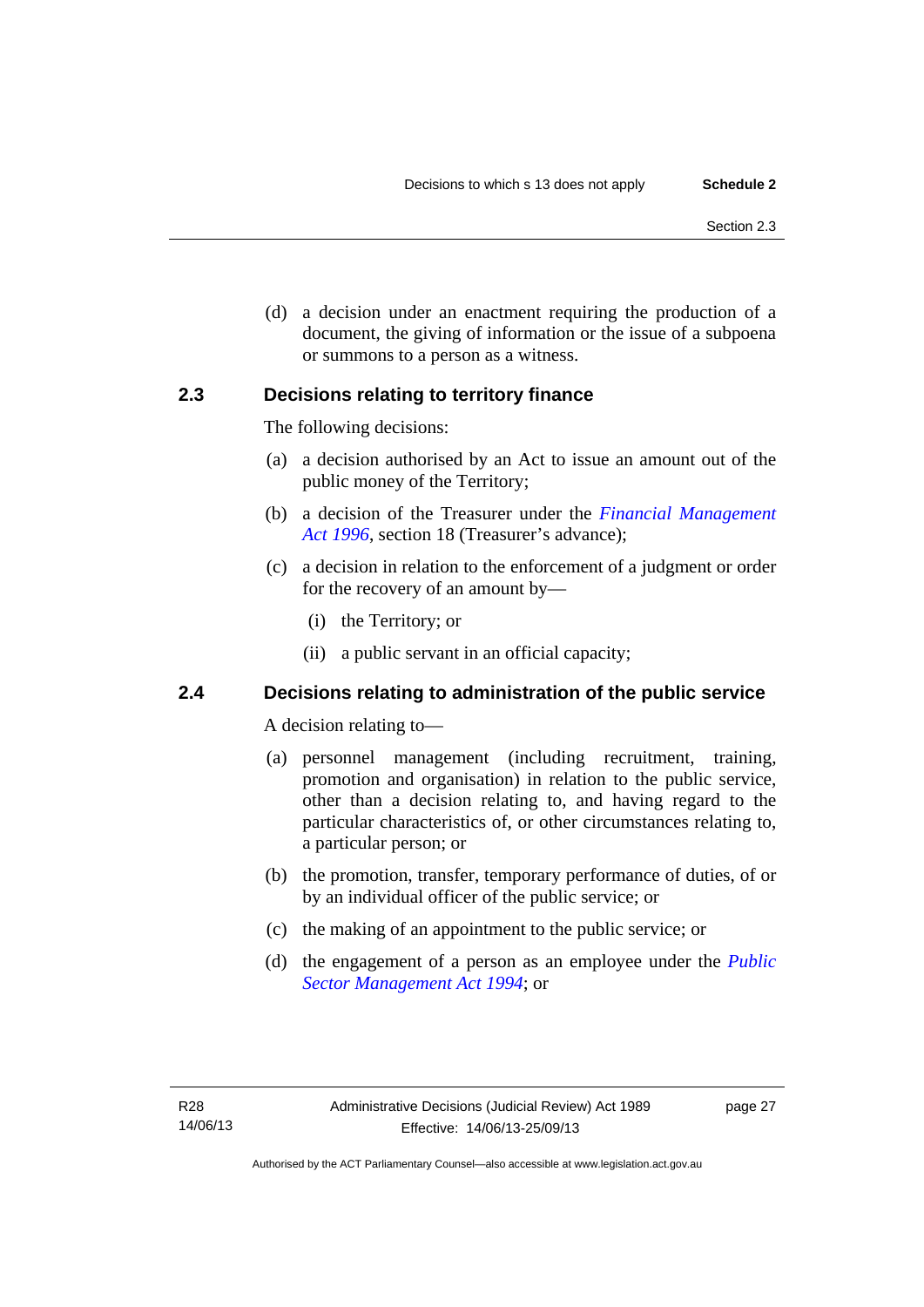Section 2.5

- (e) the prevention or settlement of an industrial dispute, or otherwise relating to industrial matters, in relation to the public service; or
- (f) the appointment, or ending of the appointment, of a director-general under the *[Public Sector Management](http://www.legislation.act.gov.au/a/1994-37)  [Act 1994](http://www.legislation.act.gov.au/a/1994-37)*.

# <span id="page-31-0"></span>**2.5 Certain other appointment decisions**

A decision relating to—

- (a) the making of an appointment under an enactment or to an office established under an enactment; or
- (b) the appointment, or the ending of the appointment, of the commissioner for public administration; or
- (c) the employment, or the ending of employment, of staff under the *[Legislative Assembly \(Members' Staff\) Act 1989](http://www.legislation.act.gov.au/a/1989-19)*.

## <span id="page-31-1"></span>**2.6 Certain decisions under the Crimes (Sentence Administration) Act**

- (1) A decision by the director-general under any of the following provisions of the *[Crimes \(Sentence Administration\) Act 2005](http://www.legislation.act.gov.au/a/2005-59)*:
	- section 25 (Full-time detention—director-general directions)
	- section 28 (Work and activities by full-time detainee)
	- section 44 (Periodic detention—director-general directions)
	- section 53 (Periodic detention—activities and work)
	- section 55 (Periodic detention—approval not to perform etc)
	- section 58 (Failing to perform periodic detention—extension of periodic detention period)
	- section 59 (Failing to perform periodic detention—referral to board)
	- section 60 (Offender not fit for periodic detention—extension of periodic detention period)

page 28 Administrative Decisions (Judicial Review) Act 1989 Effective: 14/06/13-25/09/13 R28 14/06/13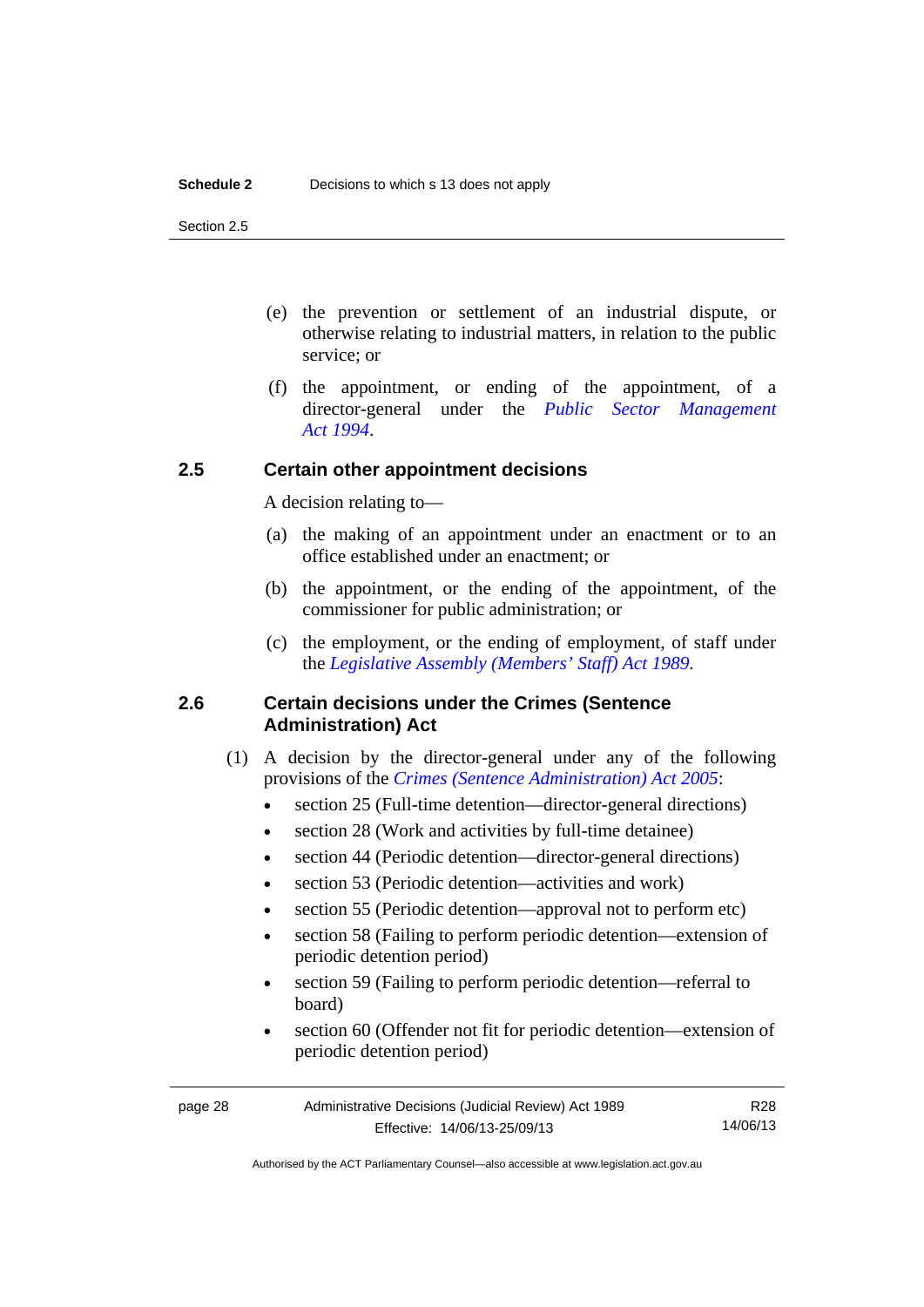- section 87 (Good behaviour—director-general directions)
- section 91 (Community service work—director-general directions)
- section 92 (Community service work—failure to report etc)
- section 100 (Rehabilitation programs—director-general directions)
- section 138 (Parole—director-general directions)
- section 302 (Release on licence—director-general directions)
- section 321 (Director-general directions—general).
- (2) A decision by a work supervisor under the *[Crimes \(Sentence](http://www.legislation.act.gov.au/a/2005-59)  [Administration\) Act 2005](http://www.legislation.act.gov.au/a/2005-59)*, section 54 (3) or (4) (Periodic detention—activities or work outside correctional centres).

# <span id="page-32-0"></span>**2.7 Decisions of the ACAT**

A decision of the ACAT.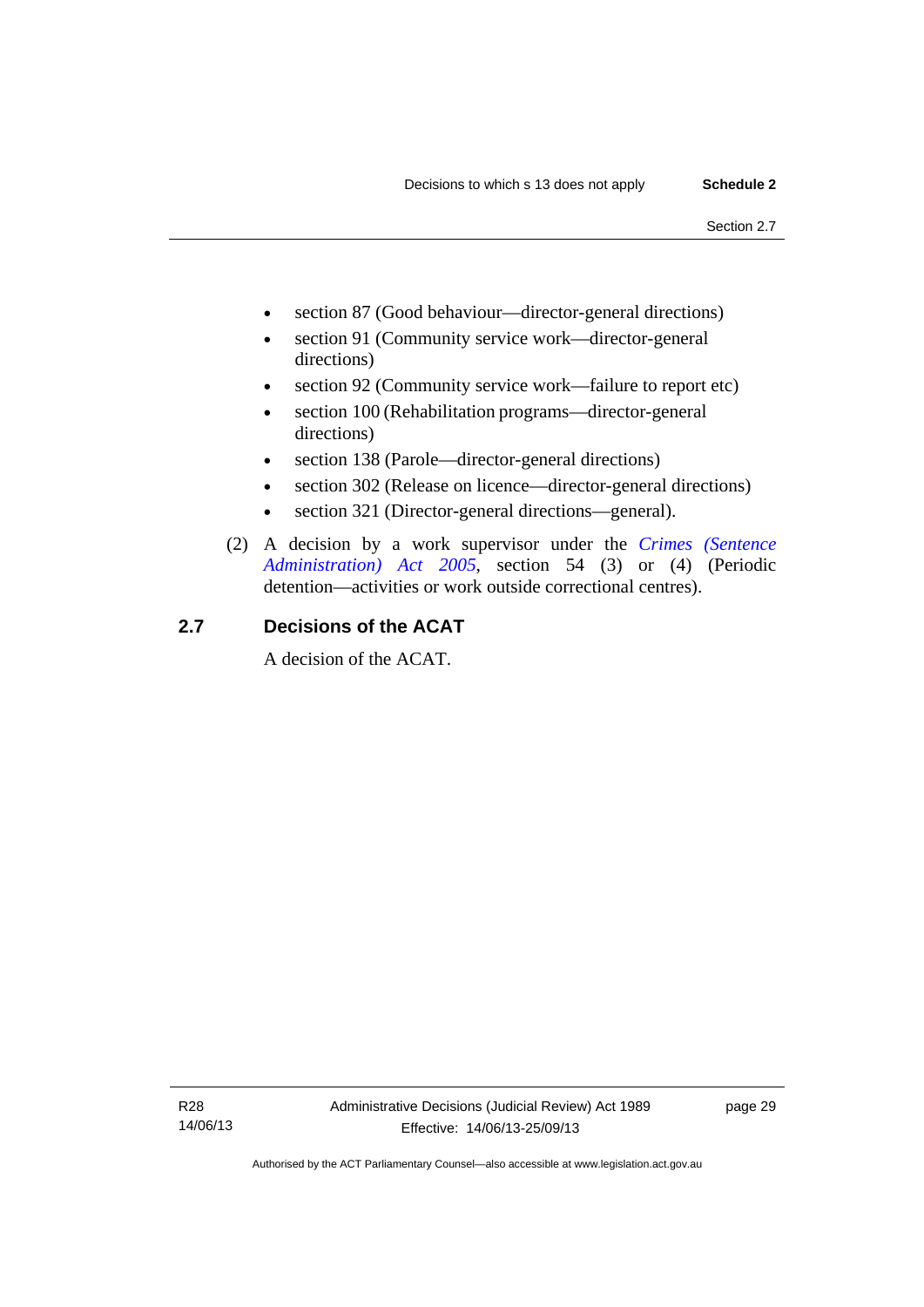**Dictionary** 

# <span id="page-33-0"></span>**Dictionary**

(see s 2)

- *Note 1* The [Legislation Act](http://www.legislation.act.gov.au/a/2001-14) contains definitions and other provisions relevant to this Act.
- *Note 2* For example, the [Legislation Act,](http://www.legislation.act.gov.au/a/2001-14) dict, pt 1 defines the following terms:
	- ACAT
	- fail
	- judge
	- Minister (see s 162)
	- regulation
	- Supreme Court
	- the Territory.

*conduct engaged in* for the purpose of making a decision—see section 3C.

*decision*, of the ACAT—see the *[ACT Civil and Administrative](http://www.legislation.act.gov.au/a/2008-35)  [Tribunal Act 2008](http://www.legislation.act.gov.au/a/2008-35)*, dictionary.

*decision to which this Act applies* means a decision of an administrative character made, proposed to be made or required to be made (whether in the exercise of a discretion or not) under an enactment, other than a decision mentioned in schedule 1.

*duty* includes a duty imposed on a person in his or her capacity as a public employee.

*enactment* means—

- (a) an Act or subordinate law; or
- (b) the *[Canberra Water Supply \(Googong Dam\) Act 1974](http://www.comlaw.gov.au/Details/C2008C00317)* (Cwlth).
- *Note* A reference to an Act or subordinate law includes a reference to a provision of an Act or subordinate law (see [Legislation Act](http://www.legislation.act.gov.au/a/2001-14), s 7 and s 8).

*failure to make* a decision—see section 3A.

*making* a decision—see section 3A.

page 30 Administrative Decisions (Judicial Review) Act 1989 Effective: 14/06/13-25/09/13 R28 14/06/13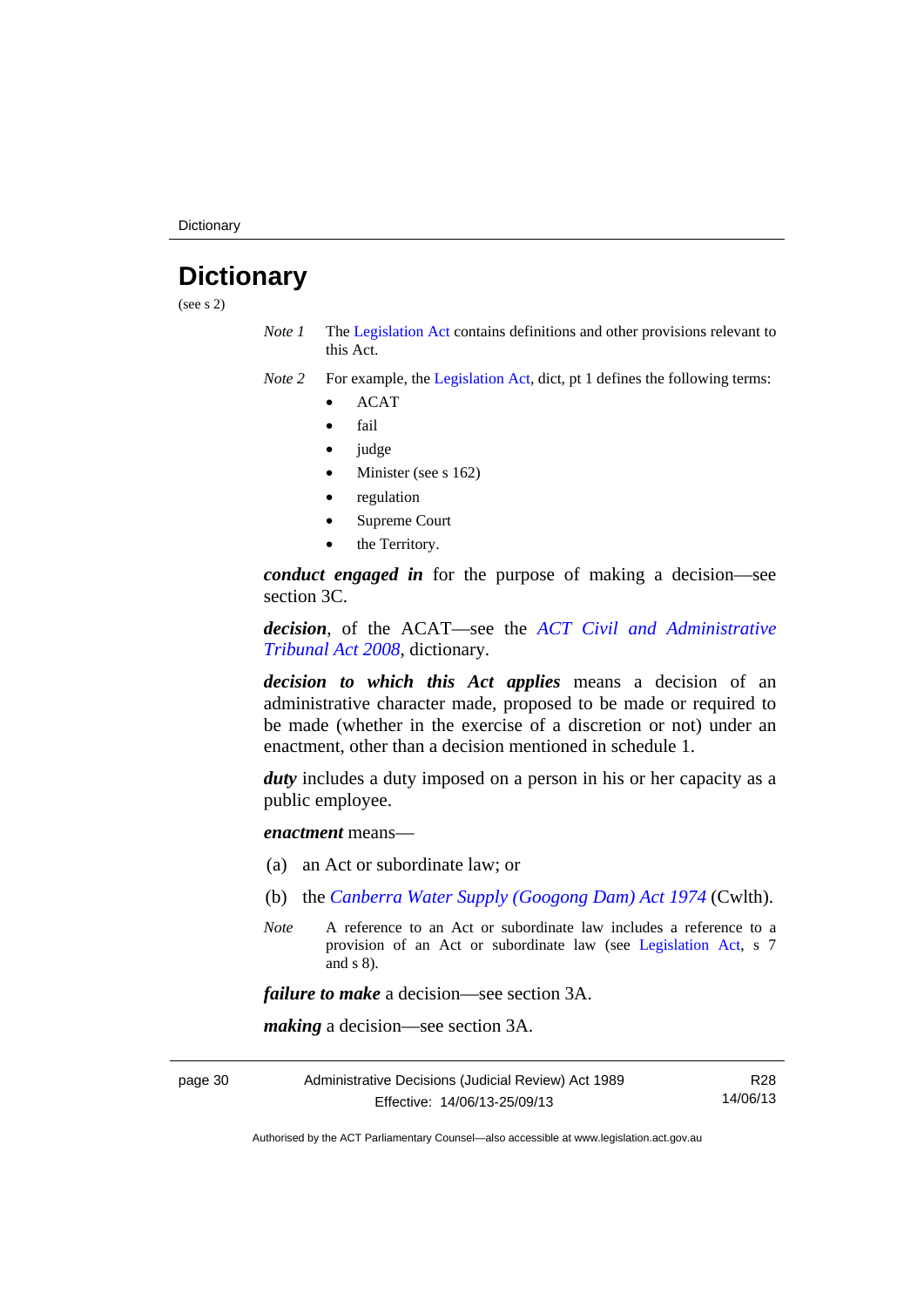*order of review*, in relation to a decision, in relation to conduct engaged in for the purpose of making a decision or in relation to a failure to make a decision, means an order on an application made under section 5, section 6 or section 7 in relation to the decision, conduct or failure.

*person aggrieved*—see section 3B.

*statement of reasons*, for a decision, means a statement—

- (a) of the findings on material questions of fact; and
- (b) referring to the evidence or other material on which the findings were based; and
- (c) giving the reasons for the decision.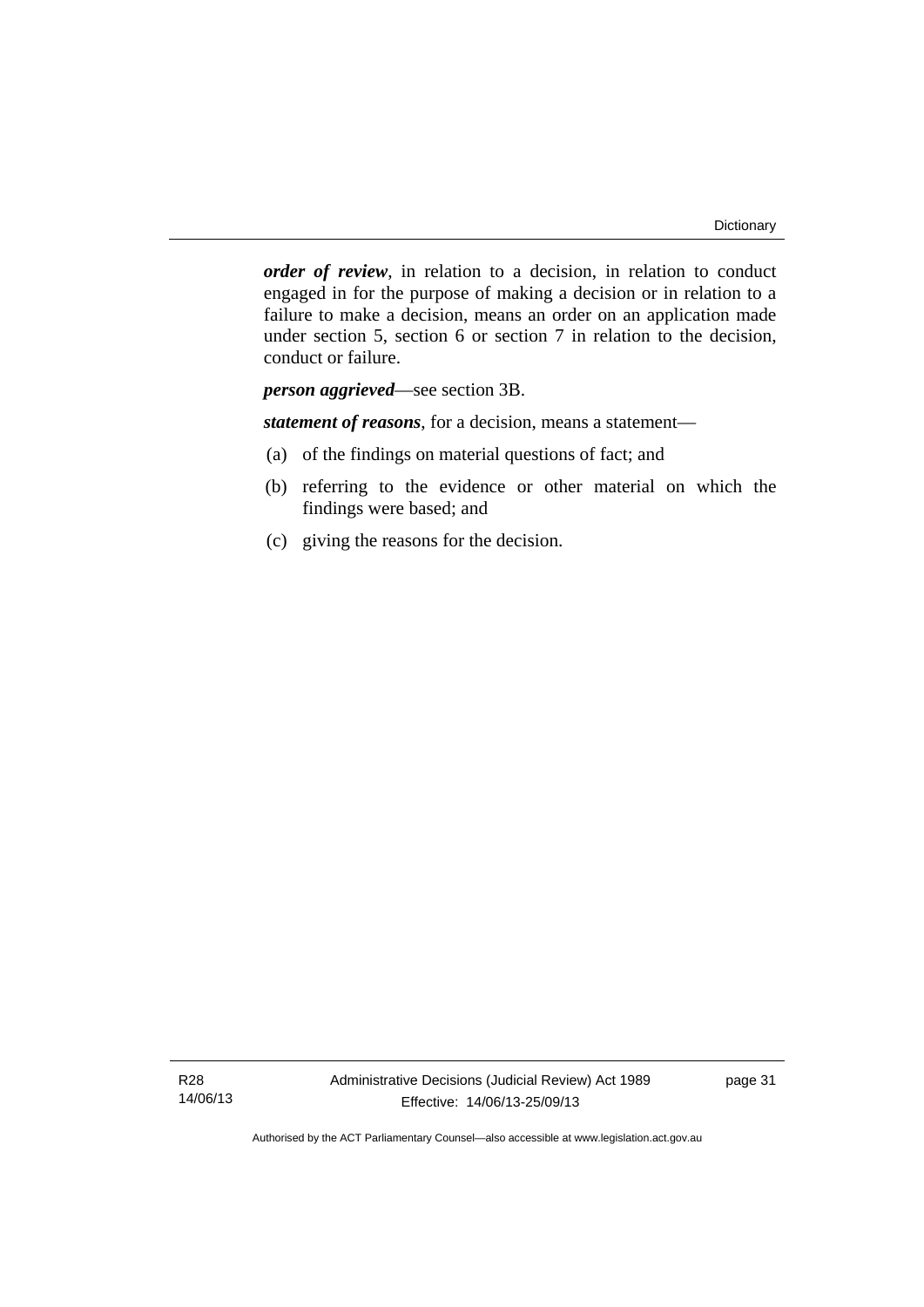1 About the endnotes

# <span id="page-35-0"></span>**Endnotes**

## **1 About the endnotes**

Amending and modifying laws are annotated in the legislation history and the amendment history. Current modifications are not included in the republished law but are set out in the endnotes.

Not all editorial amendments made under the *[Legislation Act 2001](http://www.legislation.act.gov.au/a/2001-14)*, part 11.3 are annotated in the amendment history. Full details of any amendments can be obtained from the Parliamentary Counsel's Office.

Uncommenced amending laws are not included in the republished law. The details of these laws are underlined in the legislation history. Uncommenced expiries are underlined in the legislation history and amendment history.

If all the provisions of the law have been renumbered, a table of renumbered provisions gives details of previous and current numbering.

The endnotes also include a table of earlier republications.

| $A = Act$                                    | $NI = Notifiable$ instrument                |
|----------------------------------------------|---------------------------------------------|
| $AF =$ Approved form                         | $o = order$                                 |
| $am = amended$                               | $om = omitted/repealed$                     |
| $amdt = amendment$                           | $ord = ordinance$                           |
| $AR = Assembly resolution$                   | $orig = original$                           |
| $ch = chapter$                               | par = paragraph/subparagraph                |
| $CN =$ Commencement notice                   | $pres = present$                            |
| $def = definition$                           | $prev = previous$                           |
| $DI = Disallowable instrument$               | $(\text{prev}) = \text{previously}$         |
| $dict = dictionary$                          | $pt = part$                                 |
| $disallowed = disallowed by the Legislative$ | $r = rule/subrule$                          |
| Assembly                                     | $reloc = relocated$                         |
| $div = division$                             | $remum = renumbered$                        |
| $exp = expires/expired$                      | $R[X]$ = Republication No                   |
| $Gaz = gazette$                              | $RI =$ reissue                              |
| $hdg =$ heading                              | s = section/subsection                      |
| $IA = Interpretation Act 1967$               | $sch = schedule$                            |
| ins = inserted/added                         | $sdiv = subdivision$                        |
| $LA =$ Legislation Act 2001                  | $SL = Subordinate$ law                      |
| $LR =$ legislation register                  | $sub =$ substituted                         |
| $LRA =$ Legislation (Republication) Act 1996 | $underlining = whole or part not commenced$ |
| $mod = modified/modification$                | or to be expired                            |
|                                              |                                             |

## <span id="page-35-2"></span>**2 Abbreviation key**

page 32 Administrative Decisions (Judicial Review) Act 1989 Effective: 14/06/13-25/09/13

R28 14/06/13

<span id="page-35-1"></span>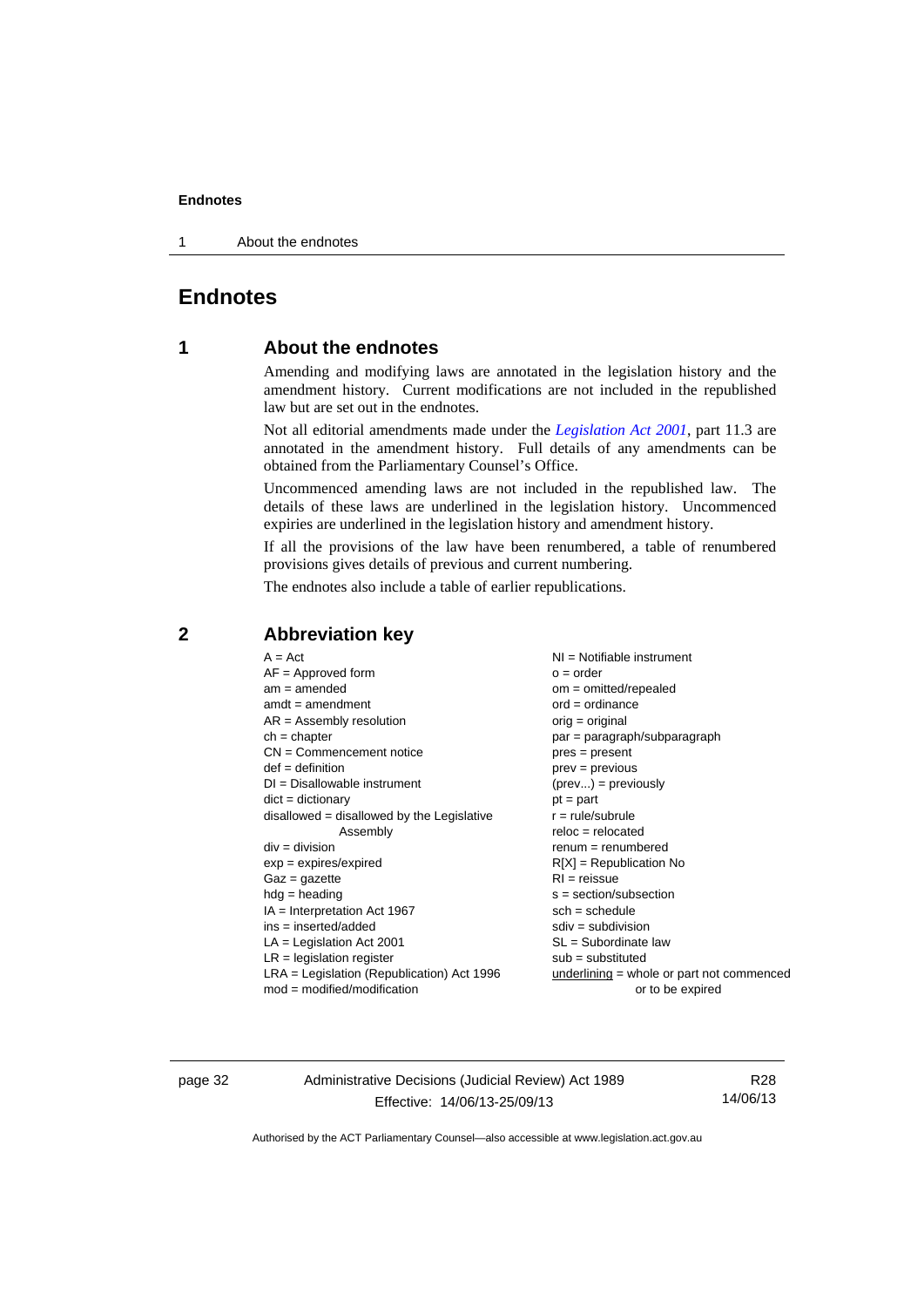## <span id="page-36-0"></span>**3 Legislation history**

This Act was originally a Commonwealth ordinance—the *[Administrative](http://www.legislation.act.gov.au/a/alt_a1989-33co)  [Decisions \(Judicial Review\) Ordinance 1989](http://www.legislation.act.gov.au/a/alt_a1989-33co)* No 33 (Cwlth).

The *[Australian Capital Territory \(Self-Government\) Act 1988](http://www.comlaw.gov.au/Current/C2004A03699)* (Cwlth), s 34 (4) converted most former Commonwealth ordinances in force in the ACT into ACT enactments. This allowed the ACT Legislative Assembly to amend and repeal the laws. This Act was converted into an ACT enactment on 11 May 1989 (selfgovernment day).

As with most ordinances in force in the ACT, the name was changed from *Ordinance* to *Act* by the *[Self-Government \(Citation of Laws\) Act 1989](http://www.legislation.act.gov.au/a/alt_ord1989-21/default.asp)* A1989-21, s 5 on 11 May 1989 (self-government day).

#### **Legislation before becoming Territory enactment**

#### **Administrative Decisions (Judicial Review) Act 1989 A1989-33**

notified 10 May 1989 commenced 11 May 1989 (s 2)

as amended by

## **Legislation after becoming Territory enactment**

**[Royal Commissions and Inquiries \(Consequential Provisions\) Act](http://www.legislation.act.gov.au/a/1991-3)  [1991](http://www.legislation.act.gov.au/a/1991-3) A1991-3 sch**  notified 1 March 1991 [\(Gaz 1991 No S7](http://www.legislation.act.gov.au/gaz/1991-S7/default.asp)) s 1, s 2 commenced 1 March 1991 (s 2 (1))

sch commenced 1 May 1991 (s 2 (2) and [Gaz 1991 No 16](http://www.legislation.act.gov.au/gaz/1991-16/default.asp))

#### **[Administrative Decisions \(Judicial Review\) \(Amendment\) Act 1991](http://www.legislation.act.gov.au/a/1991-102) A1991-102**

notified 15 January 1992 ([Gaz 1991 No S3\)](http://www.legislation.act.gov.au/gaz/1991-S3/default.asp) s 1, s 2 commenced 15 January 1992 (s 2 (1)) remainder (ss 3-5) commenced 15 July 1992 (s 2 (3))

#### **[Electoral Act 1992](http://www.legislation.act.gov.au/a/1992-71) A1992-71 s 53**

notified 8 December 1992 ([Gaz 1992 No S218\)](http://www.legislation.act.gov.au/gaz/1992-S218/default.asp) s 1, s 2 commenced 8 December 1992 (s 2 (1)) s 53 commenced 21 December 1992 (s 2 (2) and [Gaz 1992 No S243\)](http://www.legislation.act.gov.au/gaz/1992-S243/default.asp)

R28 14/06/13 page 33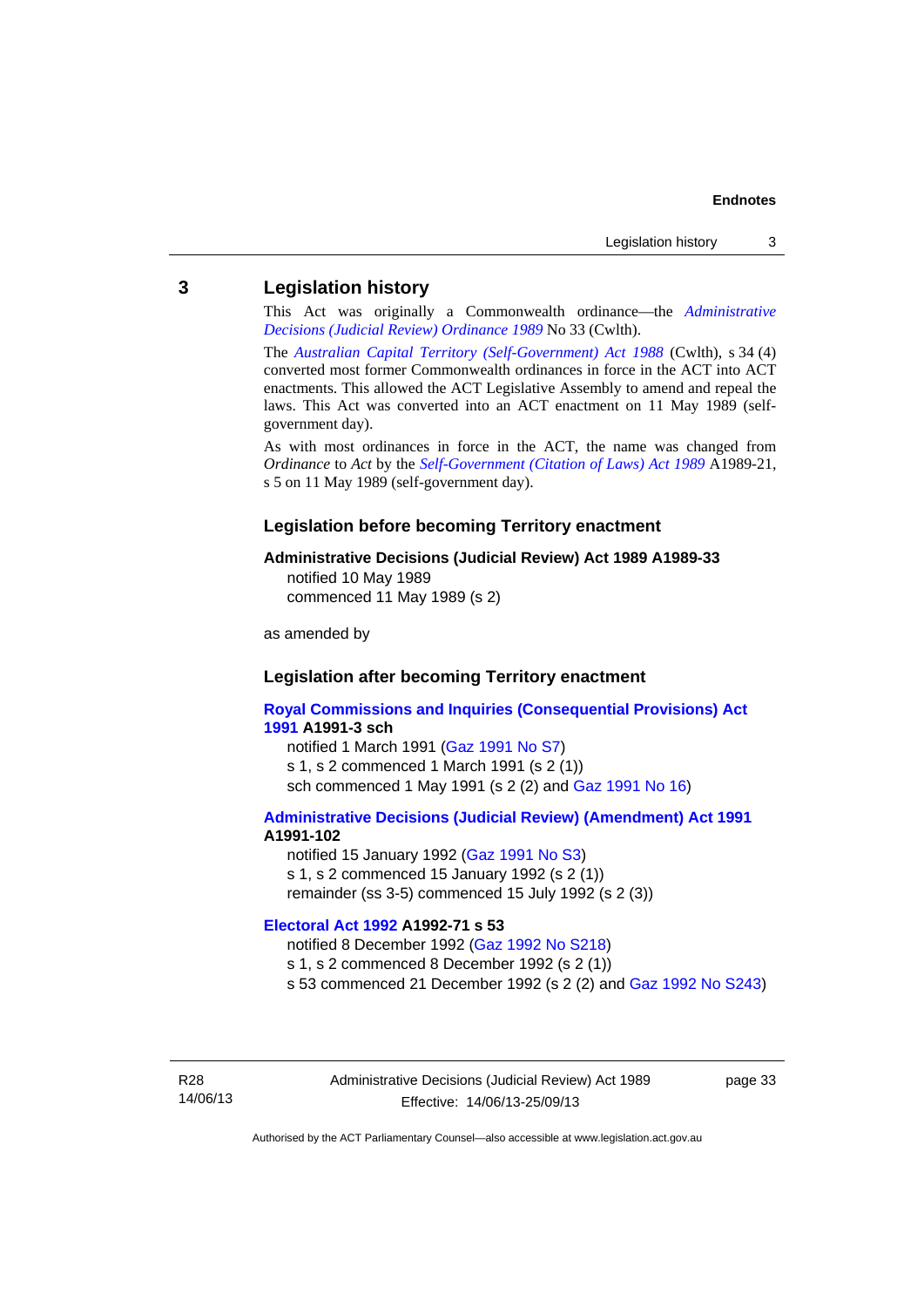| Legislation history<br>-3 |  |
|---------------------------|--|
|---------------------------|--|

### **[Administrative Decisions \(Judicial Review\) \(Amendment\) Act 1993](http://www.legislation.act.gov.au/a/1993-65) A1993-65**

notified 6 September 1993 [\(Gaz 1993 No S172\)](http://www.legislation.act.gov.au/gaz/1993-S172/default.asp) commenced 6 September 1993 (s 2)

#### **[Supreme Court \(Amendment\) Act \(No 2\) 1993](http://www.legislation.act.gov.au/a/1993-91) A1993-91 sch 3**

notified 17 December 1993 [\(Gaz 1993 No S258](http://www.legislation.act.gov.au/gaz/1993-S258/default.asp)) sch 3 commenced 17 December 1993 (s 2)

### **[Judicial Commissions \(Consequential Amendments\) Act 1994](http://www.legislation.act.gov.au/a/1994-10) A1994-10 s 4**

notified 14 March 1994 ([Gaz 1994 No S44](http://www.legislation.act.gov.au/gaz/1994-S44/default.asp)) s 4 commenced 14 March 1994 (s 2)

#### **[Public Sector Management \(Consequential and Transitional](http://www.legislation.act.gov.au/a/1994-38)  [Provisions\) Act 1994](http://www.legislation.act.gov.au/a/1994-38) A1994-38 sch 1 pt 3**

notified 30 June 1994 ([Gaz 1994 No S121\)](http://www.legislation.act.gov.au/gaz/1994-S121/default.asp)

s 1, s 2 commenced 30 June 1994 (s 2 (1))

sch 1 pt 3 commenced 1 July 1994 (s 2 (2) and [Gaz 1994 No S142](http://www.legislation.act.gov.au/gaz/1994-S142/default.asp))

### **[Financial Management and Audit \(Consequential and Transitional](http://www.legislation.act.gov.au/a/1996-26)  [Provisions\) Act 1996](http://www.legislation.act.gov.au/a/1996-26) A1996-26 sch pt 1**

notified 1 July 1996 [\(Gaz 1996 No S130](http://www.legislation.act.gov.au/gaz/1996-S130/default.asp)) sch pt 1 commenced 1 July 1996 (s 2)

#### **[Land \(Planning and Environment\) \(Amendment\) Act \(No 3\) 1996](http://www.legislation.act.gov.au/a/1996-85) A1996-85 s 88**

notified 24 December 1996 [\(Gaz 1996 No S345](http://www.legislation.act.gov.au/gaz/1996-S345/default.asp)) s 1, s 2 commenced 24 December 1996 (s 2 (1)) s 88 commenced 24 June 1997 (s 2 (3))

#### **[Tobacco Licensing \(Amendment\) Act 1998](http://www.legislation.act.gov.au/a/1998-18) A1998-18 sch 1**

notified 10 July 1998 ([Gaz 1998 No S190\)](http://www.legislation.act.gov.au/gaz/1998-S190/default.asp) commenced 10 July 1998 (s 2)

### **[Taxation Administration \(Consequential and Transitional Provisions\)](http://www.legislation.act.gov.au/a/1999-5)  [Act 1999](http://www.legislation.act.gov.au/a/1999-5) A1999-5 sch 2**

notified 1 March 1999 [\(Gaz 1999 No S8](http://www.legislation.act.gov.au/gaz/1999-S8/default.asp)) s 1, s 2 commenced 1 March 1999 (s 2 (1)) sch 2 commenced 1 March 1999 (s 2 (2))

page 34 Administrative Decisions (Judicial Review) Act 1989 Effective: 14/06/13-25/09/13

R28 14/06/13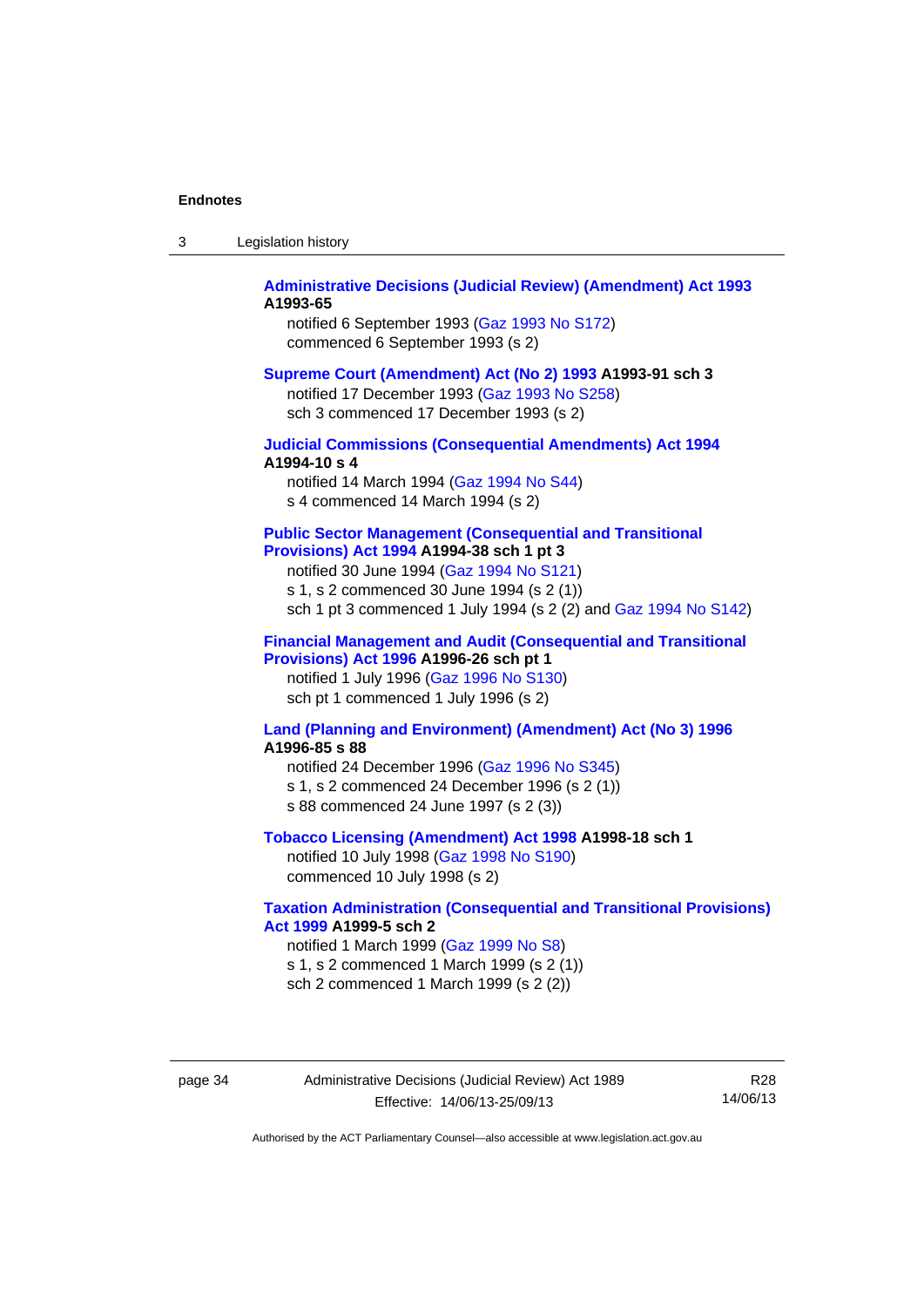# **[Duties \(Consequential and Transitional Provisions\) Act 1999](http://www.legislation.act.gov.au/a/1999-8) A1999-8 s 33**  notified 1 March 1999 [\(Gaz 1999 No S8](http://www.legislation.act.gov.au/gaz/1999-S8/default.asp)) ss 1-3 commenced 1 March 1999 (s 2 (1)) s 33 commenced 1 March 1999 (s 2 (2) and see [Duties Act 1999](http://www.legislation.act.gov.au/a/1999-7) A1999-7, s 2 (2) and [Gaz 1999 No S8\)](http://www.legislation.act.gov.au/gaz/1999-S8/default.asp) **[Law Reform \(Miscellaneous Provisions\) Act 1999](http://www.legislation.act.gov.au/a/1999-66) A1999-66 sch 3**  notified 10 November 1999 [\(Gaz 1999 No 45](http://www.legislation.act.gov.au/gaz/1999-45/default.asp)) commenced 10 November 1999 (s 2) **[Tobacco Amendment Act 2000](http://www.legislation.act.gov.au/a/2000-16) A2000-16 sch 3 pt 1**  notified 20 April 2000 [\(Gaz 2000 No 16\)](http://www.legislation.act.gov.au/gaz/2000-16/default.asp) s 1, s 2 commenced 20 April 2000 (s 2 (1)) sch 3 pt 1 commenced 1 July 2000 (s 2 (3)) **[Subordinate Laws Amendment Act 2000](http://www.legislation.act.gov.au/a/2000-71) A2000-71 sch 2**  notified 21 December 2000 [\(Gaz 2000 No S69\)](http://www.legislation.act.gov.au/gaz/2000-S69/default.asp) s 1, s 2 commenced 21 December 2000 (IA s 10B) sch 2 commenced 21 June 2001 (IA s 10E) **[Legislation \(Consequential Amendments\) Act 2001](http://www.legislation.act.gov.au/a/2001-44) A2001-44 pt 6**  notified 26 July 2001 ([Gaz 2001 No 30\)](http://www.legislation.act.gov.au/gaz/2001-30/default.asp) s 1, s 2 commenced 26 July 2001 (IA s 10B) pt 6 commenced 12 September 2001 (s 2 and see [Gaz 2001 No S65\)](http://www.legislation.act.gov.au/gaz/2001-S65/default.asp) **[Building Amendment Act 2002](http://www.legislation.act.gov.au/a/2002-15) A2002-15 s 14**  notified LR 17 May 2002 s 1, s 2 commenced 17 May 2002 (LA s 75) s 14 commenced 18 May 2002 (s 2) **[Plant Diseases Act 2002](http://www.legislation.act.gov.au/a/2002-42) A2002-42 s 44**  notified LR 2 December 2002 s 1, s 2 commenced 2 December 2002 (LA s 75 (1)) s 44 commenced 2 June 2003 (s 2 and LA s 79) **[Confiscation of Criminal Assets Act 2003](http://www.legislation.act.gov.au/a/2003-8) A2003-8 sch 1 pt 1.1**  notified LR 27 March 2003 s 1, s 2 commenced 27 March 2003 (LA s 75 (1)) sch 1 pt 1.1 commenced 15 August 2003 (s 2 and [CN2003-7](http://www.legislation.act.gov.au/cn/2003-7/default.asp))

R28 14/06/13 page 35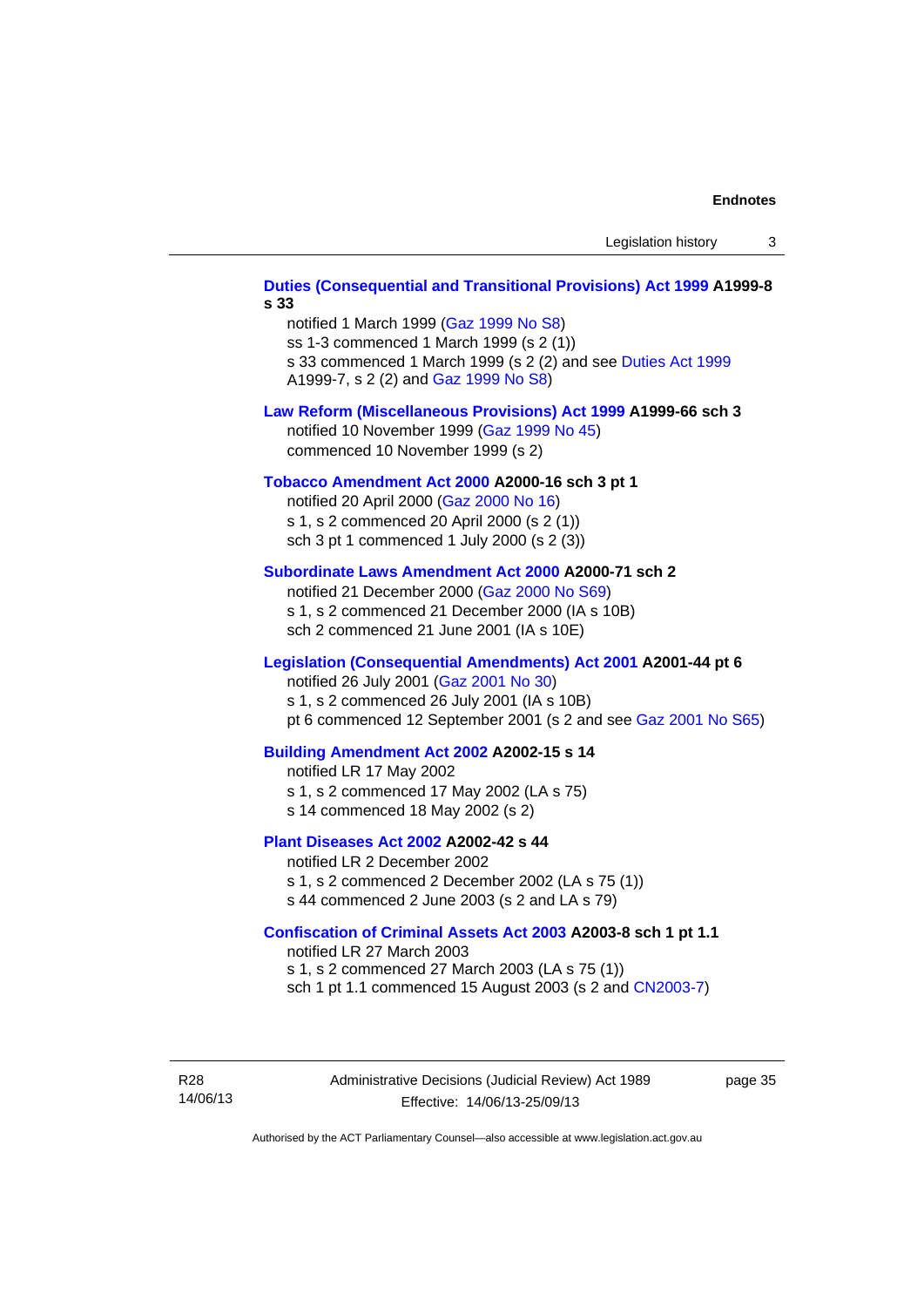3 Legislation history

## **[Construction Occupations Legislation Amendment Act 2004](http://www.legislation.act.gov.au/a/2004-13)  [A2004-13](http://www.legislation.act.gov.au/a/2004-13) sch 2 pt 2.1**

notified LR 26 March 2004

s 1, s 2 commenced 26 March 2004 (LA s 75 (1)) sch 2 pt 2.1 commenced 1 September 2004 (s 2 and see [Construction](http://www.legislation.act.gov.au/a/2004-12)  [Occupations \(Licensing\) Act 2004](http://www.legislation.act.gov.au/a/2004-12) A2004-12, s 2 and [CN2004-8\)](http://www.legislation.act.gov.au/cn/2004-8/default.asp)

### **[Gungahlin Drive Extension Authorisation Act 2004](http://www.legislation.act.gov.au/a/2004-27) A2004-27 s 15**

notified LR 26 May 2004

- s 1, s 2 commenced 26 May 2004 (LA s 75 (1))
- s 15 commenced 27 May 2004 (s 2)

## **[Gene Technology \(GM Crop Moratorium\) Act 2004](http://www.legislation.act.gov.au/a/2004-40) A2004-40 s 40**

notified LR 9 July 2004

- s 1, s 2 commenced 9 July 2004 (LA s 75 (1))
- s 40 commenced 10 July 2004 (s 2)

## **[Heritage Act 2004](http://www.legislation.act.gov.au/a/2004-57) A2004-57 sch 1 pt 1.2**

notified LR 9 September 2004 s 1, s 2 commenced 9 September 2004 (LA s 75 (1)) sch 1 pt 1.2 commenced 9 March 2005 (s 2 and LA s 79)

#### **[Court Procedures \(Consequential Amendments\) Act 2004](http://www.legislation.act.gov.au/a/2004-60) A2004-60 sch 1 pt 1.3**

notified LR 2 September 2004 s 1, s 2 commenced 2 September 2004 (LA s 75 (1)) sch 1 pt 1.3 commenced 10 January 2005 (s 2 and see [Court](http://www.legislation.act.gov.au/a/2004-59)  [Procedures Act 2004](http://www.legislation.act.gov.au/a/2004-59) A2004-59, s 2 and [CN2004-29\)](http://www.legislation.act.gov.au/cn/2004-29/default.asp)

#### **[Crimes \(Restorative Justice\) Act 2004](http://www.legislation.act.gov.au/a/2004-65) A2004-65 s 76**

notified LR 6 September 2004 s 1, s 2 commenced 6 September 2004 (LA s 75 (1)) s 76 commenced 31 January 2005 (s 2 and [CN2004-28](http://www.legislation.act.gov.au/cn/2004-28/default.asp))

#### **[Statute Law Amendment Act 2005 \(No 2\)](http://www.legislation.act.gov.au/a/2005-62) A2005-62 sch 3 pt 3.1**

notified LR 21 December 2005 s 1, s 2 commenced 21 December 2005 (LA s 75 (1)) sch 3 pt 3.1 commenced 11 January 2006 (s 2 (1))

page 36 Administrative Decisions (Judicial Review) Act 1989 Effective: 14/06/13-25/09/13

R28 14/06/13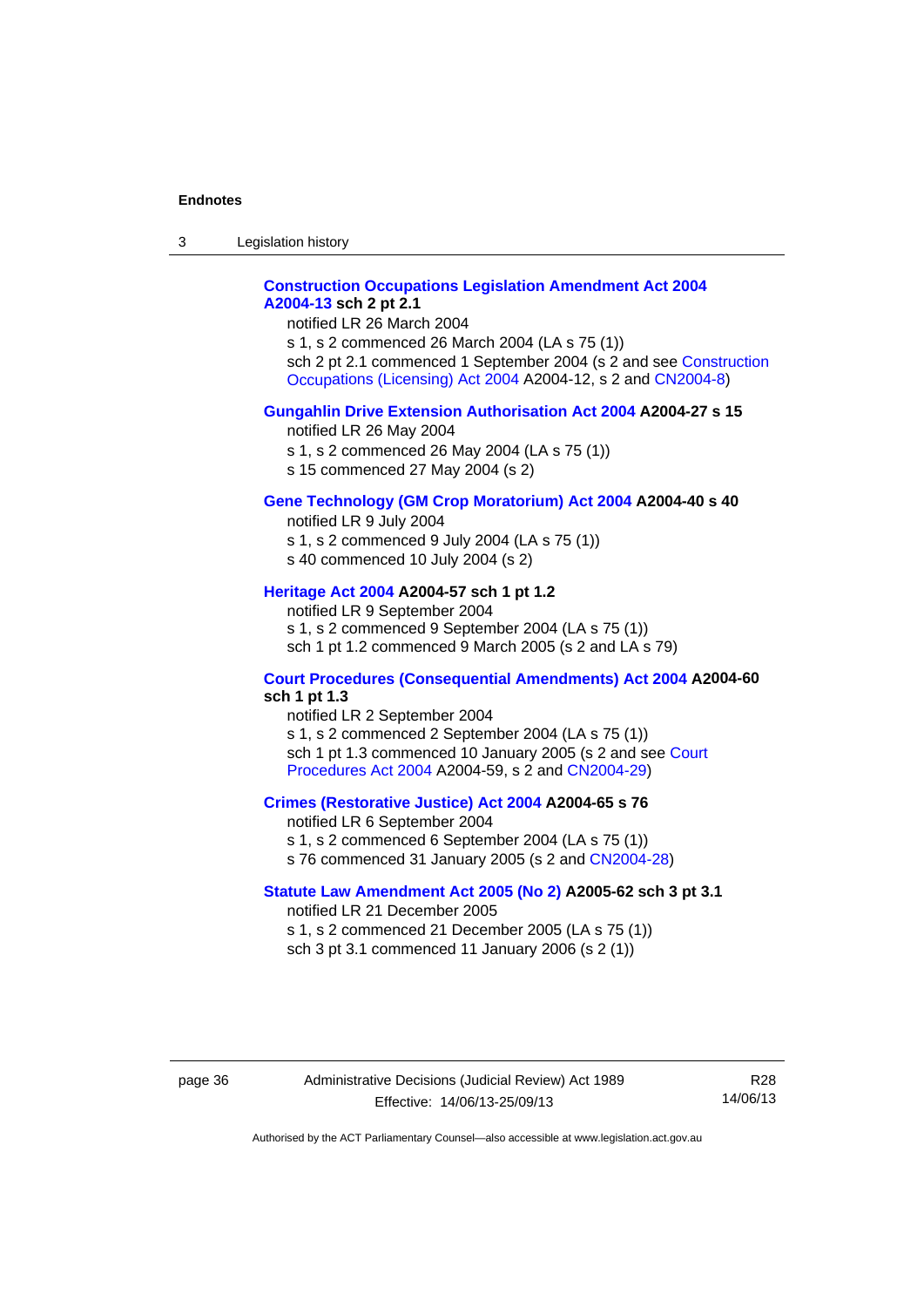## **[Sentencing Legislation Amendment Act 2006](http://www.legislation.act.gov.au/a/2006-23) A2006-23 sch 1 pt 1.1**

notified LR 18 May 2006

s 1, s 2 commenced 18 May 2006 (LA s 75 (1)) sch 1 pt 1.1 commenced 2 June 2006 (s 2 (1) and see [Crimes](http://www.legislation.act.gov.au/a/2005-59)  [\(Sentence Administration\) Act 2005](http://www.legislation.act.gov.au/a/2005-59) A2005-59 s 2, [Crimes](http://www.legislation.act.gov.au/a/2005-58)  [\(Sentencing\) Act 2005](http://www.legislation.act.gov.au/a/2005-58) A2005-58, s 2 and LA s 79)

#### **[Justice and Community Safety Legislation Amendment Act 2006](http://www.legislation.act.gov.au/a/2006-40) A2006-40 sch 2 pt 2.3**

notified LR 28 September 2006 s 1, s 2 commenced 28 September 2006 (LA s 75 (1)) sch 2 pt 2.3 commenced 29 September 2006 (s 2 (1))

## **[Water Resources Act 2007](http://www.legislation.act.gov.au/a/2007-19) A2007-19 s 208**

notified LR 20 June 2007 s 1, s 2 commenced 20 June 2007 (LA s 75 (1)) s 208 commenced 1 August 2007 (s 2 and [CN2007-8](http://www.legislation.act.gov.au/cn/2007-8/default.asp))

#### **[Planning and Development \(Consequential Amendments\) Act 2007](http://www.legislation.act.gov.au/a/2007-25) A2007-25 sch 1 pt 1.2**

notified LR 13 September 2007

s 1, s 2 commenced 13 September 2007 (LA s 75 (1)) sch 1 pt 1.2 commenced 31 March 2008 (s 2 and see Planning and [Development Act 2007](http://www.legislation.act.gov.au/a/2007-24) A2007-24, s 2 and [CN2008-1](http://www.legislation.act.gov.au/cn/2008-1/default.asp))

#### **[ACT Civil and Administrative Tribunal Legislation Amendment](http://www.legislation.act.gov.au/a/2008-36)  [Act 2008](http://www.legislation.act.gov.au/a/2008-36) A2008-36 sch 1 pt 1.2**

notified LR 4 September 2008

s 1, s 2 commenced 4 September 2008 (LA s 75 (1))

sch 1 pt 1.2 commenced 2 February 2009 (s 2 and see [ACT Civil and](http://www.legislation.act.gov.au/a/2008-35)  [Administrative Tribunal Act 2008](http://www.legislation.act.gov.au/a/2008-35) A2008-35, s 2 and [CN2009-2\)](http://www.legislation.act.gov.au/cn/2009-2/default.asp)

## **[Development Application \(Block 20 Section 23 Hume\) Assessment](http://www.legislation.act.gov.au/a/2008-52)  [Facilitation Act 2008](http://www.legislation.act.gov.au/a/2008-52) A2008-52 s 12**

notified LR 16 December 2008

s 1, s 2 commenced 16 December 2008 (LA s 75 (1))

s 12 commenced 17 December 2008 (s 2)

page 37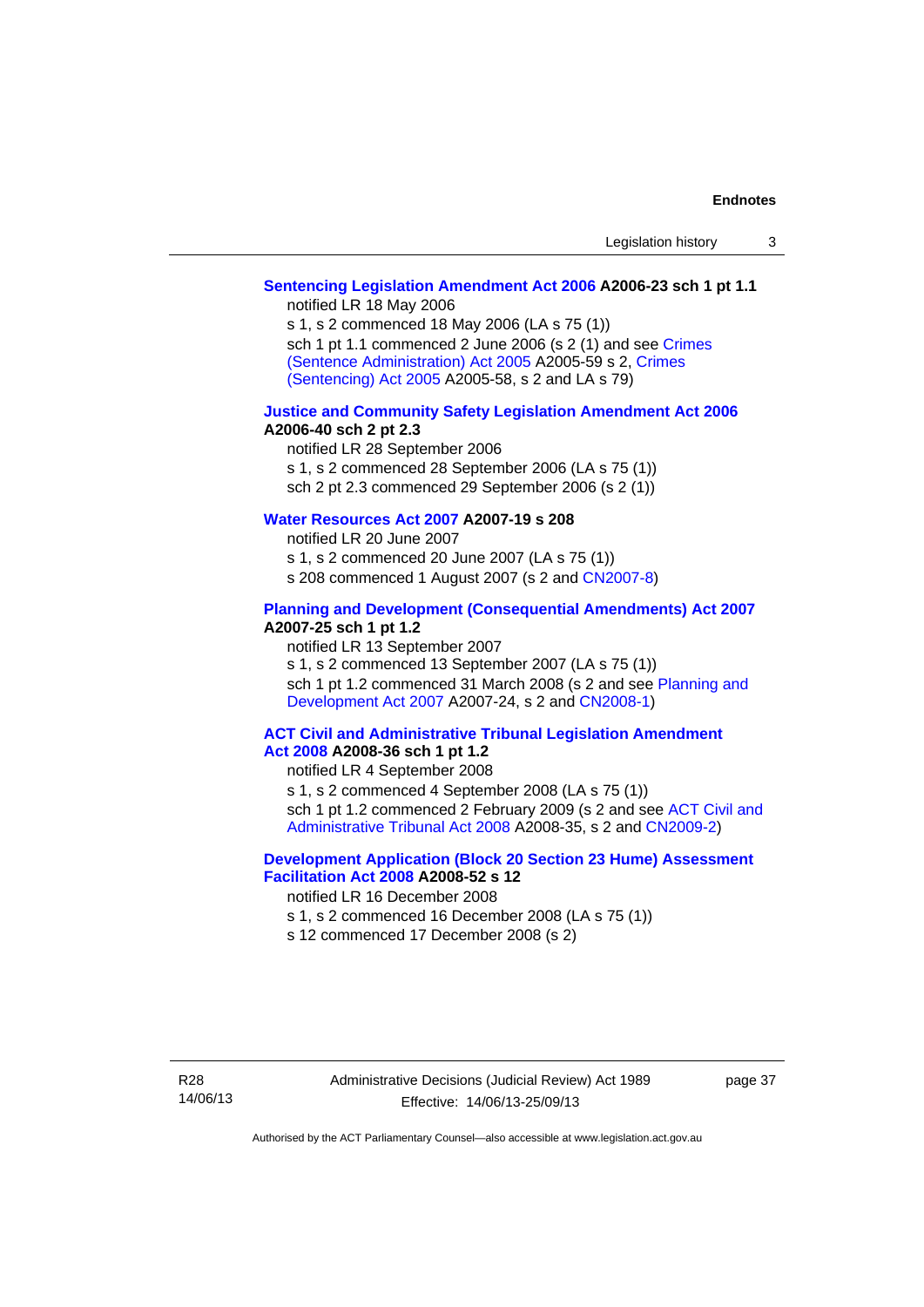3 Legislation history

## **[Health Practitioner Regulation National Law \(ACT\) Act 2010](http://www.legislation.act.gov.au/a/2010-10) A2010-10 sch 2 pt 2.1**

notified LR 31 March 2010 s 1, s 2 commenced 31 March 2010 (LA s 75 (1)) sch 2 pt 2.1 commenced 1 July 2010 (s 2 (1) (a))

#### **[Payroll Tax Act 2011](http://www.legislation.act.gov.au/a/2011-18) A2011-18 sch 4 pt 4.1**

notified LR 30 June 2011 s 1, s 2 commenced 30 June 2011 (LA s 75 (1)) sch 4 pt 4.1 commenced 1 July 2011 (s 2)

#### **[Administrative \(One ACT Public Service Miscellaneous Amendments\)](http://www.legislation.act.gov.au/a/2011-22)**

**[Act 2011](http://www.legislation.act.gov.au/a/2011-22) A2011-22 sch 1 pt 1.4** 

notified LR 30 June 2011 s 1, s 2 commenced 30 June 2011 (LA s 75 (1)) sch 1 pt 1.4 commenced 1 July 2011 (s 2 (1))

## **[Justice and Community Safety Legislation Amendment Act 2012](http://www.legislation.act.gov.au/a/2012-13)**

## **A2012-13 sch 1 pt 1.2**

notified LR 11 April 2012 s 1, s 2 commenced 11 April 2012 (LA s 75 (1)) sch 1 pt 1.2 commenced 12 April 2012 (s 2 (1))

#### **[Statute Law Amendment Act 2013](http://www.legislation.act.gov.au/a/2013-19) A2013-19 sch 3 pt 3.1**

notified LR 24 May 2013 s 1, s 2 commenced 24 May 2013 (LA s 75 (1)) sch 3 pt 3.1 commenced 14 June 2013 (s 2)

page 38 Administrative Decisions (Judicial Review) Act 1989 Effective: 14/06/13-25/09/13

R28 14/06/13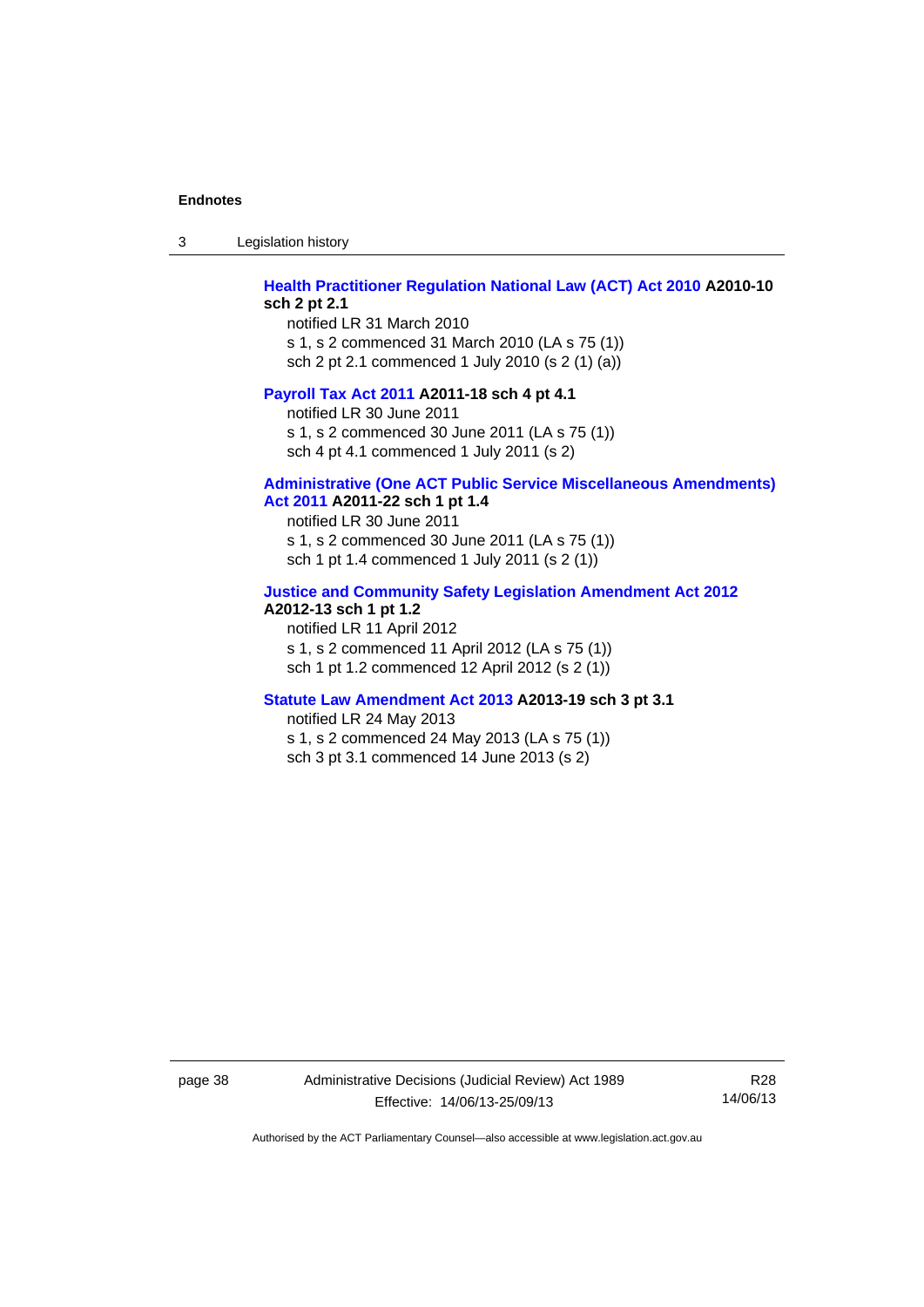<span id="page-42-0"></span>

| 4 |                           | <b>Amendment history</b>                                                                                                                                                                                                                                                                                                                            |  |  |
|---|---------------------------|-----------------------------------------------------------------------------------------------------------------------------------------------------------------------------------------------------------------------------------------------------------------------------------------------------------------------------------------------------|--|--|
|   | <b>Dictionary</b>         |                                                                                                                                                                                                                                                                                                                                                     |  |  |
|   | s <sub>2</sub>            | om A2001-44 amdt 1.42<br>ins A2005-62 amdt 3.5                                                                                                                                                                                                                                                                                                      |  |  |
|   | <b>Notes</b>              |                                                                                                                                                                                                                                                                                                                                                     |  |  |
|   | s <sub>3</sub>            | am A1991-102 s 4; A1993-65 s 4; A1996-85 s 88; A2001-44<br>amdts 1.43-1.45<br>defs reloc to dict A2005-62 amdt 3.4<br>sub A2005-62 amdt 3.5<br>def <i>failure</i> om A2005-62 amdt 3.2<br>def judge om A2005-62 amdt 3.2<br>def rules of court am A1993-91 sch 3<br>om A2004-60 amdt 1.7                                                            |  |  |
|   | s 3A                      | Meaning of making and failure to make a decision<br>ins A2005-62 amdt 3.6                                                                                                                                                                                                                                                                           |  |  |
|   | s 3B                      | Meaning of person aggrieved<br>ins A2005-62 amdt 3.6                                                                                                                                                                                                                                                                                                |  |  |
|   | s 3C                      | Meaning of conduct engaged in for purpose of making decision<br>ins A2005-62 amdt 3.6                                                                                                                                                                                                                                                               |  |  |
|   | s 4                       | Act to operate despite anything in existing laws<br>am A2005-62 amdt 3.7                                                                                                                                                                                                                                                                            |  |  |
|   | s 5                       | Applications for review of decisions<br>am A2005-62 amdts 3.8-3.15; A2012-13 amdt 1.12                                                                                                                                                                                                                                                              |  |  |
|   | s 6                       | Applications for review of conduct related to making of decisions<br>am A2005-62 amdts 3.16-3.23                                                                                                                                                                                                                                                    |  |  |
|   | s 7 hdg<br>s <sub>7</sub> | Applications for failures to make decisions<br>sub A2005-62 amdt 3.24<br>am A2005-62 amdts 3.25-3.30                                                                                                                                                                                                                                                |  |  |
|   | s 8                       | <b>Effect of Act on other rights</b><br>orig s 8 om A2005-62 amdt 3.31<br>(prev s 9) am A1991-102 s 5; A1993-65 s 5; A1999-66 sch 3;<br>A2004-57 amdt 1.3; A2005-62 amdts 3.32-3.34<br>renum A2005-62 amdt 3.35<br>am A2006-40 amdt 2.47; A2007-25 amdt 1.11, amdt 1.12<br>(4)-(6) exp 30 September 2008 (s 8 (6) (LA s 88 declaration<br>applies)) |  |  |

page 39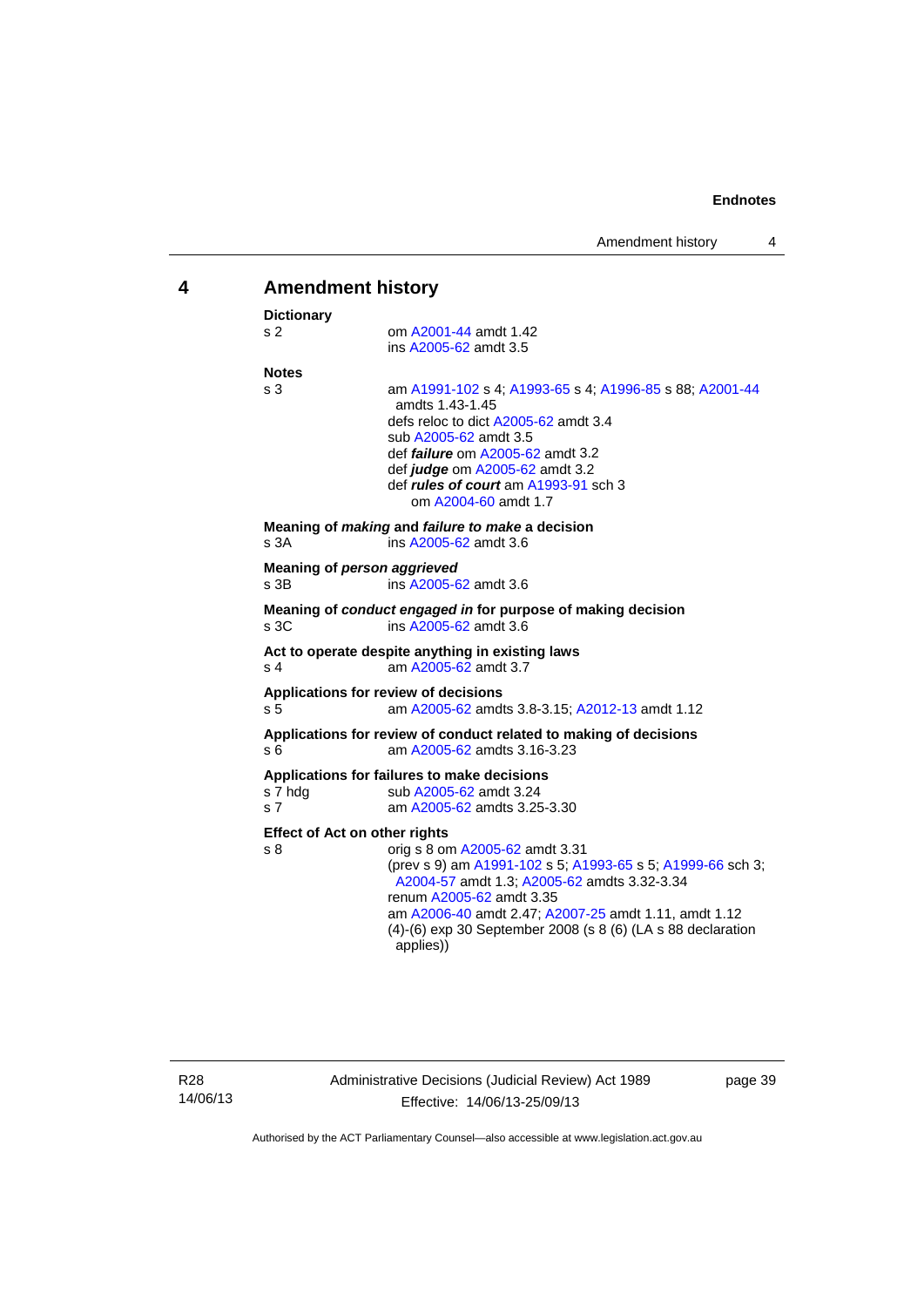4 Amendment history **Applications for order of review must set out grounds**  s 9 hdg (prev s 10 hdg) sub [A2005-62](http://www.legislation.act.gov.au/a/2005-62) amdt 3.36 s 9 orig s 9 renum as s 8 (prev s 10 hdg) am [A2004-60](http://www.legislation.act.gov.au/a/2004-60) amdt 1.8; ss and pars renum R13 LA (see [A2004-60](http://www.legislation.act.gov.au/a/2004-60) amdt 1.9); [A2005-62](http://www.legislation.act.gov.au/a/2005-62) amdt 3.37, amdt 3.38 renum [A2005-62](http://www.legislation.act.gov.au/a/2005-62) amdt 3.39 **Period in which application for order of review must be made**  s 10 orig s 10 renum as s 9 ins [A2005-62](http://www.legislation.act.gov.au/a/2005-62) amdt 3.40; [A2013-19](http://www.legislation.act.gov.au/a/2013-19) amdt 3.1 **Application for order of review not limited to grounds in application**  s 11 sub [A2005-62](http://www.legislation.act.gov.au/a/2005-62) amdt 3.40 **Reasons for decision may be obtained**  s 13 am [A2005-62](http://www.legislation.act.gov.au/a/2005-62) amdt 3.41, amdt 3.42, amdt 3.44, amdt 3.45, amdt 3.47; ss renum [A2005-62](http://www.legislation.act.gov.au/a/2005-62) amdt 3.43, amdt 3.46; [A2008-36](http://www.legislation.act.gov.au/a/2008-36) amdt 1.13 **Certain information not required to be disclosed**  s 14 am [A2005-62](http://www.legislation.act.gov.au/a/2005-62) amdts 3.48-3.51 **Ministerial certificate about disclosure of information**<br>s 15 hdg sub A2005-62 amdt 3.52 sub [A2005-62](http://www.legislation.act.gov.au/a/2005-62) amdt 3.52 s 15 am [A2005-62](http://www.legislation.act.gov.au/a/2005-62) amdts 3.53-3.55; ss renum [A2005-62](http://www.legislation.act.gov.au/a/2005-62) amdt 3.56 **Stay of proceedings**  s 16 am [A1999-66](http://www.legislation.act.gov.au/a/1999-66) sch 3; [A2005-62](http://www.legislation.act.gov.au/a/2005-62) amdt 3.57, amdt 3.58 **Powers of Supreme Court in relation to applications for order of review**  s 17 hdg sub [A2005-62](http://www.legislation.act.gov.au/a/2005-62) amdt 3.59 s 17 am [A2005-62](http://www.legislation.act.gov.au/a/2005-62) amdt 3.60-3.62 **Change in person holding, or performing the duties of, an office**  s 18 **am [A2005-62](http://www.legislation.act.gov.au/a/2005-62)** amdt 3.63; ss renum R17 LA **Intervention by Minister**  s 19 sub [A2005-62](http://www.legislation.act.gov.au/a/2005-62) amdt 3.64 **Act not to apply to certain decisions**  s 20 am [A2005-62](http://www.legislation.act.gov.au/a/2005-62) amdt 3.65; ss renum [A2005-62](http://www.legislation.act.gov.au/a/2005-62) amdt 3.66 **Regulation-making power**  s 21 **Sub [A2001-44](http://www.legislation.act.gov.au/a/2001-44) amdt 1.46 Transitional—sch 1, clause 5**  s 22 ins [A2004-13](http://www.legislation.act.gov.au/a/2004-13) amdt 2.1 exp 1 July 2005 (s 22 (2))

page 40 Administrative Decisions (Judicial Review) Act 1989 Effective: 14/06/13-25/09/13

R28 14/06/13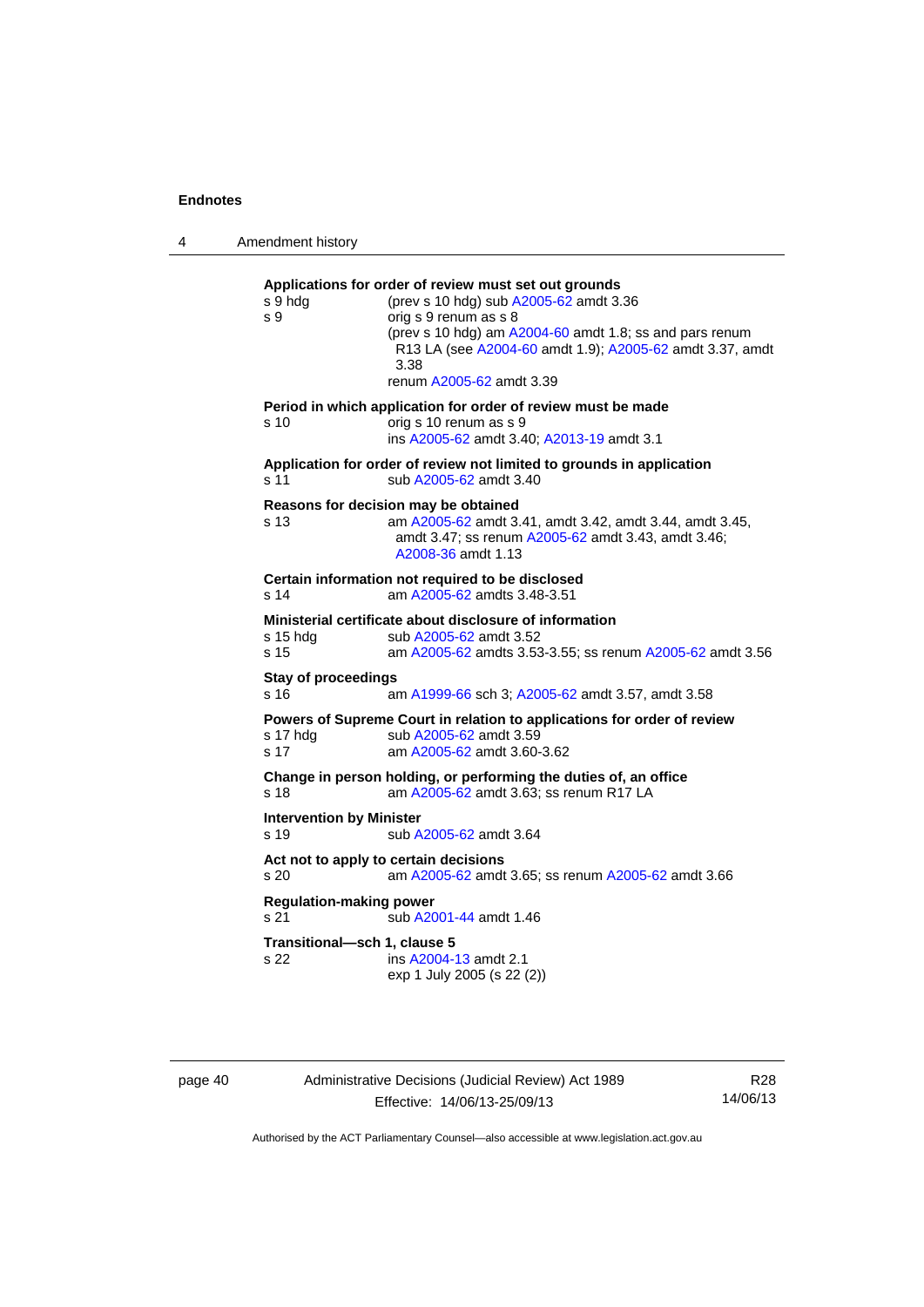#### **Decisions to which this Act does not apply**  sch 1 am [A1991-3](http://www.legislation.act.gov.au/a/1991-3) sch; [A1992-71](http://www.legislation.act.gov.au/a/1992-71) s 53; [A1994-10](http://www.legislation.act.gov.au/a/1994-10) s 4; [A1998-18](http://www.legislation.act.gov.au/a/1998-18) sch 1; [A1999-5](http://www.legislation.act.gov.au/a/1999-5) sch 2; [A1999-8](http://www.legislation.act.gov.au/a/1999-8) s 33; [A2000-16](http://www.legislation.act.gov.au/a/2000-16) sch 3 pt 1; [A2001-44](http://www.legislation.act.gov.au/a/2001-44) amdt 1.47; [A2002-15](http://www.legislation.act.gov.au/a/2002-15) s 14; [A2002-42](http://www.legislation.act.gov.au/a/2002-42), s 44; [A2003-8](http://www.legislation.act.gov.au/a/2003-8) amdt 1.1; [A2004-13](http://www.legislation.act.gov.au/a/2004-13) amdt 2.2; [A2004-27](http://www.legislation.act.gov.au/a/2004-27) s 15; [A2004-40](http://www.legislation.act.gov.au/a/2004-40) s 40; [A2004-65](http://www.legislation.act.gov.au/a/2004-65) s 76 sub [A2005-62](http://www.legislation.act.gov.au/a/2005-62) amdt 3.67 am [A2006-23](http://www.legislation.act.gov.au/a/2006-23) amdt 1.1; items renum [A2006-23](http://www.legislation.act.gov.au/a/2006-23) amdt 1.2; [A2007-19](http://www.legislation.act.gov.au/a/2007-19) s 208; [A2008-52](http://www.legislation.act.gov.au/a/2008-52) s 12; items renum R23 LA; [A2010-10](http://www.legislation.act.gov.au/a/2010-10) amdt 2.1; items renum R25 LA; [A2011-18](http://www.legislation.act.gov.au/a/2011-18) amdt 4.1; [A2011-22](http://www.legislation.act.gov.au/a/2011-22) amdt 1.18 **Decisions to which s 13 does not apply**  sch 2 am [A1994-38](http://www.legislation.act.gov.au/a/1994-38) sch 1 pt 3; [A1996-26](http://www.legislation.act.gov.au/a/1996-26) sch sub [A2005-62](http://www.legislation.act.gov.au/a/2005-62) amdt 3.68 am [A2006-23](http://www.legislation.act.gov.au/a/2006-23) amdt 1.3; [A2008-36](http://www.legislation.act.gov.au/a/2008-36) amdt 1.14; [A2011-22](http://www.legislation.act.gov.au/a/2011-22) amdt 1.19, amdt 1.20 **Dictionary**  dict ins [A2005-62](http://www.legislation.act.gov.au/a/2005-62) amdt 3.69 am [A2008-36](http://www.legislation.act.gov.au/a/2008-36) amdt 1.15 def *conduct engaged in* ins [A2005-62](http://www.legislation.act.gov.au/a/2005-62) amdt 3.69 def *decision* ins [A2008-36](http://www.legislation.act.gov.au/a/2008-36) amdt 1.16 def *decision to which this Act applies* reloc from s 3 [A2005-62](http://www.legislation.act.gov.au/a/2005-62) amdt 3.4 def *duty* am [A1994-38](http://www.legislation.act.gov.au/a/1994-38) sch 1 pt 3 reloc from s 3 [A2005-62](http://www.legislation.act.gov.au/a/2005-62) amdt 3.4 def *enactment* am [A1999-66](http://www.legislation.act.gov.au/a/1999-66) sch 3 sub [A2005-62](http://www.legislation.act.gov.au/a/2005-62) amdt 3.1 reloc from s 3 [A2005-62](http://www.legislation.act.gov.au/a/2005-62) amdt 3.4 def *failure to make* ins [A2005-62](http://www.legislation.act.gov.au/a/2005-62) amdt 3.69 def *making* ins [A2005-62](http://www.legislation.act.gov.au/a/2005-62) amdt 3.69 def *order of review* am [A2005-62](http://www.legislation.act.gov.au/a/2005-62) amdt 3.3 reloc from s 3 [A2005-62](http://www.legislation.act.gov.au/a/2005-62) amdt 3.4 def *person aggrieved* ins [A2005-62](http://www.legislation.act.gov.au/a/2005-62) amdt 3.69 def *statement of reasons* ins [A2005-62](http://www.legislation.act.gov.au/a/2005-62) amdt 3.69

R28 14/06/13 Administrative Decisions (Judicial Review) Act 1989 Effective: 14/06/13-25/09/13

page 41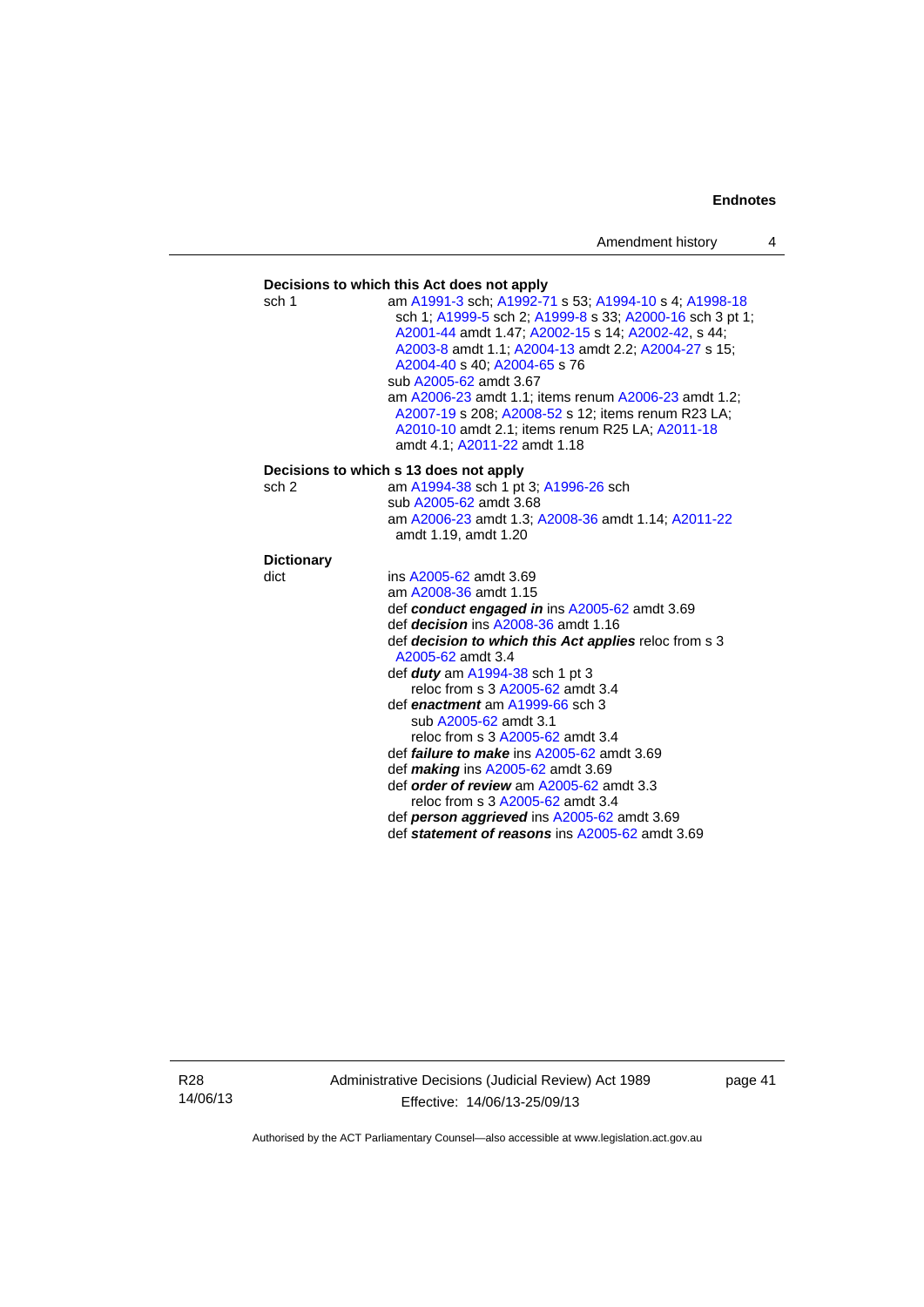5 Earlier republications

## <span id="page-45-0"></span>**5 Earlier republications**

Some earlier republications were not numbered. The number in column 1 refers to the publication order.

Since 12 September 2001 every authorised republication has been published in electronic pdf format on the ACT legislation register. A selection of authorised republications have also been published in printed format. These republications are marked with an asterisk (\*) in column 1. Electronic and printed versions of an authorised republication are identical.

| <b>Republication No</b> | <b>Amendments to</b> | <b>Republication date</b> |
|-------------------------|----------------------|---------------------------|
| 1                       | A1991-102            | 15 July 1992              |
| $\overline{2}$          | A1993-91             | 31 January 1994           |
| 3                       | A1994-38             | 31 January 1995           |
| $\overline{4}$          | A1996-26             | 30 November 1996          |
| 5                       | A1999-8              | 1 March 1999              |
| 6                       | A2001-44             | 18 October 2001           |
| 7                       | A2002-15             | 20 May 2002               |
| 8                       | A2003-8              | 2 June 2003               |
| 9                       | A2003-8              | 15 August 2003            |
| 10                      | A2004-27             | 27 May 2004               |
| 11                      | A2004-40             | 10 July 2004              |
| 12                      | A2004-40             | 1 September 2004          |
| 13                      | A2004-65             | 10 January 2005           |
| 14                      | A2004-65             | 31 January 2005           |
| 15                      | A2004-65             | 9 March 2005              |
| 16                      | A2004-65             | 2 July 2005               |
| $17*$                   | A2005-62             | 11 January 2006           |
| 18                      | A2006-23             | 2 June 2006               |
| 19                      | A2006-40             | 29 September 2006         |
| 20                      | A2007-19             | 1 August 2007             |
| 21                      | A2007-25             | 31 March 2008             |
| 22                      | A2008-36             | 1 October 2008            |
|                         |                      |                           |

page 42 Administrative Decisions (Judicial Review) Act 1989 Effective: 14/06/13-25/09/13

R28 14/06/13